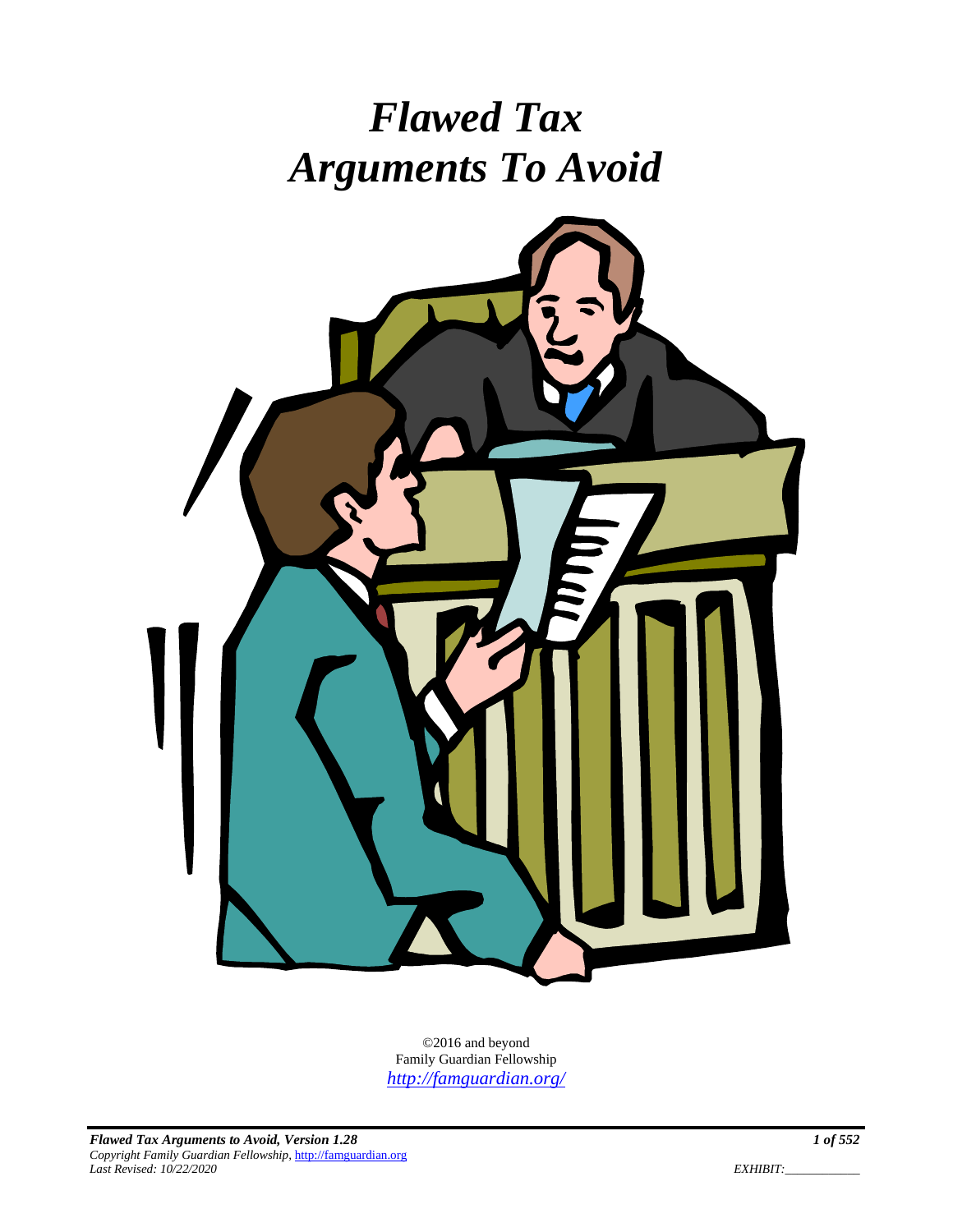# **DEDICATION**

*"Through Your [God's] precepts I get understanding: therefore I hate every false way. " [Psalm 119:104, Bible, NKJV]* 

*"My [God's] people are destroyed for lack of knowledge [ignorance]." [Hosea 4:6, Bible, NKJV]* 

*"Am I therefor made your enemy because I tell you the truth?" [Gal. 4:16, Bible, NKJV]* 

*"One who turns his ear from hearing the law [God's law OR man's law], even his prayer is an abomination." [Prov. 28:9, Bible, NKJV]* 

*"The power to create presumptions is not a means of escape from constitutional restrictions." [Bailey v. Alabama, 219 U.S. 219 , 238, et seq., 31 S.Ct. 145; Manley v. Georgia, 279 U.S. 1 , 5-6, 49 S.Ct. 215]* 

*"But the person who does anything presumptuously, whether he is native-born or a stranger, that one brings reproach on the Lord, and he shall be cut off from among his people." [Numbers 15:30, Bible, NKJV]* 

*"Ignorance more frequently begets confidence [and presumptions] than does knowledge." [Charles Darwin (1809-1882) 1871]* 

*"Believing [PRESUMING without checking the facts and evidence] is easier than thinking. Hence so many more believers than thinkers." [Bruce Calvert]* 

*"What luck for rulers that men do not think" [Adolf Hitler]* 

*"And in their covetousness (lust, greed) they will exploit you with false (cunning) arguments ["words of art" that advance FALSE presumptions]. From of old the sentence [of condemnation] for them has not been idle; their destruction (eternal misery) has not been asleep." [2 Peter 2:3, Bible, Amplified* Edition*]* 

*"There is nothing so powerful as truth, and often nothing so strange." [Daniel Webster]*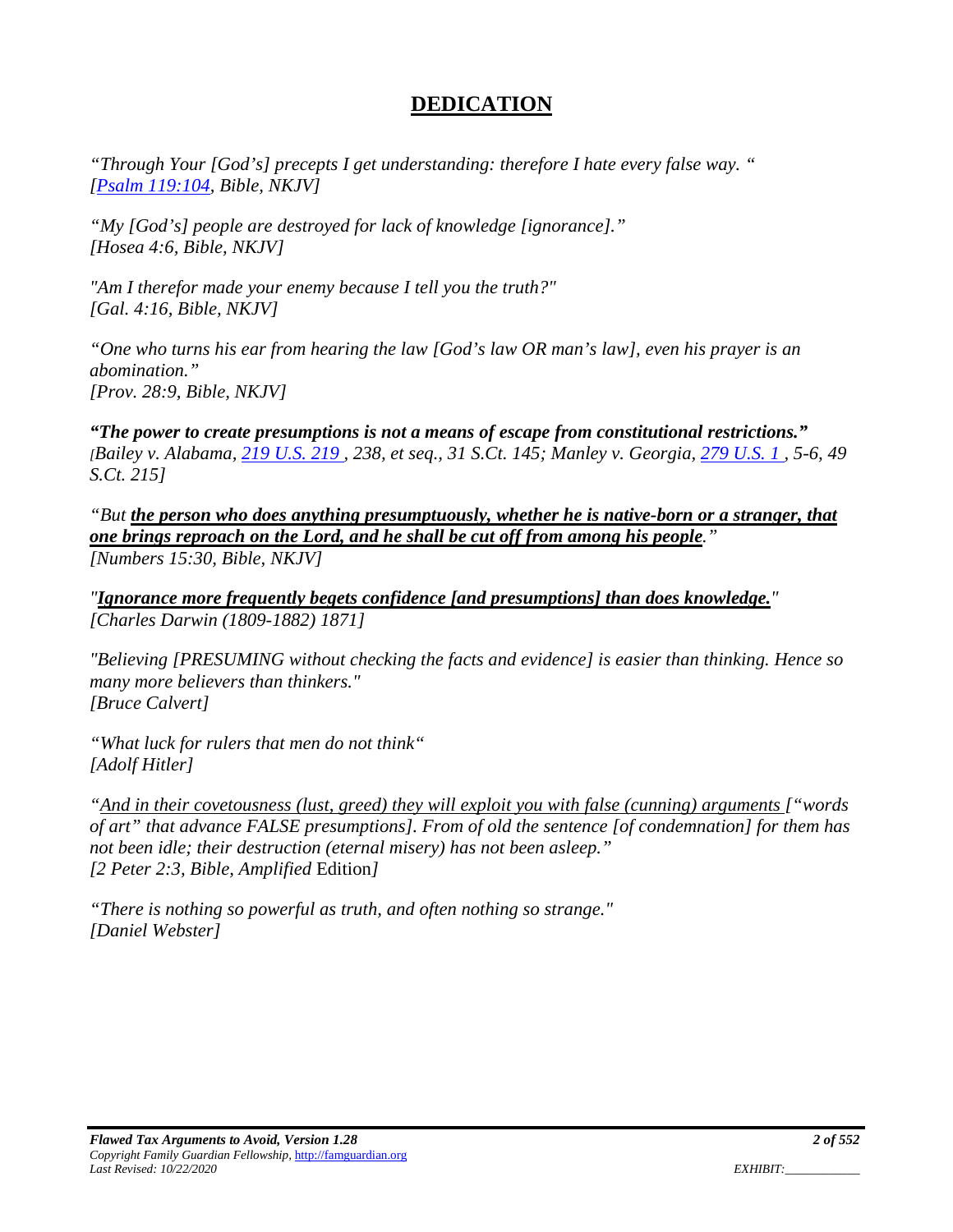## **TABLE OF CONTENTS**

|    |            | <u>Page</u>                                                                                                                                                                                                                          |  |
|----|------------|--------------------------------------------------------------------------------------------------------------------------------------------------------------------------------------------------------------------------------------|--|
|    |            |                                                                                                                                                                                                                                      |  |
|    |            |                                                                                                                                                                                                                                      |  |
|    |            |                                                                                                                                                                                                                                      |  |
|    |            |                                                                                                                                                                                                                                      |  |
|    |            |                                                                                                                                                                                                                                      |  |
| 1. |            |                                                                                                                                                                                                                                      |  |
| 2. |            |                                                                                                                                                                                                                                      |  |
|    | 2.1        |                                                                                                                                                                                                                                      |  |
|    | 2.2        |                                                                                                                                                                                                                                      |  |
|    | 2.3        | The dastardly process to convert PRIVATE government employee salaries to PUBLIC franchise "taxpayer" offices  59                                                                                                                     |  |
|    | 2.4        |                                                                                                                                                                                                                                      |  |
|    | 2.5        | How corrupt judges with a criminal financial conflict of interest protect this secret to the source of their jurisdiction  66                                                                                                        |  |
| 3. |            |                                                                                                                                                                                                                                      |  |
|    | 3.1        |                                                                                                                                                                                                                                      |  |
|    | 3.2        |                                                                                                                                                                                                                                      |  |
|    | 3.3        |                                                                                                                                                                                                                                      |  |
|    | 3.4        | How choice of law rules are illegally circumvented by corrupted government officials to STEAL from You  78                                                                                                                           |  |
| 4. |            |                                                                                                                                                                                                                                      |  |
|    | 4.1        | Ability to add anything one wants to a definition is a legislative function prohibited to constitutional courts 81                                                                                                                   |  |
|    | 4.2        | EQUIVOCATION: How corrupt judges and government prosecutors confuse contexts to unlawfully extend the meaning of                                                                                                                     |  |
|    |            | words<br>83                                                                                                                                                                                                                          |  |
|    |            | 4.2.1<br>How the two contexts are deliberately and maliciously confused and made to appear the same in order to                                                                                                                      |  |
|    |            |                                                                                                                                                                                                                                      |  |
|    |            | How Governments Abuse CONFUSION OVER CONTEXT in Statutes and/or Government Forms to<br>4.2.2<br>Deliberately Create False Presumptions that Deceive, Injure, and Violate Rights of Readers  86                                       |  |
|    |            | 4.2.3                                                                                                                                                                                                                                |  |
|    |            | 4.2.4                                                                                                                                                                                                                                |  |
|    |            | 4.2.5                                                                                                                                                                                                                                |  |
|    |            | 4.2.6                                                                                                                                                                                                                                |  |
| 5. |            | What Constitutes a court-admissible basis for "Reasonable Belief" About Your Tax                                                                                                                                                     |  |
|    |            |                                                                                                                                                                                                                                      |  |
|    |            |                                                                                                                                                                                                                                      |  |
| 6. |            |                                                                                                                                                                                                                                      |  |
| 7. |            |                                                                                                                                                                                                                                      |  |
| 8. |            |                                                                                                                                                                                                                                      |  |
|    | 8.1        |                                                                                                                                                                                                                                      |  |
|    | 8.2        |                                                                                                                                                                                                                                      |  |
|    | 8.3        | States of the Union are NOT Legislatively "foreign" or "alien" in relation to the "national" government  150                                                                                                                         |  |
|    |            | 8.3.1                                                                                                                                                                                                                                |  |
|    |            | 8.3.2                                                                                                                                                                                                                                |  |
|    |            | 8.3.3                                                                                                                                                                                                                                |  |
|    |            | 8.3.4                                                                                                                                                                                                                                |  |
|    | 8.4        |                                                                                                                                                                                                                                      |  |
|    | 8.5        | Requiring People Other than "franchisees" (e.g. "taxpayers") to Seek or Exhaust Administrative Remedies  167                                                                                                                         |  |
|    | 8.6        |                                                                                                                                                                                                                                      |  |
|    | 8.7<br>8.8 | People domiciled in a constitutional state are STATUTORY "persons" under the Internal Revenue Code 173<br>A STATUTORY "U.S. Person" includes state citizens or residents and is not limited to territorial citizens or residents 183 |  |
|    | 8.9        |                                                                                                                                                                                                                                      |  |
|    | 8.10       | The term "whatever sources derived" found in the Sixteenth Amendment and I.R.C. Section 61 includes EVERYTHING                                                                                                                       |  |
|    |            | you earn 198                                                                                                                                                                                                                         |  |
|    | 8.11       |                                                                                                                                                                                                                                      |  |
|    | 8.12       | Unlawful tax collection or enforcement constitute "taxes" within the meaning of the Anti-Injunction Act and the Declaratory                                                                                                          |  |
|    |            |                                                                                                                                                                                                                                      |  |
|    | 8.13       |                                                                                                                                                                                                                                      |  |
|    |            | 8.13.1                                                                                                                                                                                                                               |  |
|    |            | 8.13.2                                                                                                                                                                                                                               |  |
|    | 8.14       | Word "includes" in a statutory definition allows the government to presume whatever they want is "included" 222                                                                                                                      |  |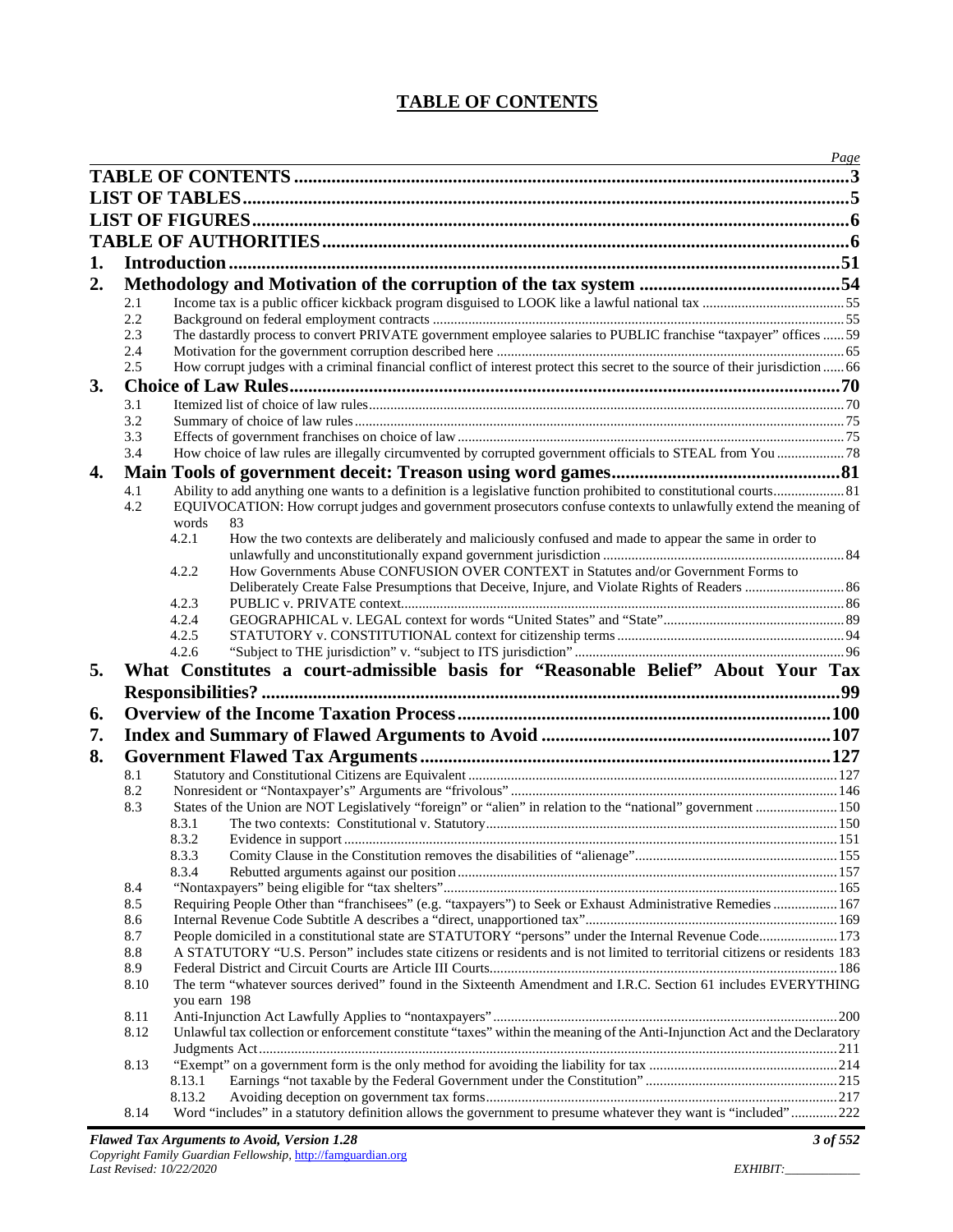|    | 8.15         | Government "Benefits" constitute consideration under an implied franchise or quasi-contract between the government and                         |  |
|----|--------------|------------------------------------------------------------------------------------------------------------------------------------------------|--|
|    | 8.16         |                                                                                                                                                |  |
|    | 8.17         |                                                                                                                                                |  |
|    | 8.18         |                                                                                                                                                |  |
|    | 8.19         |                                                                                                                                                |  |
|    | 8.20         | "residence" and "resident" in the tax code applies to people living in and domiciled within the exclusive jurisdiction of a                    |  |
|    | 8.21         | IRS can lawfully assess a tax liability against a "nontaxpayer" or "non-resident non-person" who does not FIRST assess                         |  |
|    | 8.22         |                                                                                                                                                |  |
|    | 8.23         | Information returns filed against private humans not working for the government and receiving interest are valid legal                         |  |
|    |              | evidence of the receipt of "gross income" within the meaning of the Internal Revenue Code, Subtitle A262                                       |  |
|    | 8.24         | Statutory "U.S.** citizens" and "U.S.** residents(aliens)" born on federal territory, domiciled there, and working there owe                   |  |
|    |              | 8.24.1                                                                                                                                         |  |
|    | 8.25         | Our "beliefs" (presumptions) are the only authority we need to enforce against you. We don't need no STINKING evidence!<br>271                 |  |
|    | 8.26         | The income tax couldn't possibly be a "franchise" or an excise because it is upon ALL "citizens or residents" 275                              |  |
|    | 8.27         | Deliberately confusing STATUTORY "Nonresident Aliens" with "Aliens" in order to destroy the advantages of being a                              |  |
|    | 8.28         | Deliberately confusing CONSTITUTIONAL "non-resident aliens" (foreign nationals) with STATUTORY "nonresident                                    |  |
|    |              |                                                                                                                                                |  |
|    | 8.29         |                                                                                                                                                |  |
|    | 8.30         | Being a STATUTORY "U.S.** Citizen" is not voluntary. You aren't allowed to choose whether you want to be one 301                               |  |
|    | 8.31         |                                                                                                                                                |  |
|    | 8.32         | Statutory "U.S.** citizen" or "U.S.** resident" status is NOT a privilege for those domiciled in a constitutional state of the<br>Union<br>306 |  |
|    | 8.33         | STATUTORY or CONSTITUTIONAL "citizens" or "residents" are "individuals" in the Internal Revenue Code while in                                  |  |
|    | 8.34         | American Nationals living in Constitutional States should file "resident" tax forms, such as the 1040, rather than the 1040NR                  |  |
|    |              |                                                                                                                                                |  |
|    | 8.35         | 312<br>An accepted application for a USA passport by a state national is sufficient legal evidence to prove that the applicant is the          |  |
|    |              |                                                                                                                                                |  |
|    | 8.36         | Information Returns are Court Admissible Evidence of the STATUS of the payment as "gross income" or "taxable income"                           |  |
|    |              | or that the payment is from a source in the GEOGRAPHICAL "United States**" (federal zone)316                                                   |  |
| 9. |              |                                                                                                                                                |  |
|    | 9.1          |                                                                                                                                                |  |
|    | 9.2          |                                                                                                                                                |  |
|    | 9.3          |                                                                                                                                                |  |
|    | 9.4          |                                                                                                                                                |  |
|    | 9.5          |                                                                                                                                                |  |
|    | 9.6          |                                                                                                                                                |  |
|    | 9.7          | Federal income taxes, Form 1040, and the nation's tax laws only apply to federal officers, federal employees, and elected                      |  |
|    | 9.8          | Income from sources not connected with the conduct of a trade or business within the United States government is not                           |  |
|    | 9.9          |                                                                                                                                                |  |
|    | 9.10         |                                                                                                                                                |  |
|    | 9.11         |                                                                                                                                                |  |
|    | 9.12         |                                                                                                                                                |  |
|    |              |                                                                                                                                                |  |
|    | 9.13         | 9.13.1                                                                                                                                         |  |
|    |              | 9.13.2                                                                                                                                         |  |
|    | 9.14         |                                                                                                                                                |  |
|    | 9.15         |                                                                                                                                                |  |
|    | 9.16         |                                                                                                                                                |  |
|    | 9.17         |                                                                                                                                                |  |
|    | 9.18         |                                                                                                                                                |  |
|    | 9.19         |                                                                                                                                                |  |
|    |              |                                                                                                                                                |  |
|    | 9.20<br>9.21 |                                                                                                                                                |  |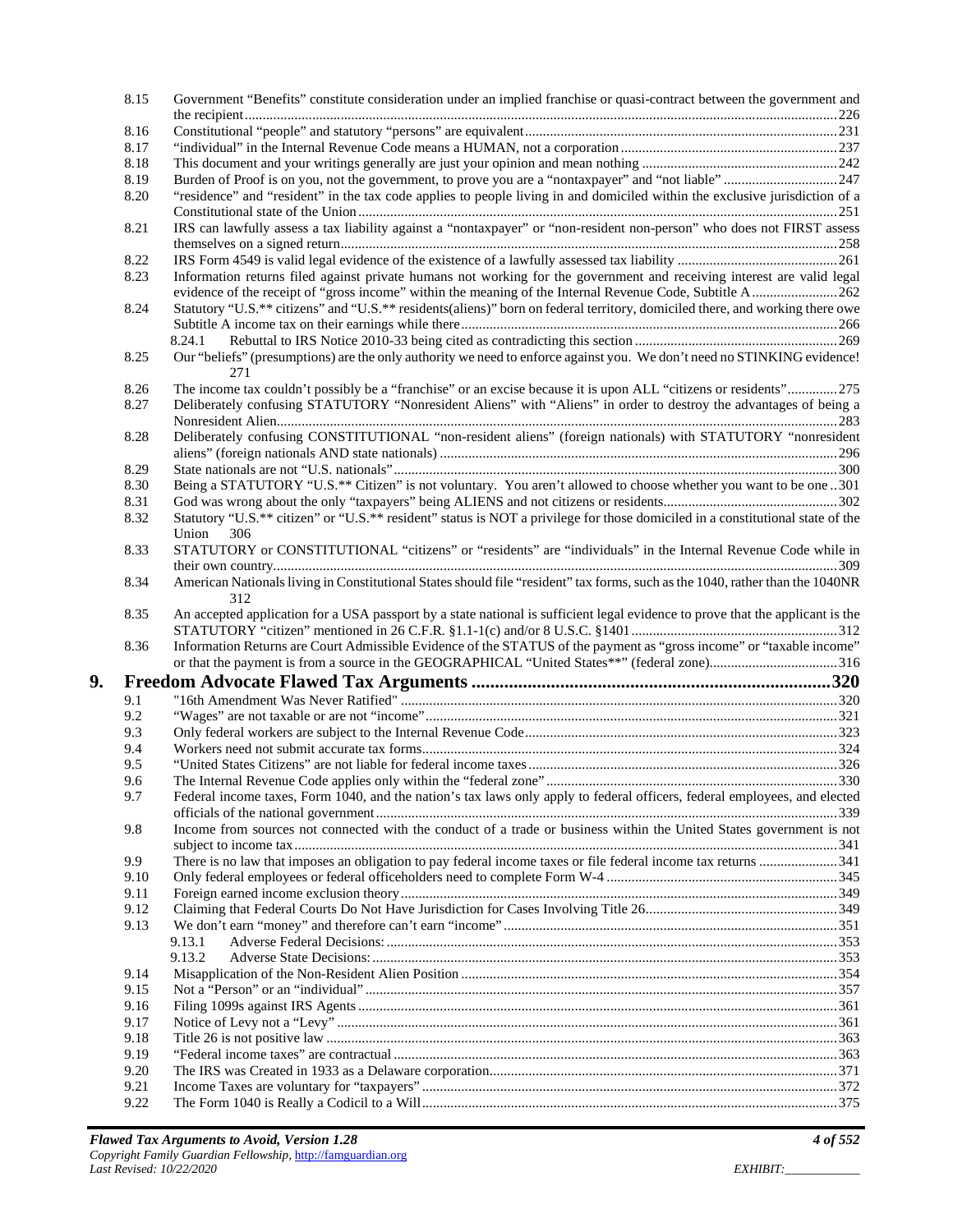|     | 9.23  |                                                                                                                        |  |
|-----|-------|------------------------------------------------------------------------------------------------------------------------|--|
|     | 9.24  |                                                                                                                        |  |
|     | 9.25  |                                                                                                                        |  |
|     | 9.26  |                                                                                                                        |  |
|     | 9.27  |                                                                                                                        |  |
|     | 9.28  |                                                                                                                        |  |
|     | 9.29  |                                                                                                                        |  |
|     | 9.30  |                                                                                                                        |  |
|     | 9.31  |                                                                                                                        |  |
|     | 9.32  |                                                                                                                        |  |
|     |       |                                                                                                                        |  |
|     | 10.1  |                                                                                                                        |  |
|     | 10.2  |                                                                                                                        |  |
|     | 10.3  |                                                                                                                        |  |
|     | 10.4  |                                                                                                                        |  |
|     | 10.5  |                                                                                                                        |  |
|     | 10.6  |                                                                                                                        |  |
|     | 10.7  |                                                                                                                        |  |
|     | 10.8  |                                                                                                                        |  |
|     | 10.9  |                                                                                                                        |  |
|     | 10.10 |                                                                                                                        |  |
|     | 10.11 |                                                                                                                        |  |
|     |       | 11. Techniques for Combatting Government Verbicide and Presumption When Litigating                                     |  |
|     |       |                                                                                                                        |  |
|     | 11.1  | Rebuttal of Those who Fraudulently Challenge or Try to Expand the Statutory Definitions in this Document 435           |  |
|     | 11.2  | Where does the power to "define" statutory civil statuses and assign civil obligations to the definition come from?437 |  |
|     | 11.3  |                                                                                                                        |  |
|     | 11.4  | Using the Overbreadth Doctrine to attack vague or undefined statutes or terms or attempts to compel you to fill out    |  |
|     |       |                                                                                                                        |  |
|     |       | 11.4.1                                                                                                                 |  |
|     |       | 11.4.2                                                                                                                 |  |
|     |       | 11.4.3                                                                                                                 |  |
|     |       | 11.4.4                                                                                                                 |  |
|     |       | 11.4.5                                                                                                                 |  |
|     |       | 11.4.6                                                                                                                 |  |
|     | 11.5  |                                                                                                                        |  |
|     | 11.6  | Legal Constraints Upon the Meaning and Interpretation of All "Terms" Used by All Parties Throughout All Pleadings,     |  |
|     |       |                                                                                                                        |  |
|     | 11.7  |                                                                                                                        |  |
|     | 11.8  |                                                                                                                        |  |
|     |       | 11.8.1                                                                                                                 |  |
|     |       | 11.8.2                                                                                                                 |  |
|     |       |                                                                                                                        |  |
|     | 11.9  |                                                                                                                        |  |
|     |       | 11.9.1                                                                                                                 |  |
|     |       | 11.9.2                                                                                                                 |  |
|     |       | 11.9.3                                                                                                                 |  |
|     |       | Why the STATUTORY Geographical "United States" does not include states of the Union 514<br>11.9.4                      |  |
|     |       | 11.9.5<br>Why the CONSTITUTIONAL Geographical "United States" does NOT include federal territory 518                   |  |
|     |       | 11.9.6                                                                                                                 |  |
|     | 11.10 |                                                                                                                        |  |
|     | 11.11 |                                                                                                                        |  |
| 12. |       |                                                                                                                        |  |
| 13. |       |                                                                                                                        |  |
|     |       |                                                                                                                        |  |
|     |       |                                                                                                                        |  |

## **LIST OF TABLES**

Table 1: "National" v. "Federal" ................................................................................................................................................................ 80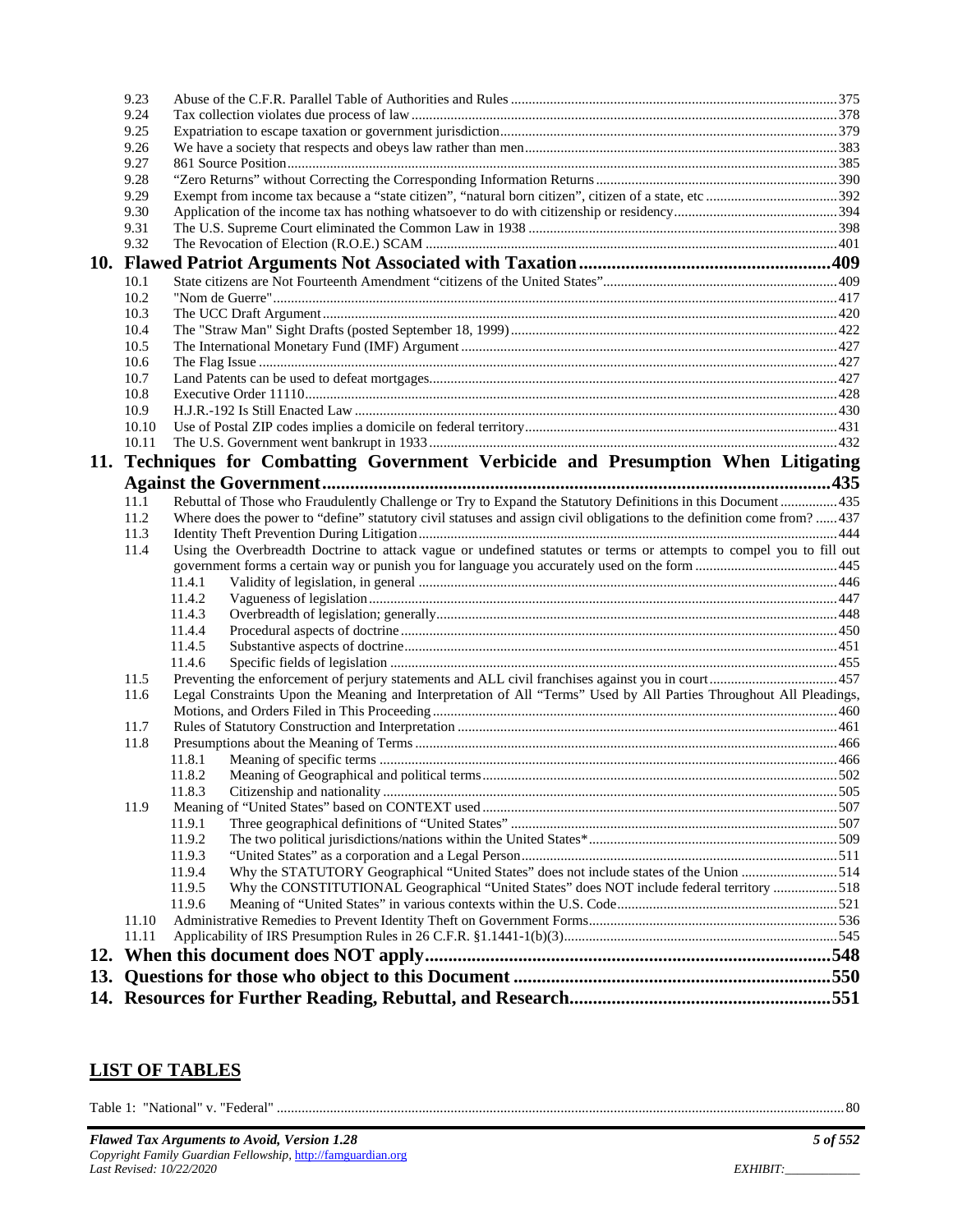## **LIST OF FIGURES**

|  | -142 |
|--|------|
|  |      |
|  |      |

# **TABLE OF AUTHORITIES**

## **Constitutional Provisions**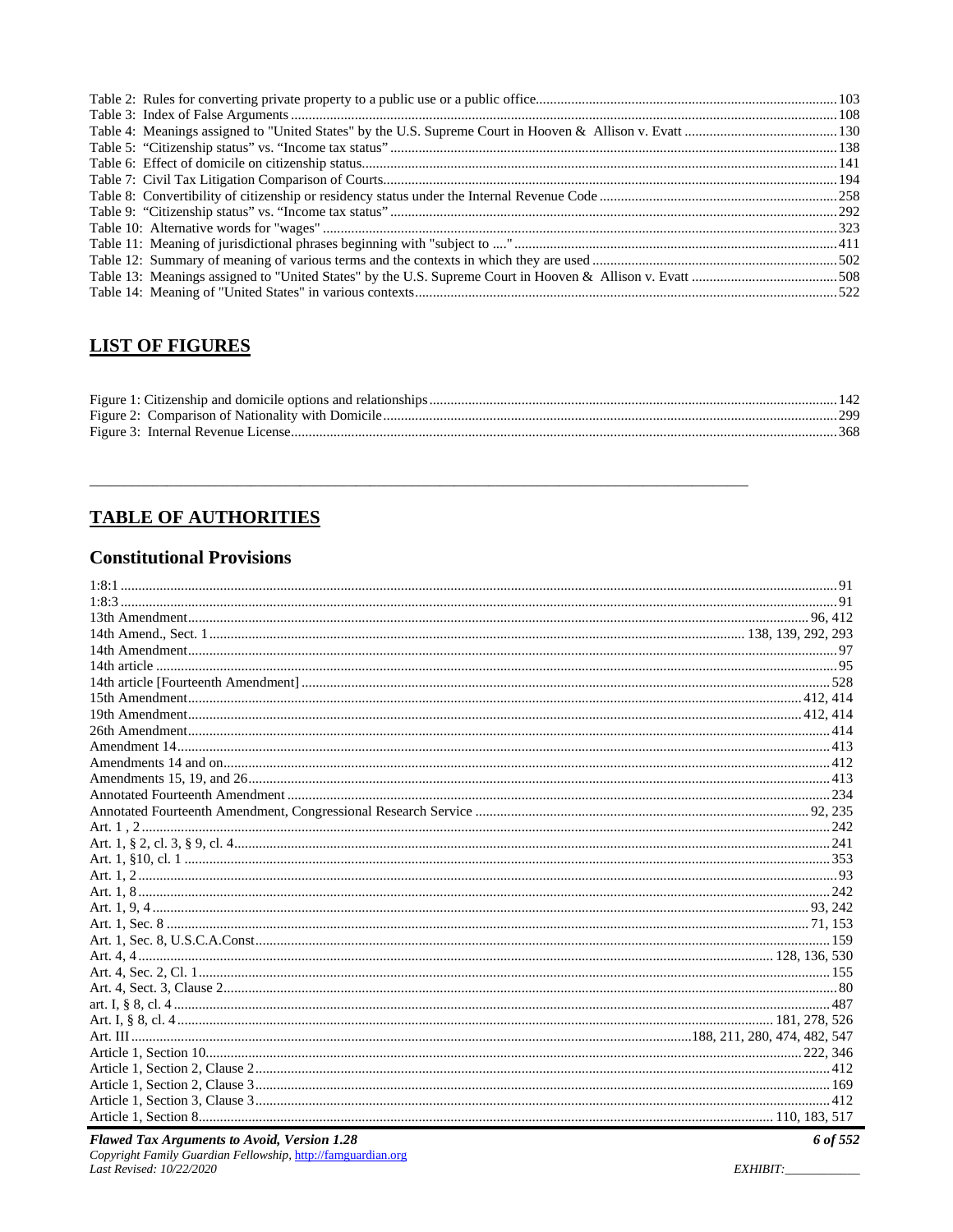|                    | Article 4, Section 3, Clause 255, 64, 70, 71, 72, 73, 75, 162, 181, 187, 195, 317, 331, 341, 367, 400, 401, 437, 492, 497, 550        |
|--------------------|---------------------------------------------------------------------------------------------------------------------------------------|
|                    |                                                                                                                                       |
|                    |                                                                                                                                       |
|                    |                                                                                                                                       |
|                    |                                                                                                                                       |
|                    |                                                                                                                                       |
|                    |                                                                                                                                       |
|                    |                                                                                                                                       |
|                    |                                                                                                                                       |
|                    |                                                                                                                                       |
|                    |                                                                                                                                       |
|                    |                                                                                                                                       |
|                    |                                                                                                                                       |
|                    |                                                                                                                                       |
|                    |                                                                                                                                       |
|                    |                                                                                                                                       |
|                    |                                                                                                                                       |
|                    |                                                                                                                                       |
|                    |                                                                                                                                       |
|                    |                                                                                                                                       |
|                    |                                                                                                                                       |
|                    |                                                                                                                                       |
|                    |                                                                                                                                       |
|                    |                                                                                                                                       |
|                    |                                                                                                                                       |
|                    |                                                                                                                                       |
|                    |                                                                                                                                       |
|                    |                                                                                                                                       |
|                    |                                                                                                                                       |
|                    |                                                                                                                                       |
|                    |                                                                                                                                       |
|                    |                                                                                                                                       |
|                    |                                                                                                                                       |
|                    |                                                                                                                                       |
|                    | First Amendment 65, 68, 116, 213, 243, 244, 245, 272, 301, 445, 446, 447, 448, 449, 450, 451, 452, 453, 454, 455, 456, 457, 459, 476, |
| 503, 504, 532, 535 |                                                                                                                                       |
|                    | Fourteenth Amendment 97, 99, 102, 108, 125, 127, 131, 132, 136, 137, 143, 171, 178, 179, 181, 245, 256, 278, 279, 290, 307, 329, 395, |
|                    | 410, 412, 413, 414, 415, 446, 451, 462, 473, 486, 487, 490, 505, 517, 518, 519, 520, 522, 524, 526, 528, 538, 545                     |
|                    |                                                                                                                                       |
|                    |                                                                                                                                       |
|                    |                                                                                                                                       |
|                    |                                                                                                                                       |
|                    |                                                                                                                                       |
|                    |                                                                                                                                       |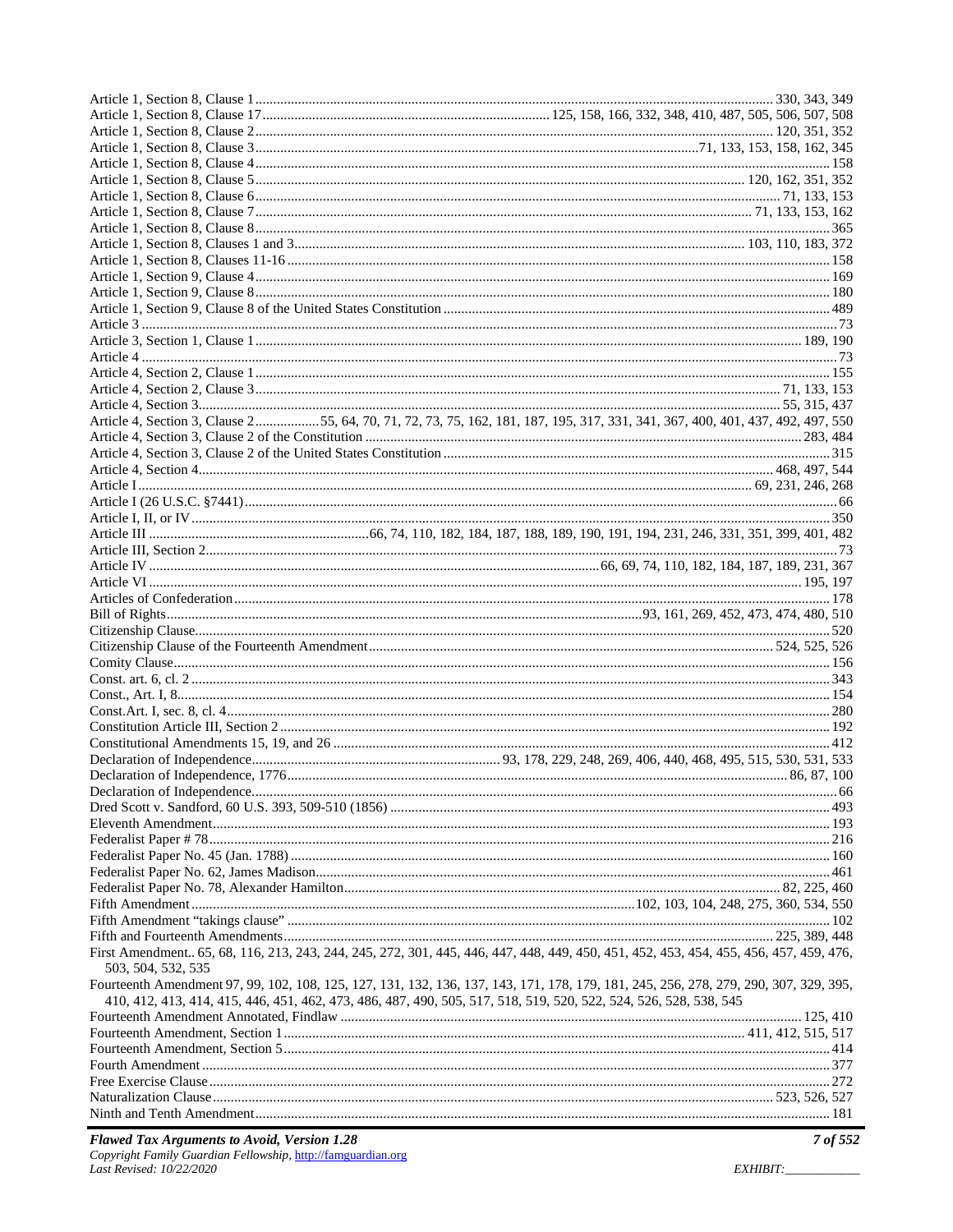| Thirteenth Amendment68, 69, 71, 94, 104, 131, 133, 135, 153, 168, 213, 214, 222, 248, 360, 365, 374, 397, 411, 415, 474, 476, 519, 520,<br>525, 538, 551 |  |
|----------------------------------------------------------------------------------------------------------------------------------------------------------|--|
|                                                                                                                                                          |  |
|                                                                                                                                                          |  |
|                                                                                                                                                          |  |
|                                                                                                                                                          |  |
|                                                                                                                                                          |  |
|                                                                                                                                                          |  |
|                                                                                                                                                          |  |
|                                                                                                                                                          |  |
|                                                                                                                                                          |  |
|                                                                                                                                                          |  |
|                                                                                                                                                          |  |
|                                                                                                                                                          |  |
|                                                                                                                                                          |  |
|                                                                                                                                                          |  |
|                                                                                                                                                          |  |
|                                                                                                                                                          |  |
|                                                                                                                                                          |  |
|                                                                                                                                                          |  |
|                                                                                                                                                          |  |

## **Statutes**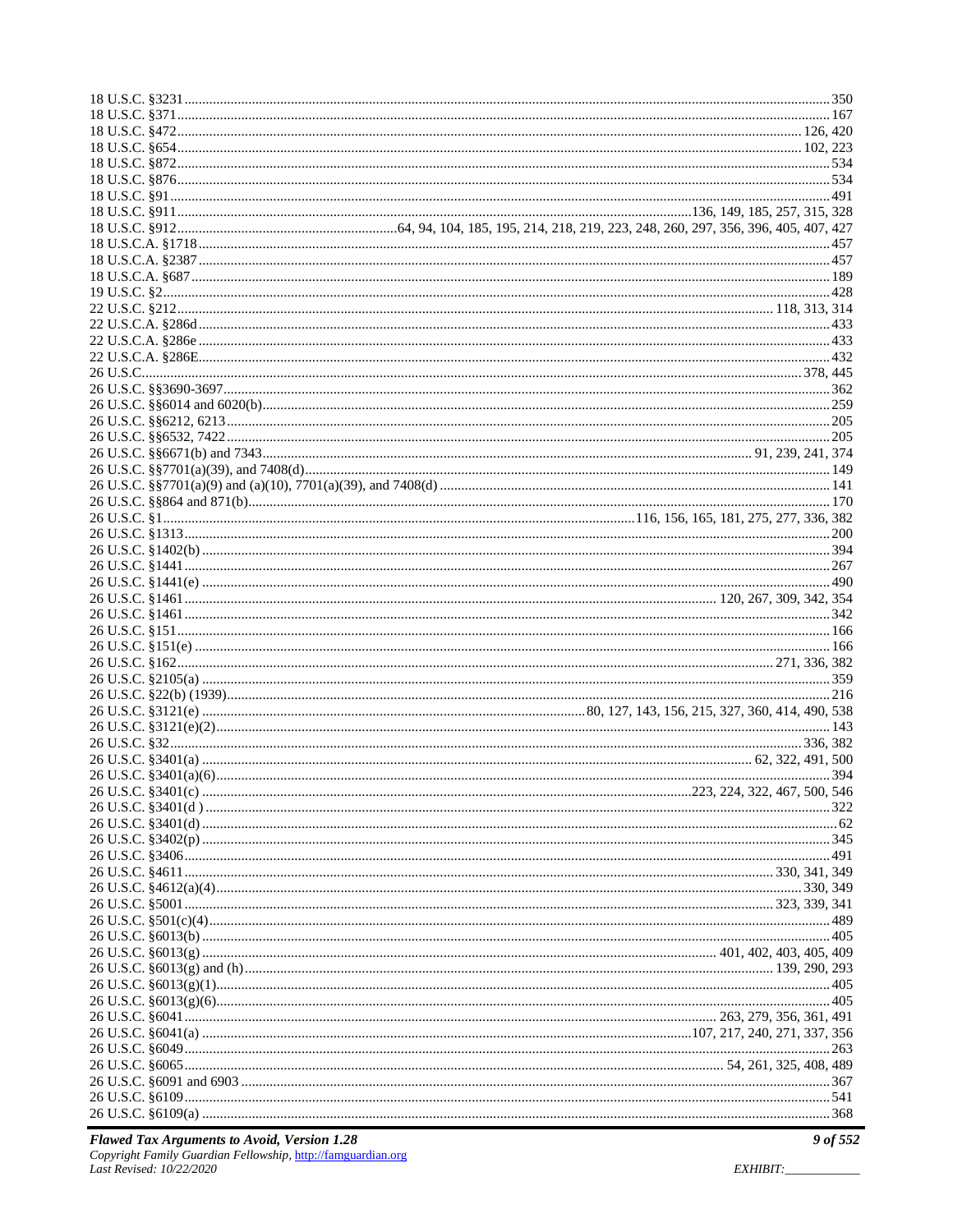|     | 26 U.S.C. §7701(a)(26) 120, 149, 161, 165, 170, 176, 178, 181, 186, 187, 195, 200, 212, 218, 221, 223, 224, 228, 240, 267, 279, 297,    |  |  |
|-----|-----------------------------------------------------------------------------------------------------------------------------------------|--|--|
|     | 324, 334, 337, 341, 350, 354, 360, 372, 374, 389, 467, 540, 543, 546                                                                    |  |  |
|     | 26 U.S.C. §7701(a)(30)75, 110, 141, 149, 183, 185, 267, 268, 287, 290, 296, 313, 327, 337, 346, 356, 392, 393, 405, 490, 491, 522, 528, |  |  |
|     |                                                                                                                                         |  |  |
| 538 |                                                                                                                                         |  |  |
|     |                                                                                                                                         |  |  |
|     |                                                                                                                                         |  |  |
|     |                                                                                                                                         |  |  |
|     |                                                                                                                                         |  |  |
|     |                                                                                                                                         |  |  |
|     | 26 U.S.C. §7701(a)(9) and (a)(10)  74, 85, 93, 95, 110, 114, 115, 118, 136, 141, 162, 177, 183, 219, 252, 253, 256, 266, 284, 290, 297, |  |  |
|     | 306, 307, 316, 319, 327, 329, 330, 334, 341, 382, 388, 397, 403, 405, 491, 502, 516, 522, 529, 538, 539, 541                            |  |  |
|     |                                                                                                                                         |  |  |
|     |                                                                                                                                         |  |  |
|     |                                                                                                                                         |  |  |
|     |                                                                                                                                         |  |  |
|     |                                                                                                                                         |  |  |
|     |                                                                                                                                         |  |  |
|     |                                                                                                                                         |  |  |
|     |                                                                                                                                         |  |  |
|     |                                                                                                                                         |  |  |
|     |                                                                                                                                         |  |  |
|     |                                                                                                                                         |  |  |
|     |                                                                                                                                         |  |  |
|     |                                                                                                                                         |  |  |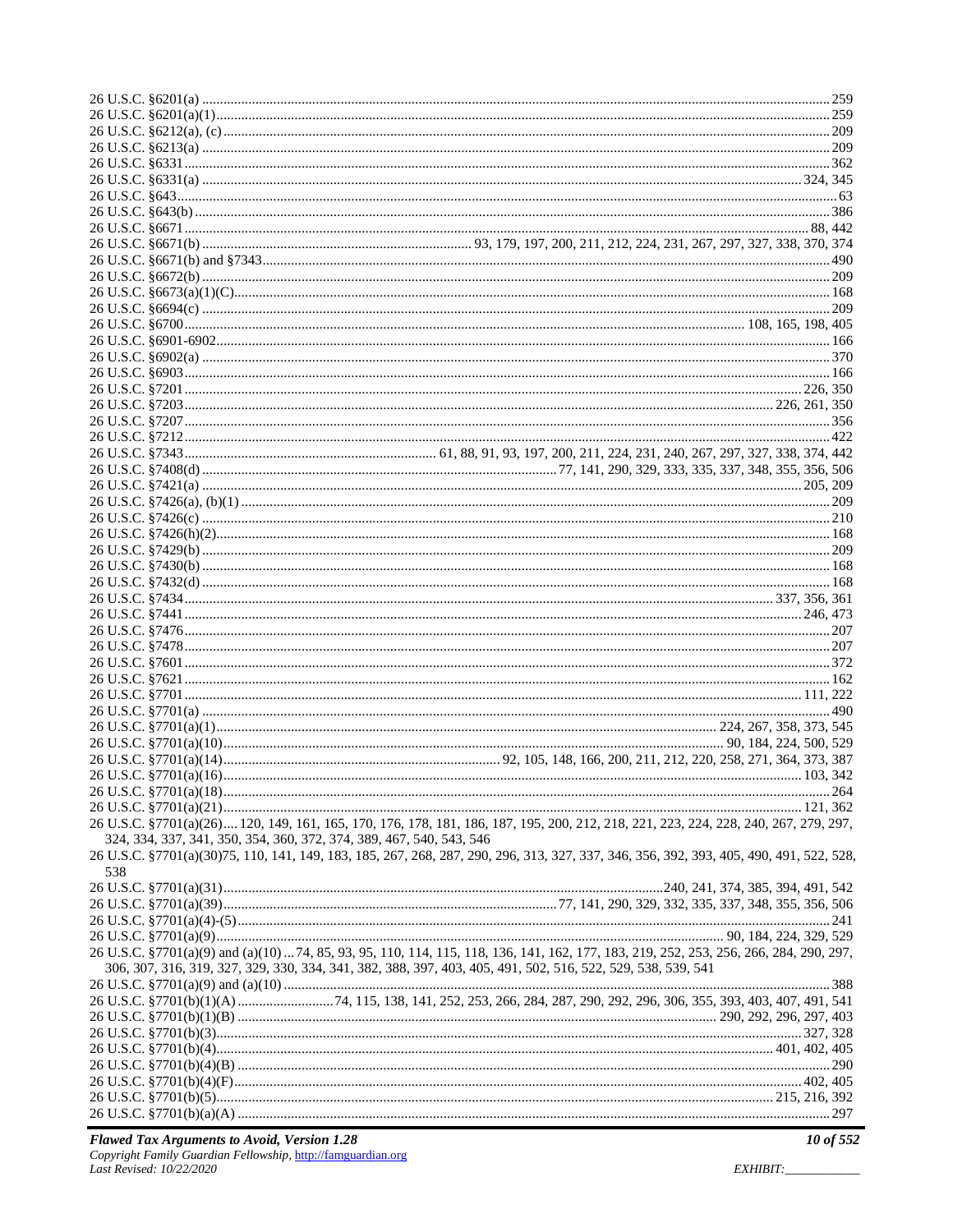| 26 U.S.C. §911 71, 108, 115, 120, 123, 127, 140, 141, 160, 170, 171, 185, 253, 254, 256, 266, 267, 279, 284, 294, 309, 310, 327, 329, |  |
|---------------------------------------------------------------------------------------------------------------------------------------|--|
| 330, 331, 349, 360, 392, 407, 490, 505                                                                                                |  |
|                                                                                                                                       |  |
|                                                                                                                                       |  |
|                                                                                                                                       |  |
|                                                                                                                                       |  |
|                                                                                                                                       |  |
|                                                                                                                                       |  |
|                                                                                                                                       |  |
|                                                                                                                                       |  |
|                                                                                                                                       |  |
|                                                                                                                                       |  |
|                                                                                                                                       |  |
|                                                                                                                                       |  |
|                                                                                                                                       |  |
|                                                                                                                                       |  |
|                                                                                                                                       |  |
|                                                                                                                                       |  |
|                                                                                                                                       |  |
|                                                                                                                                       |  |
|                                                                                                                                       |  |
|                                                                                                                                       |  |
|                                                                                                                                       |  |
|                                                                                                                                       |  |
|                                                                                                                                       |  |
|                                                                                                                                       |  |
|                                                                                                                                       |  |
|                                                                                                                                       |  |
|                                                                                                                                       |  |
|                                                                                                                                       |  |
|                                                                                                                                       |  |
|                                                                                                                                       |  |
|                                                                                                                                       |  |
|                                                                                                                                       |  |
|                                                                                                                                       |  |
|                                                                                                                                       |  |
|                                                                                                                                       |  |
|                                                                                                                                       |  |
|                                                                                                                                       |  |
|                                                                                                                                       |  |
|                                                                                                                                       |  |
|                                                                                                                                       |  |
|                                                                                                                                       |  |
|                                                                                                                                       |  |
|                                                                                                                                       |  |
|                                                                                                                                       |  |
|                                                                                                                                       |  |
|                                                                                                                                       |  |
| 4 U.S.C. 8106.<br>63                                                                                                                  |  |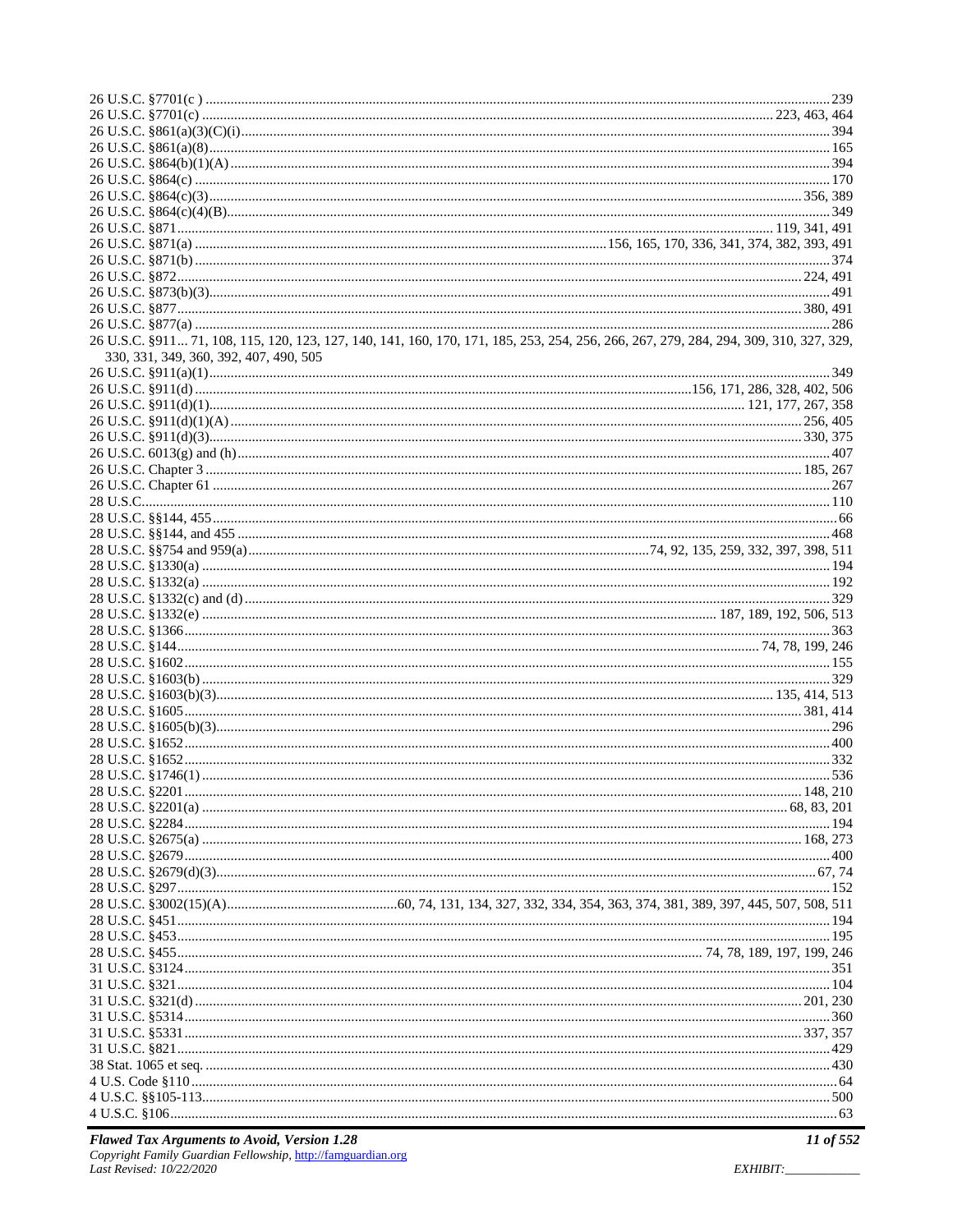| 4 U.S.C. §110(d)85, 90, 95, 110, 115, 137, 141, 162, 183, 184, 219, 256, 266, 290, 327, 329, 330, 334, 341, 382, 397, 403, 500, 516, 522<br>538, 539, 541<br>4 U.S.C. §72 72, 89, 92, 93, 104, 119, 124, 161, 166, 212, 214, 221, 325, 334, 355, 363, 372, 389, 394, 494, 512, 532, 533, 535 |  |
|----------------------------------------------------------------------------------------------------------------------------------------------------------------------------------------------------------------------------------------------------------------------------------------------|--|
|                                                                                                                                                                                                                                                                                              |  |
|                                                                                                                                                                                                                                                                                              |  |
|                                                                                                                                                                                                                                                                                              |  |
|                                                                                                                                                                                                                                                                                              |  |
|                                                                                                                                                                                                                                                                                              |  |
|                                                                                                                                                                                                                                                                                              |  |
|                                                                                                                                                                                                                                                                                              |  |
|                                                                                                                                                                                                                                                                                              |  |
|                                                                                                                                                                                                                                                                                              |  |
|                                                                                                                                                                                                                                                                                              |  |
|                                                                                                                                                                                                                                                                                              |  |
|                                                                                                                                                                                                                                                                                              |  |
|                                                                                                                                                                                                                                                                                              |  |
|                                                                                                                                                                                                                                                                                              |  |
|                                                                                                                                                                                                                                                                                              |  |
|                                                                                                                                                                                                                                                                                              |  |
|                                                                                                                                                                                                                                                                                              |  |
|                                                                                                                                                                                                                                                                                              |  |
|                                                                                                                                                                                                                                                                                              |  |
|                                                                                                                                                                                                                                                                                              |  |
|                                                                                                                                                                                                                                                                                              |  |
|                                                                                                                                                                                                                                                                                              |  |
|                                                                                                                                                                                                                                                                                              |  |
|                                                                                                                                                                                                                                                                                              |  |
|                                                                                                                                                                                                                                                                                              |  |
|                                                                                                                                                                                                                                                                                              |  |
|                                                                                                                                                                                                                                                                                              |  |
|                                                                                                                                                                                                                                                                                              |  |
|                                                                                                                                                                                                                                                                                              |  |
|                                                                                                                                                                                                                                                                                              |  |
|                                                                                                                                                                                                                                                                                              |  |
|                                                                                                                                                                                                                                                                                              |  |
|                                                                                                                                                                                                                                                                                              |  |
|                                                                                                                                                                                                                                                                                              |  |
|                                                                                                                                                                                                                                                                                              |  |
|                                                                                                                                                                                                                                                                                              |  |
|                                                                                                                                                                                                                                                                                              |  |
|                                                                                                                                                                                                                                                                                              |  |
|                                                                                                                                                                                                                                                                                              |  |
|                                                                                                                                                                                                                                                                                              |  |
|                                                                                                                                                                                                                                                                                              |  |
|                                                                                                                                                                                                                                                                                              |  |
|                                                                                                                                                                                                                                                                                              |  |
|                                                                                                                                                                                                                                                                                              |  |
|                                                                                                                                                                                                                                                                                              |  |
|                                                                                                                                                                                                                                                                                              |  |
|                                                                                                                                                                                                                                                                                              |  |
|                                                                                                                                                                                                                                                                                              |  |
| 8 U.S.C. §1101(a)(21) 69, 95, 97, 117, 118, 137, 138, 139, 141, 144, 156, 173, 284, 285, 286, 287, 290, 292, 293, 309, 313, 314, 361,                                                                                                                                                        |  |
|                                                                                                                                                                                                                                                                                              |  |
| 382, 383, 393, 410, 414, 490, 491, 505                                                                                                                                                                                                                                                       |  |
|                                                                                                                                                                                                                                                                                              |  |
|                                                                                                                                                                                                                                                                                              |  |
|                                                                                                                                                                                                                                                                                              |  |
|                                                                                                                                                                                                                                                                                              |  |
|                                                                                                                                                                                                                                                                                              |  |
|                                                                                                                                                                                                                                                                                              |  |
|                                                                                                                                                                                                                                                                                              |  |
|                                                                                                                                                                                                                                                                                              |  |
|                                                                                                                                                                                                                                                                                              |  |
|                                                                                                                                                                                                                                                                                              |  |
|                                                                                                                                                                                                                                                                                              |  |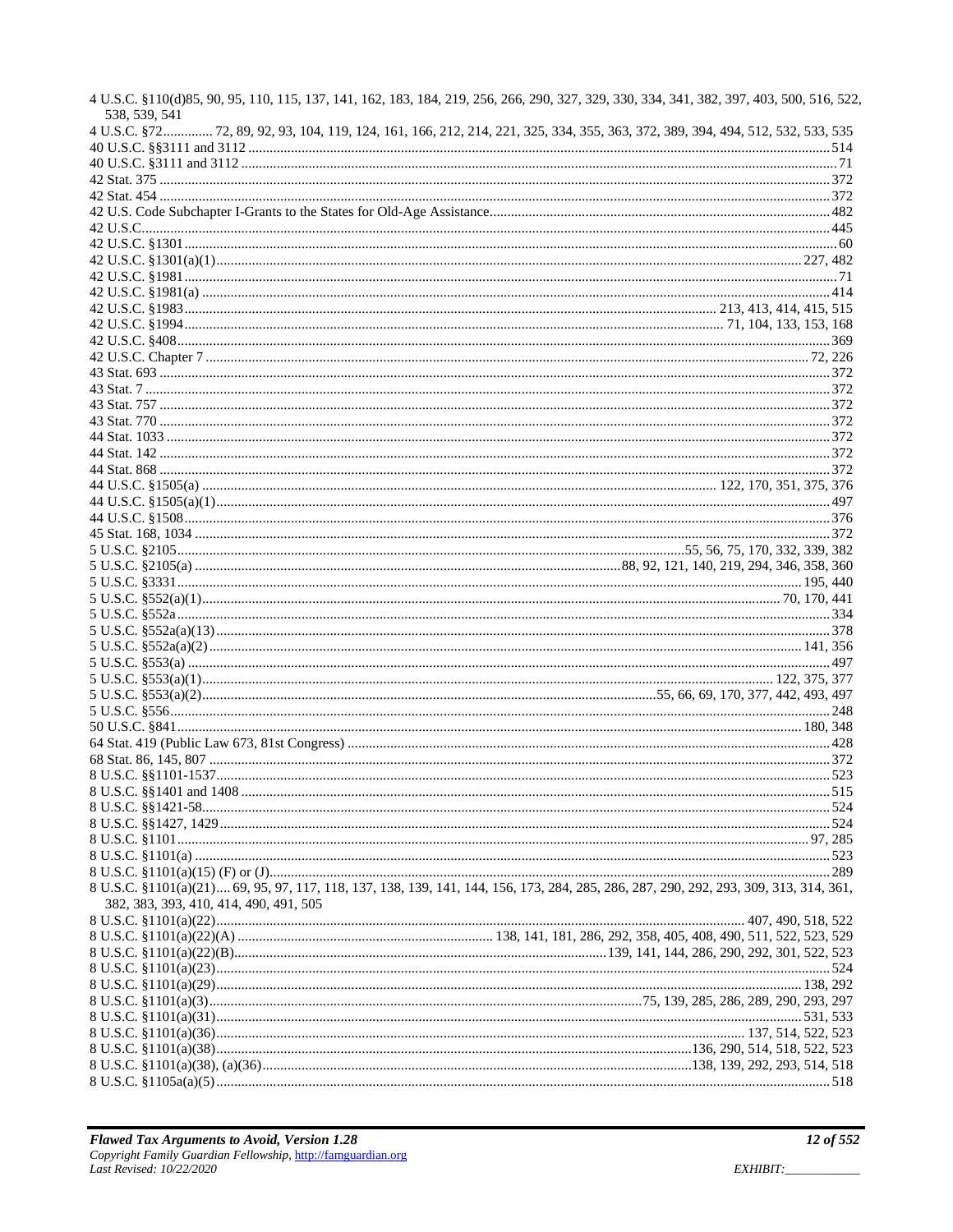| 8 U.S.C. §1401 69, 73, 74, 75, 79, 80, 85, 95, 96, 108, 115, 116, 118, 121, 127, 132, 134, 135, 136, 137, 138, 141, 144, 149, 173, 181, |  |
|-----------------------------------------------------------------------------------------------------------------------------------------|--|
| 215, 253, 256, 257, 258, 266, 268, 278, 279, 280, 286, 287, 289, 290, 292, 301, 306, 307, 310, 312, 313, 314, 315, 327, 329, 332,       |  |
| 358, 382, 383, 393, 405, 407, 408, 414, 490, 491, 503, 505, 506, 510, 513, 514, 516, 517, 518, 522, 524, 529, 531, 534, 538, 539, 545   |  |
|                                                                                                                                         |  |
|                                                                                                                                         |  |
|                                                                                                                                         |  |
|                                                                                                                                         |  |
|                                                                                                                                         |  |
|                                                                                                                                         |  |
|                                                                                                                                         |  |
|                                                                                                                                         |  |
|                                                                                                                                         |  |
|                                                                                                                                         |  |
|                                                                                                                                         |  |
|                                                                                                                                         |  |
|                                                                                                                                         |  |
|                                                                                                                                         |  |
|                                                                                                                                         |  |
|                                                                                                                                         |  |
|                                                                                                                                         |  |
|                                                                                                                                         |  |
|                                                                                                                                         |  |
|                                                                                                                                         |  |
|                                                                                                                                         |  |
|                                                                                                                                         |  |
|                                                                                                                                         |  |
|                                                                                                                                         |  |
|                                                                                                                                         |  |
|                                                                                                                                         |  |
|                                                                                                                                         |  |
|                                                                                                                                         |  |
|                                                                                                                                         |  |
|                                                                                                                                         |  |
|                                                                                                                                         |  |
|                                                                                                                                         |  |
|                                                                                                                                         |  |
|                                                                                                                                         |  |
|                                                                                                                                         |  |
|                                                                                                                                         |  |
|                                                                                                                                         |  |
|                                                                                                                                         |  |
|                                                                                                                                         |  |
|                                                                                                                                         |  |
|                                                                                                                                         |  |
|                                                                                                                                         |  |
|                                                                                                                                         |  |
|                                                                                                                                         |  |
|                                                                                                                                         |  |
|                                                                                                                                         |  |
|                                                                                                                                         |  |
|                                                                                                                                         |  |
|                                                                                                                                         |  |
|                                                                                                                                         |  |
|                                                                                                                                         |  |
|                                                                                                                                         |  |
|                                                                                                                                         |  |
|                                                                                                                                         |  |
|                                                                                                                                         |  |
|                                                                                                                                         |  |
|                                                                                                                                         |  |
|                                                                                                                                         |  |
|                                                                                                                                         |  |
|                                                                                                                                         |  |
|                                                                                                                                         |  |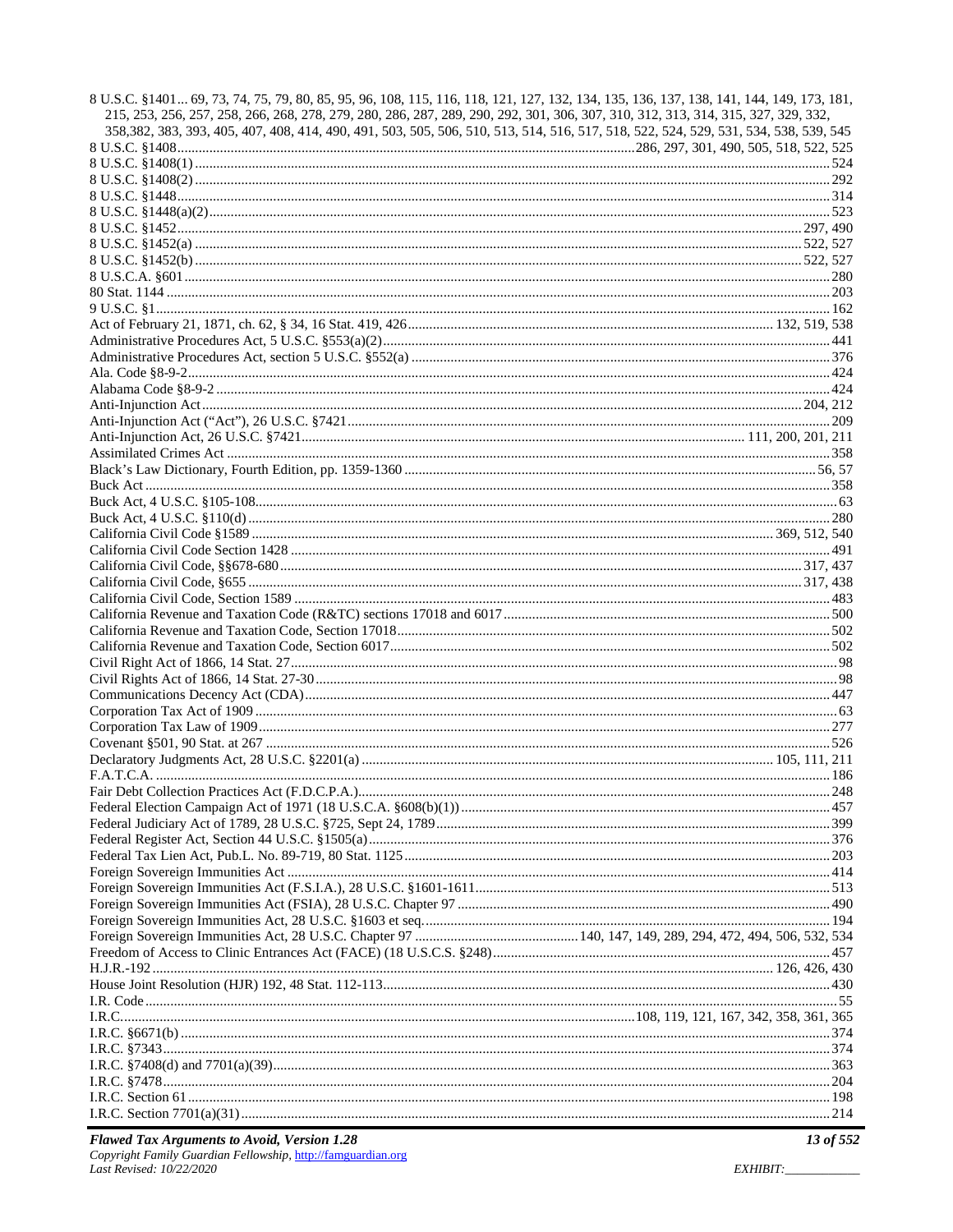| Internal Revenue Code119, 161, 162, 163, 166, 167, 216, 219, 245, 267, 270, 284, 286, 297, 327, 328, 330, 331, 332, 334, 343, 347, 349, |  |
|-----------------------------------------------------------------------------------------------------------------------------------------|--|
| 372, 373, 385, 388, 494, 512, 516                                                                                                       |  |
|                                                                                                                                         |  |
|                                                                                                                                         |  |
|                                                                                                                                         |  |
|                                                                                                                                         |  |
|                                                                                                                                         |  |
|                                                                                                                                         |  |
| Internal Revenue Code, Subtitle A 100, 122, 165, 167, 170, 171, 172, 173, 214, 217, 218, 333, 342, 345, 350, 367, 372, 374, 385, 387,   |  |
| 388, 389                                                                                                                                |  |
|                                                                                                                                         |  |
|                                                                                                                                         |  |
|                                                                                                                                         |  |
|                                                                                                                                         |  |
|                                                                                                                                         |  |
|                                                                                                                                         |  |
|                                                                                                                                         |  |
|                                                                                                                                         |  |
|                                                                                                                                         |  |
|                                                                                                                                         |  |
|                                                                                                                                         |  |
|                                                                                                                                         |  |
|                                                                                                                                         |  |
|                                                                                                                                         |  |
|                                                                                                                                         |  |
|                                                                                                                                         |  |
|                                                                                                                                         |  |
|                                                                                                                                         |  |
|                                                                                                                                         |  |
|                                                                                                                                         |  |
|                                                                                                                                         |  |
|                                                                                                                                         |  |
|                                                                                                                                         |  |
|                                                                                                                                         |  |
|                                                                                                                                         |  |
|                                                                                                                                         |  |
|                                                                                                                                         |  |
|                                                                                                                                         |  |
|                                                                                                                                         |  |
|                                                                                                                                         |  |
|                                                                                                                                         |  |
|                                                                                                                                         |  |
|                                                                                                                                         |  |
|                                                                                                                                         |  |
|                                                                                                                                         |  |
|                                                                                                                                         |  |
|                                                                                                                                         |  |
|                                                                                                                                         |  |
|                                                                                                                                         |  |
|                                                                                                                                         |  |
|                                                                                                                                         |  |
|                                                                                                                                         |  |
|                                                                                                                                         |  |
|                                                                                                                                         |  |
|                                                                                                                                         |  |

EXHIBIT:\_\_\_\_\_\_\_\_\_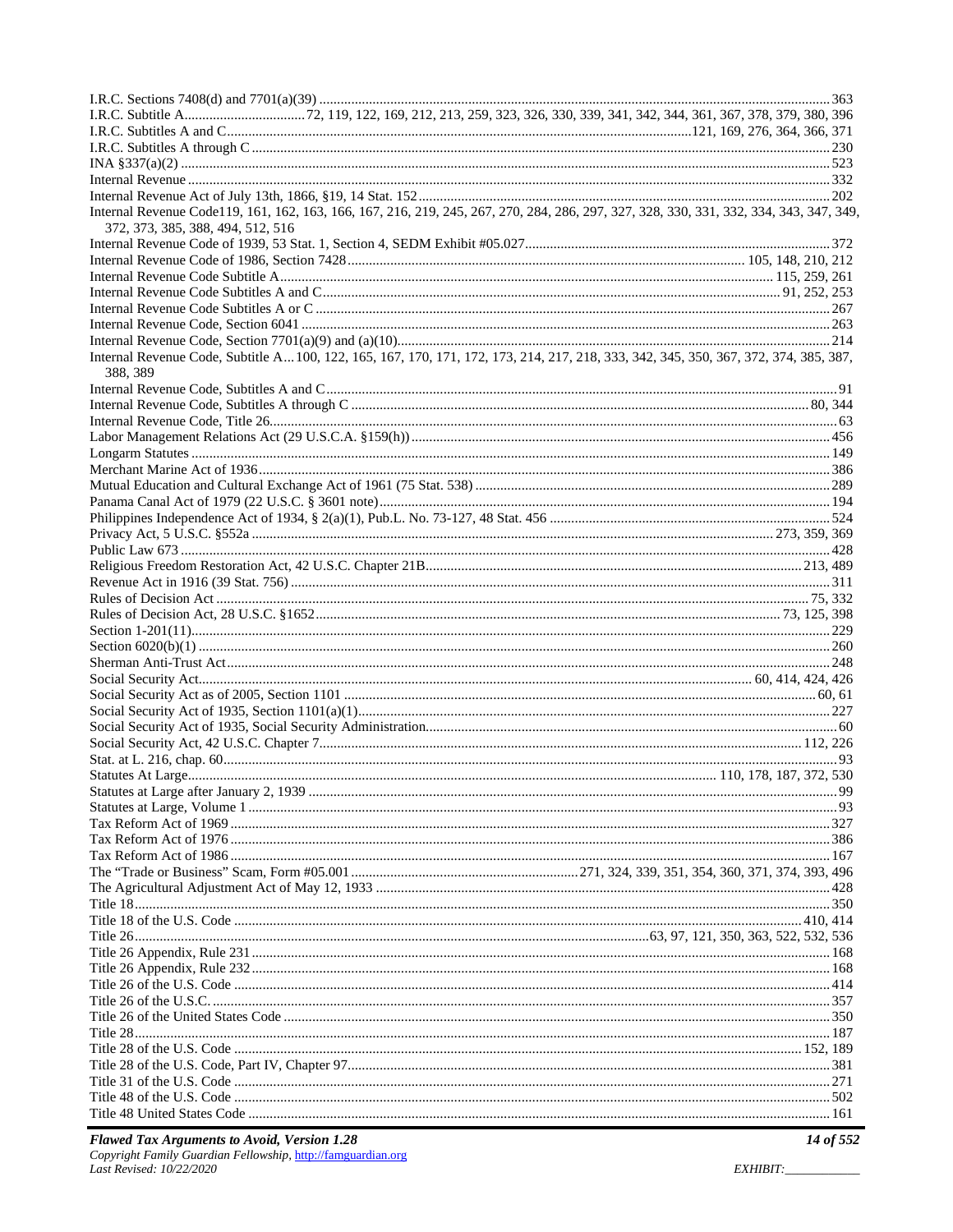# **Regulations**

| 26 C.F.R. §1.1-1(c)80, 92, 108, 118, 127, 132, 171, 173, 256, 287, 290, 310, 312, 313, 315, 327, 328, 329, 332, 355, 356, 360, 393, 414, |  |
|------------------------------------------------------------------------------------------------------------------------------------------|--|
| 490, 491, 505, 506, 522, 528, 538                                                                                                        |  |
|                                                                                                                                          |  |
|                                                                                                                                          |  |
|                                                                                                                                          |  |
|                                                                                                                                          |  |
|                                                                                                                                          |  |
|                                                                                                                                          |  |
|                                                                                                                                          |  |
|                                                                                                                                          |  |
| 26 C.F.R. §1.1441-1(c)(3). 117, 121, 138, 139, 140, 141, 156, 171, 267, 292, 293, 294, 303, 309, 328, 358, 361, 402, 405, 407, 538, 545  |  |
|                                                                                                                                          |  |
|                                                                                                                                          |  |
|                                                                                                                                          |  |
|                                                                                                                                          |  |
|                                                                                                                                          |  |
|                                                                                                                                          |  |
|                                                                                                                                          |  |
|                                                                                                                                          |  |
|                                                                                                                                          |  |
|                                                                                                                                          |  |
|                                                                                                                                          |  |
| 26 C.F.R. §1.6019-4(f): Return of information as to interest paid and original issue discount includible in gross income after December  |  |
|                                                                                                                                          |  |
|                                                                                                                                          |  |
|                                                                                                                                          |  |
|                                                                                                                                          |  |
|                                                                                                                                          |  |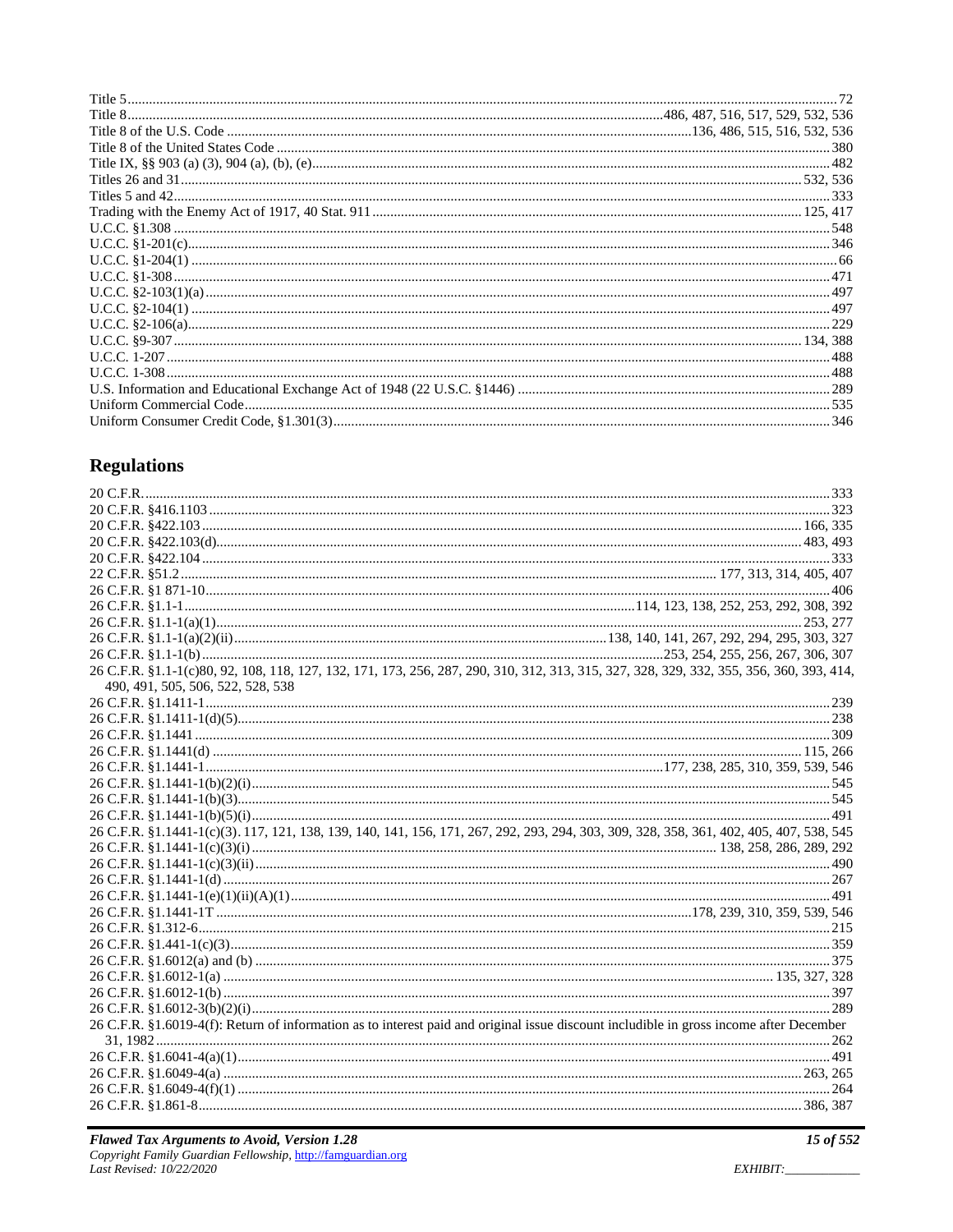## Rules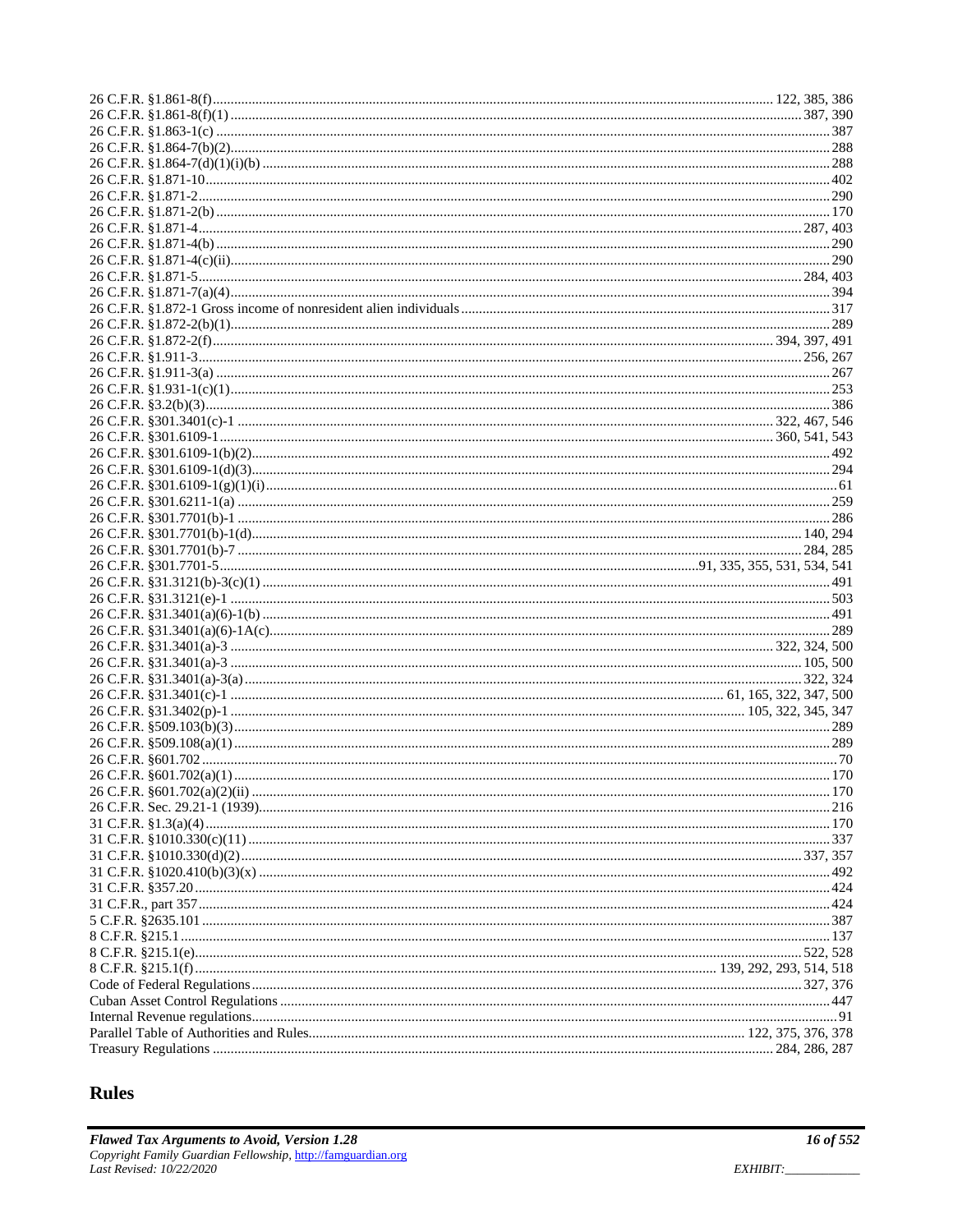| Federal Rule of Civil Procedure 17(b)  73, 77, 92, 124, 135, 149, 195, 327, 331, 341, 355, 394, 396, 397, 400, 472, 485, 487, 511, 529, |
|-----------------------------------------------------------------------------------------------------------------------------------------|
| 532, 535                                                                                                                                |
|                                                                                                                                         |
|                                                                                                                                         |
|                                                                                                                                         |
|                                                                                                                                         |
|                                                                                                                                         |
|                                                                                                                                         |
|                                                                                                                                         |
|                                                                                                                                         |
|                                                                                                                                         |
|                                                                                                                                         |

## **Cases**

| Abood v. Detroit Bd. of Ed., 431 U.S. 209, 97 S.Ct. 1782, 52 L.Ed.2d. 261, 95 L.R.R.M. (BNA) 2411, 81 Lab. Cas. (CCH) [ 55041   |  |
|---------------------------------------------------------------------------------------------------------------------------------|--|
|                                                                                                                                 |  |
|                                                                                                                                 |  |
|                                                                                                                                 |  |
|                                                                                                                                 |  |
|                                                                                                                                 |  |
|                                                                                                                                 |  |
|                                                                                                                                 |  |
|                                                                                                                                 |  |
|                                                                                                                                 |  |
|                                                                                                                                 |  |
| Alexander v. "Americans United" Inc., 416 U.S. 752, 760, and n. 11, 94 S.Ct. 2053, 2058, and n. 11, 40 L.Ed.2d. 518 (1974)  206 |  |
|                                                                                                                                 |  |
|                                                                                                                                 |  |
|                                                                                                                                 |  |
|                                                                                                                                 |  |
|                                                                                                                                 |  |
|                                                                                                                                 |  |
|                                                                                                                                 |  |
|                                                                                                                                 |  |
|                                                                                                                                 |  |
|                                                                                                                                 |  |
|                                                                                                                                 |  |
|                                                                                                                                 |  |
|                                                                                                                                 |  |
|                                                                                                                                 |  |
|                                                                                                                                 |  |
|                                                                                                                                 |  |
| Ashton v. Cameron County Water Improvement District No. 1, 298 U.S. 513, 56 S.Ct. 892 (1936) 71, 153, 154, 159, 372, 516        |  |
|                                                                                                                                 |  |
|                                                                                                                                 |  |
|                                                                                                                                 |  |
|                                                                                                                                 |  |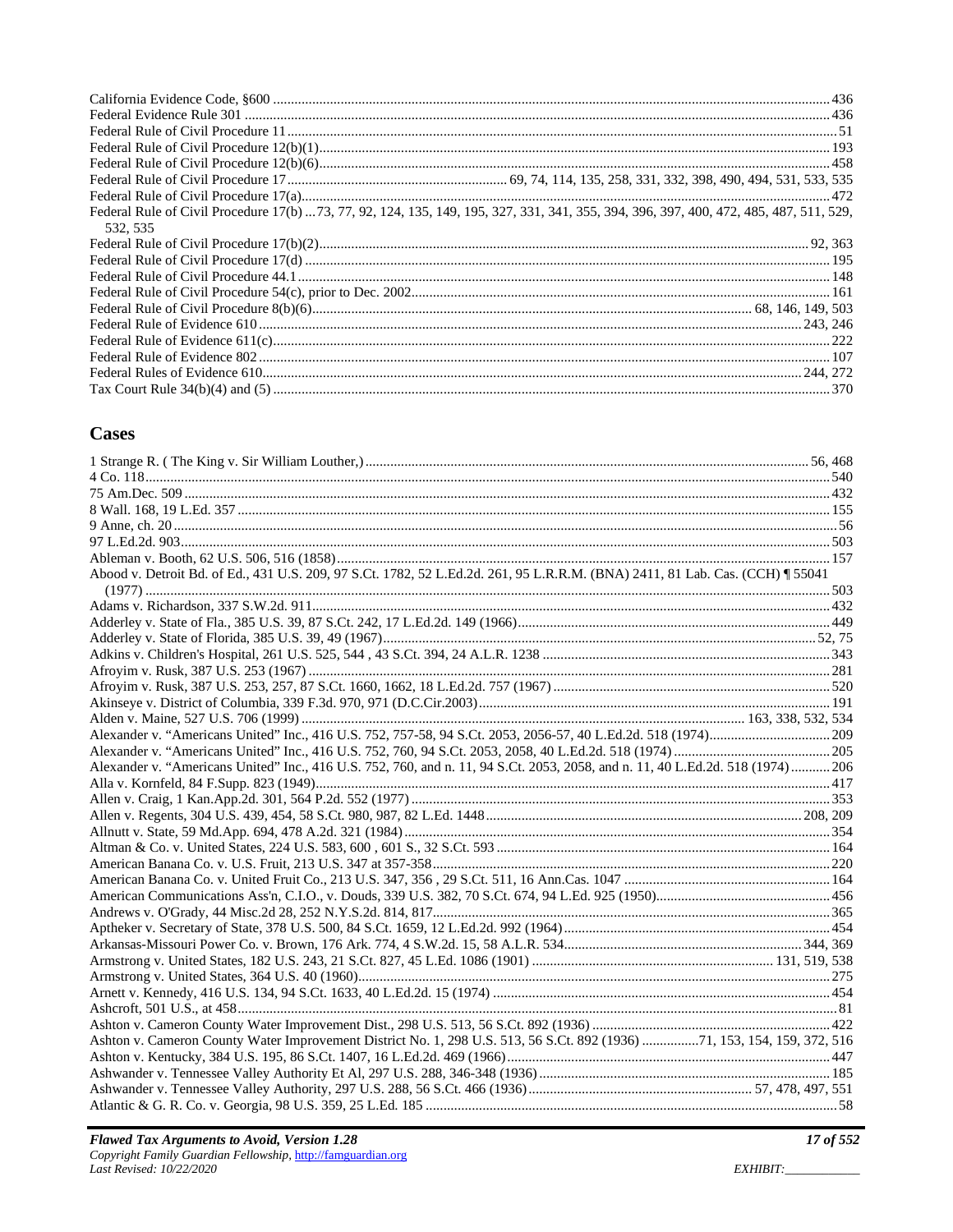| Atlas Roofing Co. v. Occupational Safety and Health Review Comm'n, 430 U.S. 442, 450, n. 7, 97 S.Ct. 1261, 1266, n. 7, 51 L.Ed.2d.     |  |
|----------------------------------------------------------------------------------------------------------------------------------------|--|
| Atlas Roofing Co. v. Occupational Safety and Health Review Comm'n, 430 U.S., at 455, n. 13, 97 S.Ct., at 1269, n. 13547                |  |
|                                                                                                                                        |  |
|                                                                                                                                        |  |
|                                                                                                                                        |  |
|                                                                                                                                        |  |
|                                                                                                                                        |  |
|                                                                                                                                        |  |
|                                                                                                                                        |  |
|                                                                                                                                        |  |
|                                                                                                                                        |  |
|                                                                                                                                        |  |
|                                                                                                                                        |  |
|                                                                                                                                        |  |
|                                                                                                                                        |  |
|                                                                                                                                        |  |
|                                                                                                                                        |  |
|                                                                                                                                        |  |
|                                                                                                                                        |  |
|                                                                                                                                        |  |
|                                                                                                                                        |  |
|                                                                                                                                        |  |
|                                                                                                                                        |  |
|                                                                                                                                        |  |
|                                                                                                                                        |  |
|                                                                                                                                        |  |
|                                                                                                                                        |  |
|                                                                                                                                        |  |
|                                                                                                                                        |  |
|                                                                                                                                        |  |
|                                                                                                                                        |  |
|                                                                                                                                        |  |
|                                                                                                                                        |  |
|                                                                                                                                        |  |
|                                                                                                                                        |  |
| Bigelow v. Virginia, 421 U.S. 809, 95 S.Ct. 2222, 44 L.Ed.2d. 600, 1 Media L. Rep. (BNA) 1919 (1975) 446, 450, 451, 454                |  |
|                                                                                                                                        |  |
|                                                                                                                                        |  |
|                                                                                                                                        |  |
|                                                                                                                                        |  |
|                                                                                                                                        |  |
| Board of Airport Com'rs of City of Los Angeles v. Jews for Jesus, Inc., 482 U.S. 569, 107 S.Ct. 2568, 96 L.Ed.2d. 500 (1987) 450, 451, |  |
| 456                                                                                                                                    |  |
|                                                                                                                                        |  |
|                                                                                                                                        |  |
|                                                                                                                                        |  |
|                                                                                                                                        |  |
|                                                                                                                                        |  |
|                                                                                                                                        |  |
|                                                                                                                                        |  |
|                                                                                                                                        |  |
|                                                                                                                                        |  |
|                                                                                                                                        |  |
|                                                                                                                                        |  |
|                                                                                                                                        |  |
|                                                                                                                                        |  |
|                                                                                                                                        |  |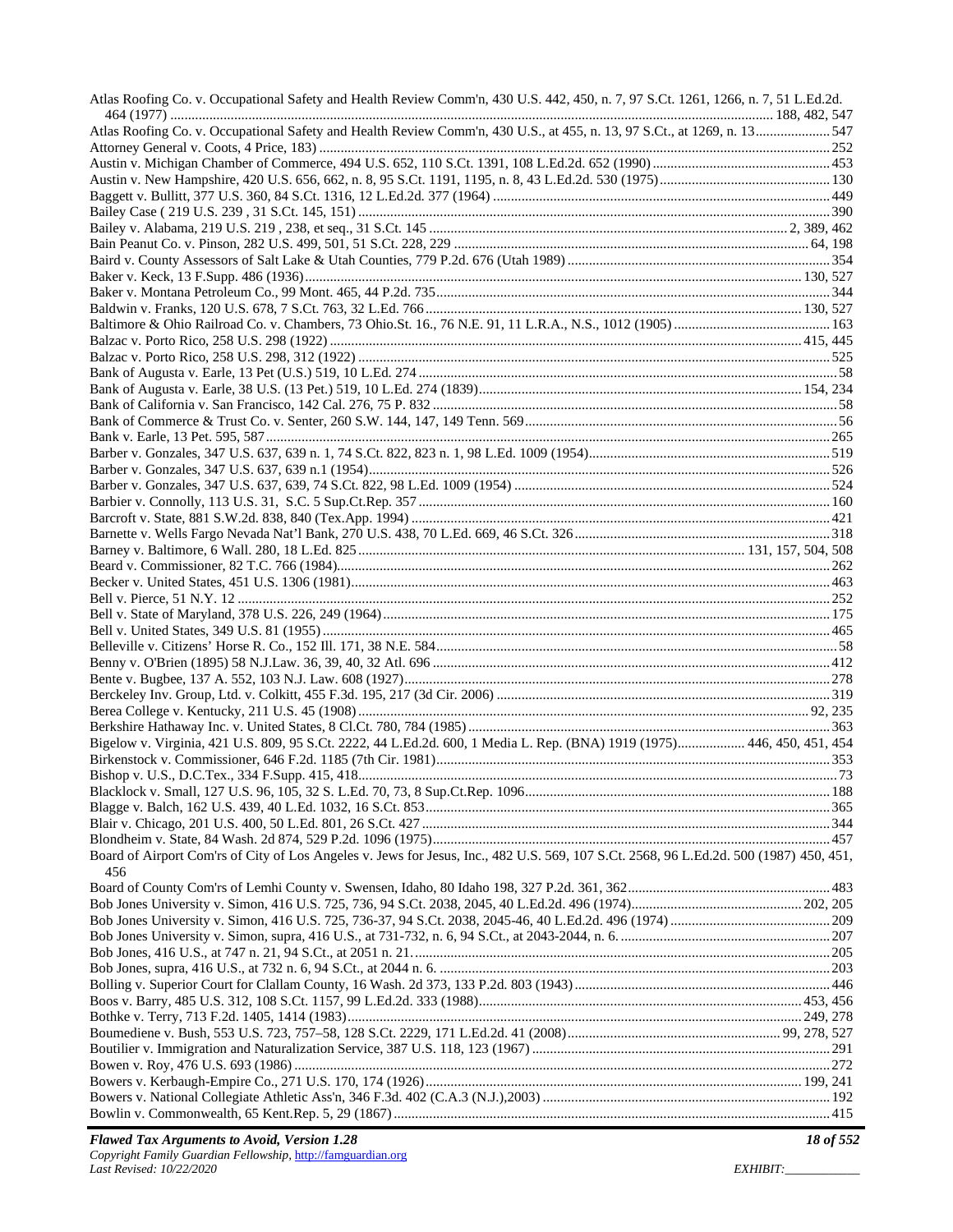| Carroll v. President and Com'rs of Princess Anne, 393 U.S. 175, 89 S.Ct. 347, 21 L.Ed.2d. 325, 1 Media L. Rep. (BNA) 1016 (1968)449 |  |
|-------------------------------------------------------------------------------------------------------------------------------------|--|
|                                                                                                                                     |  |
|                                                                                                                                     |  |
|                                                                                                                                     |  |
|                                                                                                                                     |  |
|                                                                                                                                     |  |
|                                                                                                                                     |  |
|                                                                                                                                     |  |
|                                                                                                                                     |  |
| Central Hudson Gas &Elec. Corp. v. Public Service Commission of New York, 447 U.S. 557, 100 S.Ct. 2343, 65 L.Ed.2d. 341, 6 Media    |  |
|                                                                                                                                     |  |
|                                                                                                                                     |  |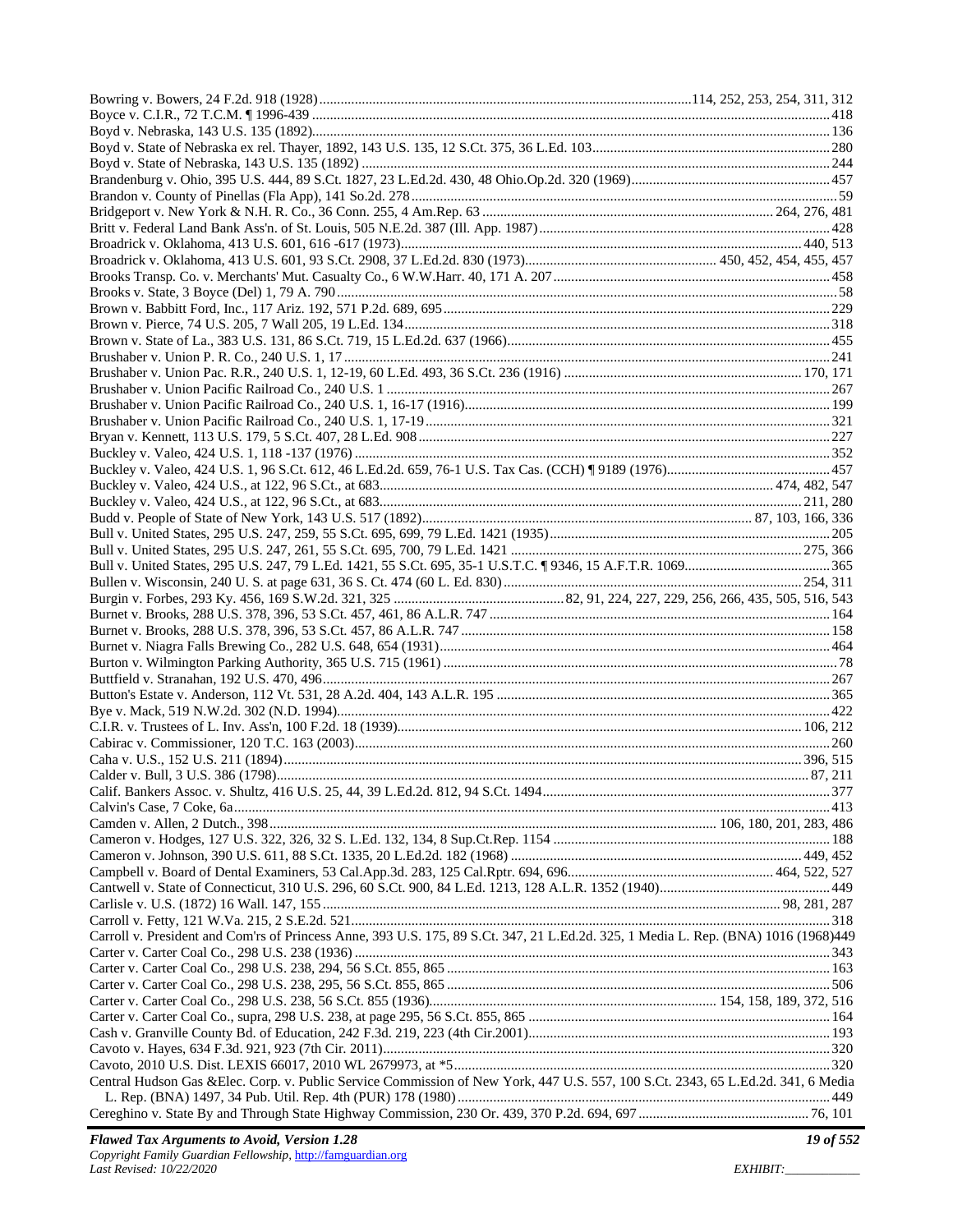| Chicago & Southern Air Lines, Inc. v. Waterman S.S. Corp., 333 U.S. 103, 110-114, 68 S.Ct. 431, 92 L.Ed. 568 (1948)  189 |  |
|--------------------------------------------------------------------------------------------------------------------------|--|
|                                                                                                                          |  |
|                                                                                                                          |  |
|                                                                                                                          |  |
|                                                                                                                          |  |
|                                                                                                                          |  |
|                                                                                                                          |  |
|                                                                                                                          |  |
|                                                                                                                          |  |
|                                                                                                                          |  |
|                                                                                                                          |  |
|                                                                                                                          |  |
|                                                                                                                          |  |
|                                                                                                                          |  |
|                                                                                                                          |  |
|                                                                                                                          |  |
|                                                                                                                          |  |
|                                                                                                                          |  |
|                                                                                                                          |  |
|                                                                                                                          |  |
|                                                                                                                          |  |
|                                                                                                                          |  |
|                                                                                                                          |  |
| Coates v. City of Cincinnati, 402 U.S. 611, 91 S.Ct. 1686, 29 L.Ed.2d. 214, 58 Ohio.Op.2d. 481 (1971) 449, 452, 455      |  |
|                                                                                                                          |  |
|                                                                                                                          |  |
|                                                                                                                          |  |
|                                                                                                                          |  |
|                                                                                                                          |  |
|                                                                                                                          |  |
|                                                                                                                          |  |
|                                                                                                                          |  |
|                                                                                                                          |  |
|                                                                                                                          |  |
|                                                                                                                          |  |
|                                                                                                                          |  |
|                                                                                                                          |  |
|                                                                                                                          |  |
|                                                                                                                          |  |
|                                                                                                                          |  |
|                                                                                                                          |  |
|                                                                                                                          |  |
|                                                                                                                          |  |
|                                                                                                                          |  |
|                                                                                                                          |  |
|                                                                                                                          |  |
|                                                                                                                          |  |
|                                                                                                                          |  |
|                                                                                                                          |  |
|                                                                                                                          |  |
|                                                                                                                          |  |
| Consumer Product Safety Commission v. GTE Sylvania, 447 U.S. 102, 117, 100 S.Ct. 2051, 2060, 64 L.Ed.2d. 766 (1980) 204  |  |
|                                                                                                                          |  |
|                                                                                                                          |  |
|                                                                                                                          |  |
|                                                                                                                          |  |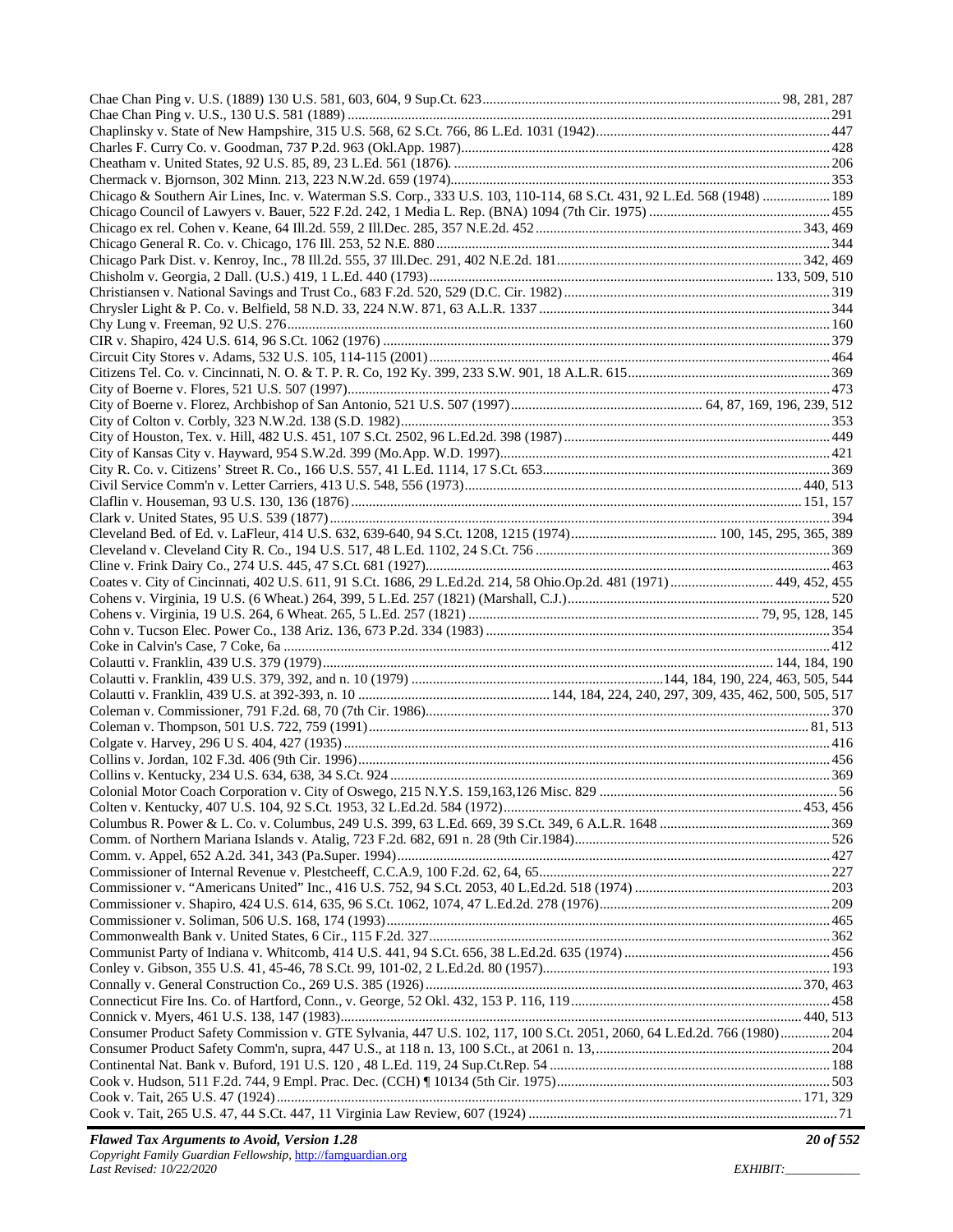| Cramp v. Board of Public Instruction of Orange County, Fla., 368 U.S. 278, 82 S.Ct. 275, 7 L.Ed.2d. 285 (1961)  448                    |  |
|----------------------------------------------------------------------------------------------------------------------------------------|--|
|                                                                                                                                        |  |
|                                                                                                                                        |  |
|                                                                                                                                        |  |
|                                                                                                                                        |  |
|                                                                                                                                        |  |
|                                                                                                                                        |  |
|                                                                                                                                        |  |
|                                                                                                                                        |  |
|                                                                                                                                        |  |
|                                                                                                                                        |  |
|                                                                                                                                        |  |
|                                                                                                                                        |  |
|                                                                                                                                        |  |
|                                                                                                                                        |  |
|                                                                                                                                        |  |
|                                                                                                                                        |  |
|                                                                                                                                        |  |
|                                                                                                                                        |  |
|                                                                                                                                        |  |
|                                                                                                                                        |  |
|                                                                                                                                        |  |
|                                                                                                                                        |  |
|                                                                                                                                        |  |
|                                                                                                                                        |  |
|                                                                                                                                        |  |
|                                                                                                                                        |  |
|                                                                                                                                        |  |
|                                                                                                                                        |  |
|                                                                                                                                        |  |
|                                                                                                                                        |  |
|                                                                                                                                        |  |
| Downes v. Bidwell, 182 U.S. 244 (1901)88, 93, 97, 128, 131, 134, 136, 146, 157, 161, 242, 278, 307, 412, 466, 505, 508, 509, 510, 522, |  |
| 530                                                                                                                                    |  |
|                                                                                                                                        |  |
|                                                                                                                                        |  |
|                                                                                                                                        |  |
|                                                                                                                                        |  |
|                                                                                                                                        |  |
|                                                                                                                                        |  |
|                                                                                                                                        |  |
|                                                                                                                                        |  |
|                                                                                                                                        |  |
|                                                                                                                                        |  |
|                                                                                                                                        |  |
|                                                                                                                                        |  |
|                                                                                                                                        |  |
|                                                                                                                                        |  |
|                                                                                                                                        |  |
|                                                                                                                                        |  |
|                                                                                                                                        |  |
|                                                                                                                                        |  |
|                                                                                                                                        |  |
|                                                                                                                                        |  |
|                                                                                                                                        |  |
|                                                                                                                                        |  |
|                                                                                                                                        |  |
|                                                                                                                                        |  |
|                                                                                                                                        |  |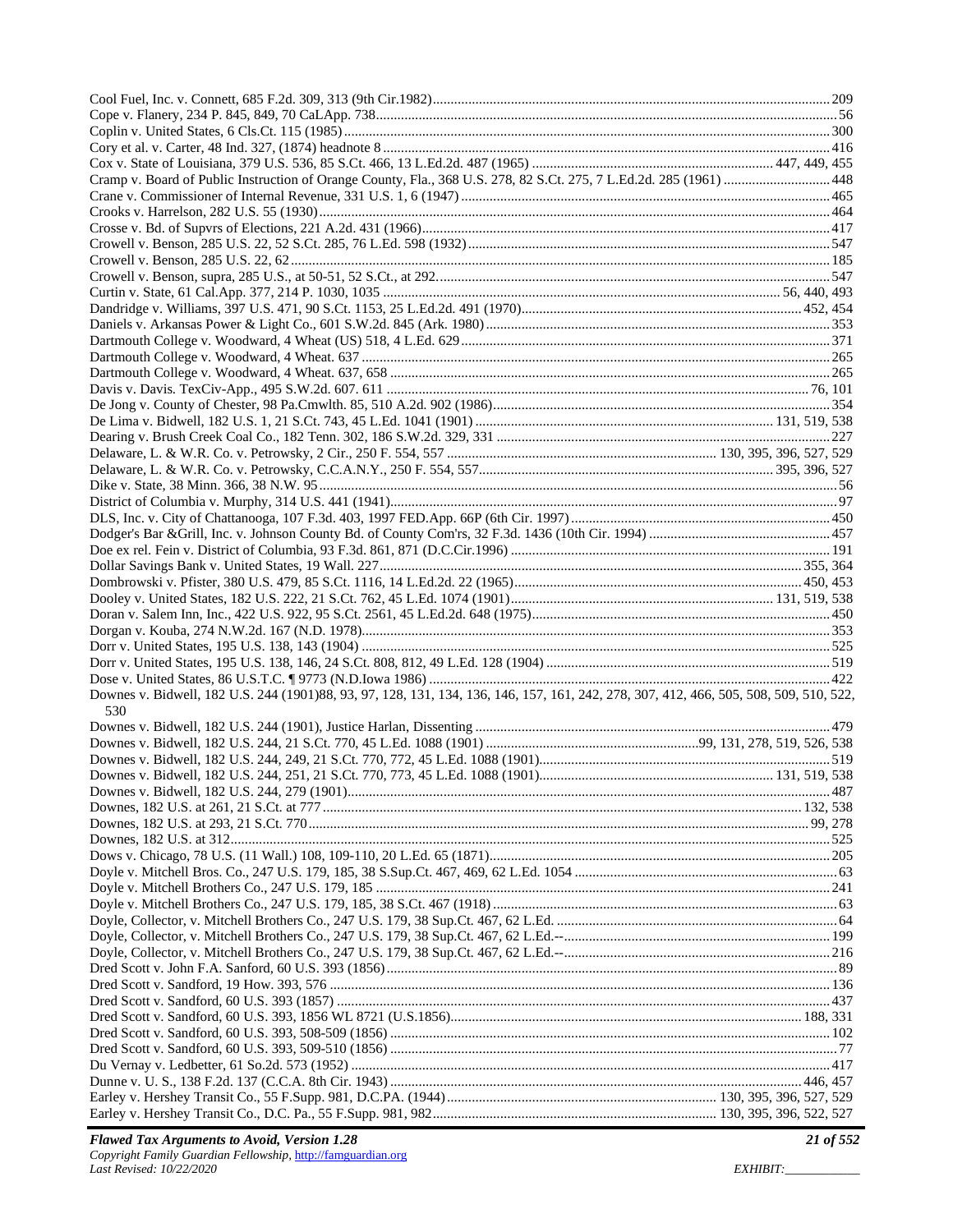| Erznoznik v. City of Jacksonville, 422 U.S. 205, 95 S.Ct. 2268, 45 L.Ed.2d. 125, 1 Media L. Rep. (BNA) 1508 (1975)  453, 454, 455 |  |
|-----------------------------------------------------------------------------------------------------------------------------------|--|
|                                                                                                                                   |  |
|                                                                                                                                   |  |
|                                                                                                                                   |  |
|                                                                                                                                   |  |
|                                                                                                                                   |  |
|                                                                                                                                   |  |
|                                                                                                                                   |  |
|                                                                                                                                   |  |
|                                                                                                                                   |  |
|                                                                                                                                   |  |
|                                                                                                                                   |  |
|                                                                                                                                   |  |
|                                                                                                                                   |  |
| First Carolinas Joint Stock Land Bank of Columbia v. New York Title & Mortgage Co., D.C.S.C., 59 F.2d. 350, 351 527               |  |
|                                                                                                                                   |  |
|                                                                                                                                   |  |
|                                                                                                                                   |  |
|                                                                                                                                   |  |
|                                                                                                                                   |  |
|                                                                                                                                   |  |
|                                                                                                                                   |  |
|                                                                                                                                   |  |
|                                                                                                                                   |  |
|                                                                                                                                   |  |
|                                                                                                                                   |  |
|                                                                                                                                   |  |
|                                                                                                                                   |  |
| Fox v. Standard Oil Co. of N.J., 294 U.S. 87, 95-96 (1935)  144, 184, 190, 224, 240, 266, 297, 309, 435, 462, 500, 505, 517       |  |
|                                                                                                                                   |  |
|                                                                                                                                   |  |
|                                                                                                                                   |  |
|                                                                                                                                   |  |
|                                                                                                                                   |  |
|                                                                                                                                   |  |
|                                                                                                                                   |  |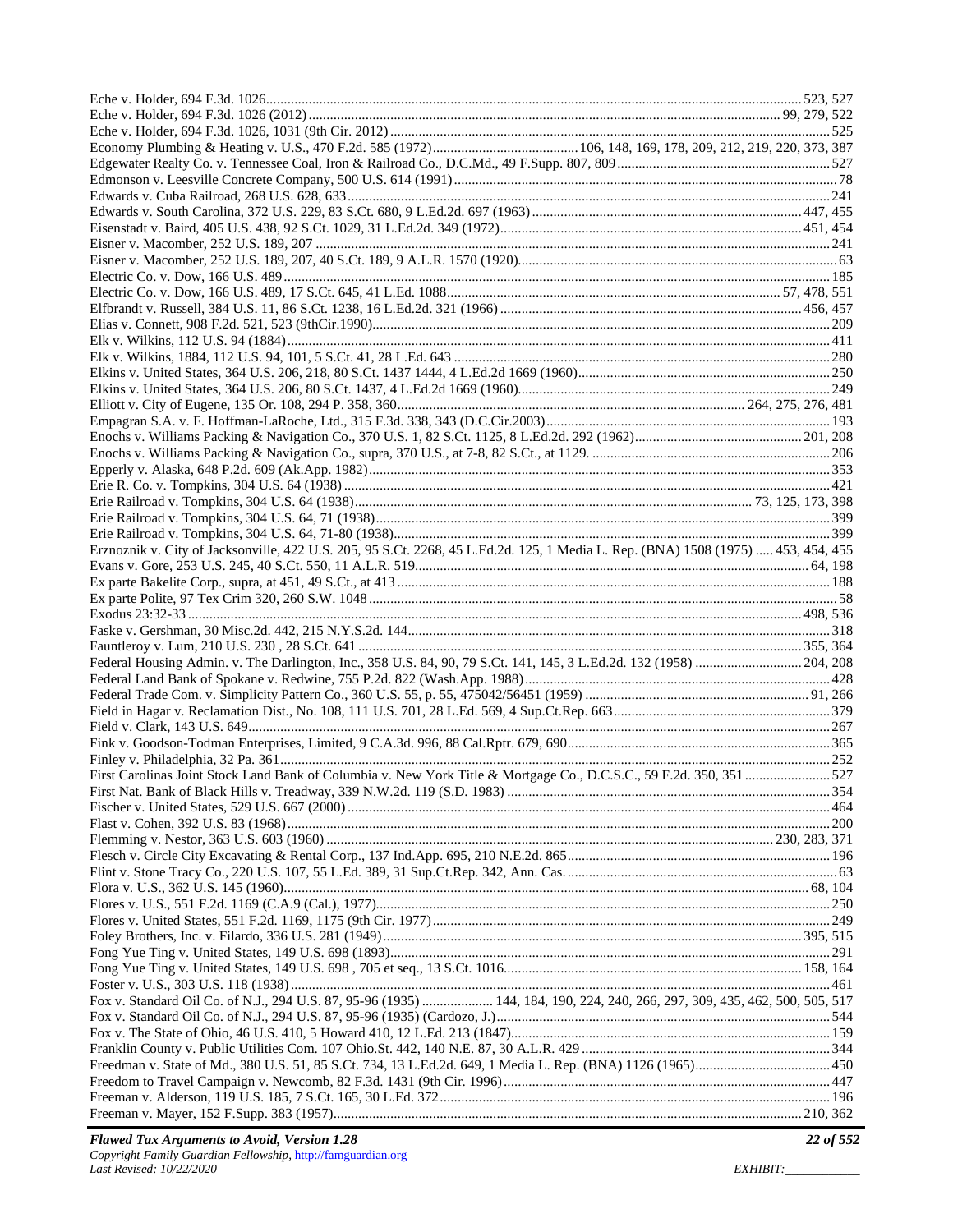| Gladstone, Realtors v. Village of Bellwood, 441 U.S. 91, 114-115, and n. 31, 99 S.Ct. 1601, 1614-1615, and n. 31, 60 L.Ed.2d. 66 (1979) |  |
|-----------------------------------------------------------------------------------------------------------------------------------------|--|
|                                                                                                                                         |  |
|                                                                                                                                         |  |
|                                                                                                                                         |  |
|                                                                                                                                         |  |
|                                                                                                                                         |  |
|                                                                                                                                         |  |
|                                                                                                                                         |  |
|                                                                                                                                         |  |
|                                                                                                                                         |  |
|                                                                                                                                         |  |
|                                                                                                                                         |  |
|                                                                                                                                         |  |
|                                                                                                                                         |  |
|                                                                                                                                         |  |
|                                                                                                                                         |  |
|                                                                                                                                         |  |
|                                                                                                                                         |  |
|                                                                                                                                         |  |
|                                                                                                                                         |  |
|                                                                                                                                         |  |
|                                                                                                                                         |  |
|                                                                                                                                         |  |
|                                                                                                                                         |  |
| Grupo Mexicano de Desarrollo, S.A. v. Alliance Bond Fund, Inc., 527 U.S. 308, 332-333, 119 S.Ct. 1961, 144 L.Ed.2d. 319 (1999) 189      |  |
|                                                                                                                                         |  |
|                                                                                                                                         |  |
|                                                                                                                                         |  |
|                                                                                                                                         |  |
|                                                                                                                                         |  |
|                                                                                                                                         |  |
|                                                                                                                                         |  |
|                                                                                                                                         |  |
|                                                                                                                                         |  |
|                                                                                                                                         |  |
|                                                                                                                                         |  |
|                                                                                                                                         |  |
|                                                                                                                                         |  |
|                                                                                                                                         |  |
|                                                                                                                                         |  |
|                                                                                                                                         |  |
|                                                                                                                                         |  |
|                                                                                                                                         |  |
|                                                                                                                                         |  |
|                                                                                                                                         |  |
|                                                                                                                                         |  |
|                                                                                                                                         |  |
|                                                                                                                                         |  |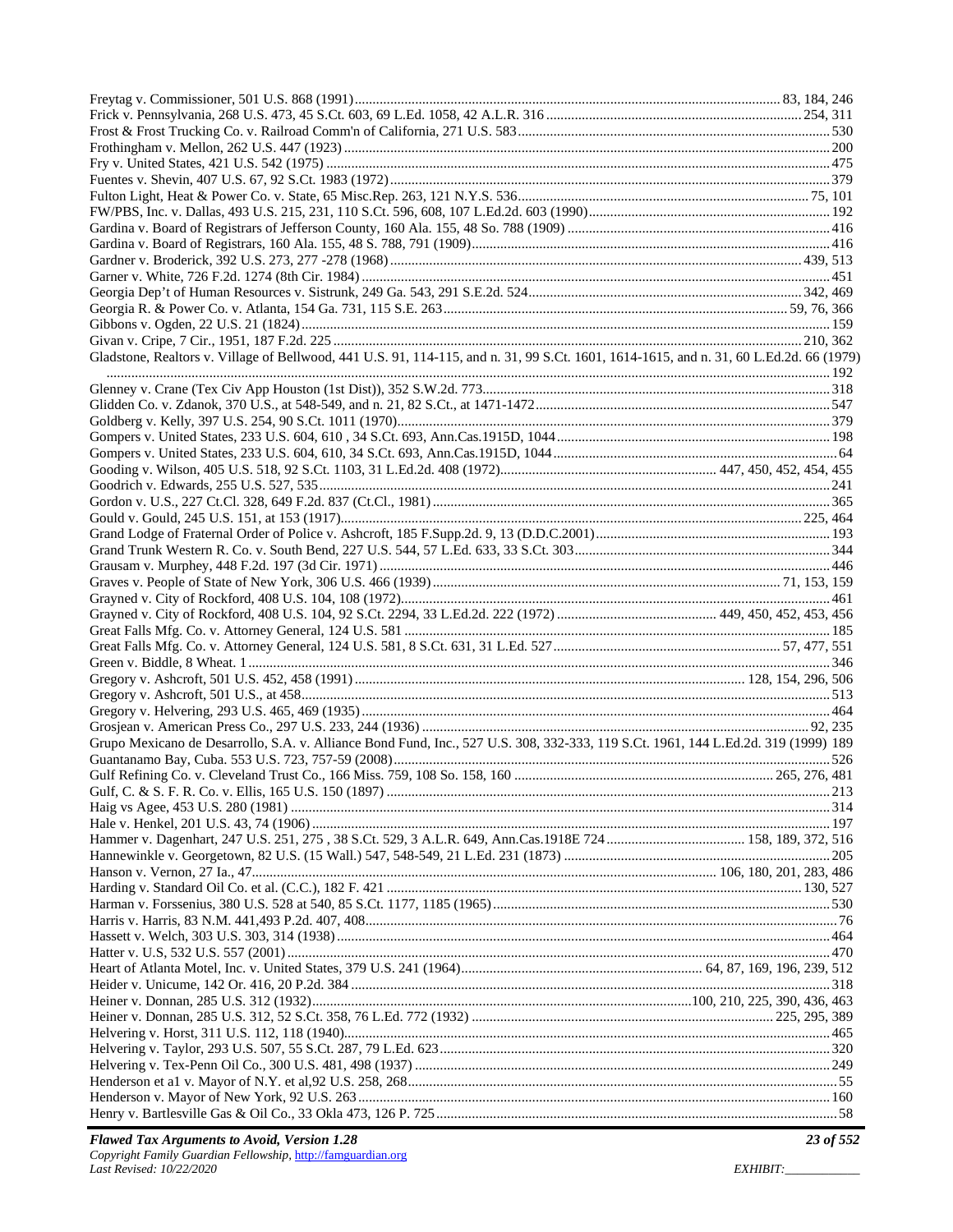| Howard Gault Co. v. Texas Rural Legal Aid, Inc., 848 F.2d. 544, 128 L.R.R.M. (BNA) 2890, 109 Lab. Cas. (CCH) ¶ 55908 (5th Cir.          |  |
|-----------------------------------------------------------------------------------------------------------------------------------------|--|
|                                                                                                                                         |  |
|                                                                                                                                         |  |
|                                                                                                                                         |  |
|                                                                                                                                         |  |
|                                                                                                                                         |  |
|                                                                                                                                         |  |
|                                                                                                                                         |  |
|                                                                                                                                         |  |
|                                                                                                                                         |  |
|                                                                                                                                         |  |
|                                                                                                                                         |  |
|                                                                                                                                         |  |
| Inglis v. Sailors' Snug Harbour, 28 U.S. (3 Pet.) 99, 155, 7 L.Ed. 617 (1830) (Story, J., concurring and dissenting) 520                |  |
|                                                                                                                                         |  |
|                                                                                                                                         |  |
|                                                                                                                                         |  |
|                                                                                                                                         |  |
| Ins. Corp. of Ireland, Ltd. v. Compagnie des Bauxites de Guinee, 456 U.S. 694, 702, 102 S.Ct. 2099, 2104, 72 L.Ed.2d. 492 (1982). 191   |  |
| Internal Revenue Code55, 90, 91, 92, 96, 104, 105, 161, 162, 163, 167, 216, 219, 245, 267, 284, 286, 327, 328, 330, 331, 334, 343, 347, |  |
| 349, 372, 373, 388, 512, 516                                                                                                            |  |
|                                                                                                                                         |  |
|                                                                                                                                         |  |
|                                                                                                                                         |  |
|                                                                                                                                         |  |
|                                                                                                                                         |  |
|                                                                                                                                         |  |
|                                                                                                                                         |  |
|                                                                                                                                         |  |
|                                                                                                                                         |  |
|                                                                                                                                         |  |
|                                                                                                                                         |  |
|                                                                                                                                         |  |
|                                                                                                                                         |  |
|                                                                                                                                         |  |
|                                                                                                                                         |  |
|                                                                                                                                         |  |
|                                                                                                                                         |  |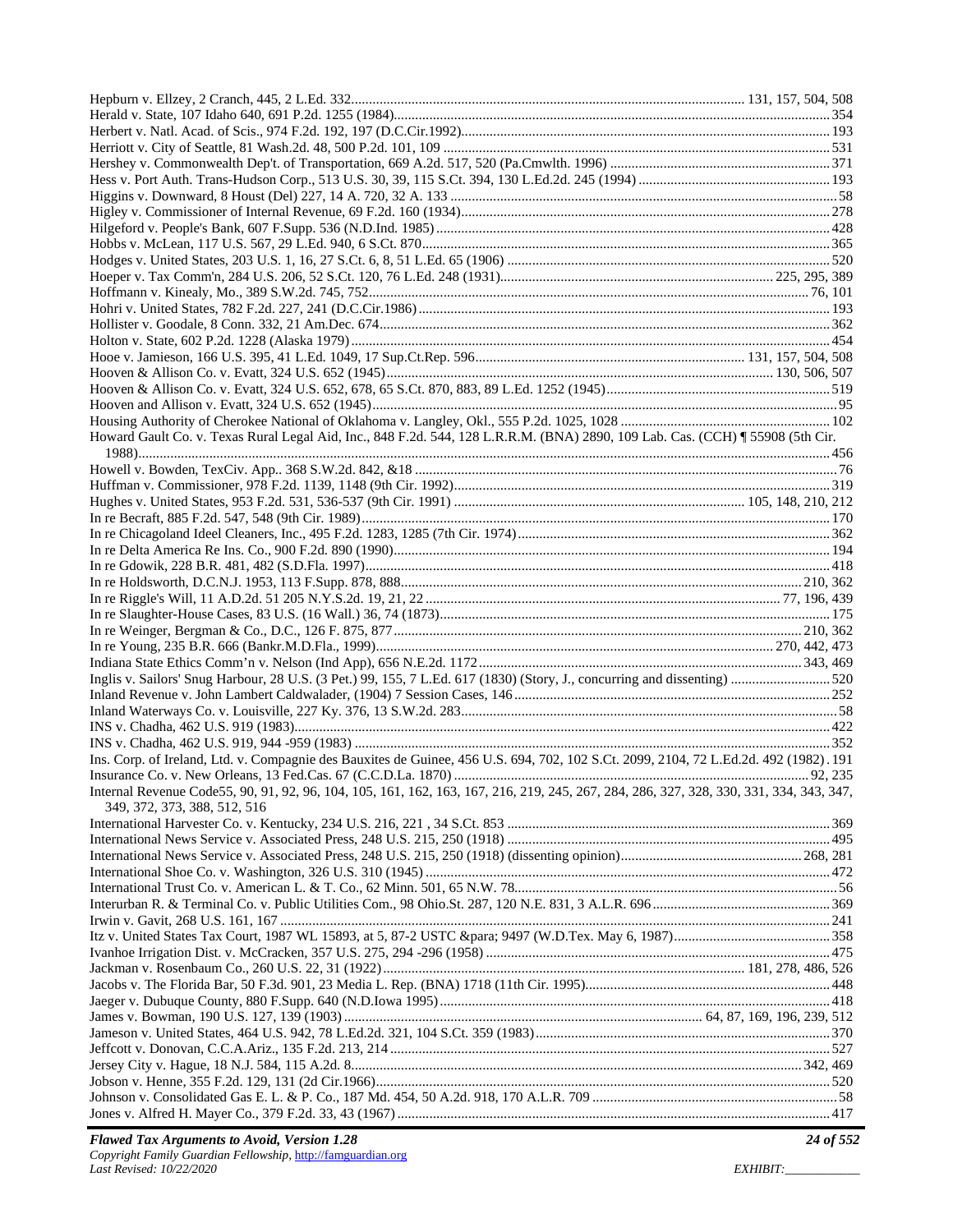| Joseph Burstyn, Inc. v. Wilson, 343 U.S. 495, 72 S.Ct. 777, 96 L.Ed. 1098, 1 Media L. Rep. (BNA) 1357 (1952)  456                     |  |
|---------------------------------------------------------------------------------------------------------------------------------------|--|
|                                                                                                                                       |  |
|                                                                                                                                       |  |
|                                                                                                                                       |  |
|                                                                                                                                       |  |
|                                                                                                                                       |  |
|                                                                                                                                       |  |
|                                                                                                                                       |  |
| Keyishian v. Board of Regents of University of State of N.Y., 385 U.S. 589, 87 S.Ct. 675, 17 L.Ed.2d. 629 (1967)  448, 449, 453, 457  |  |
|                                                                                                                                       |  |
|                                                                                                                                       |  |
|                                                                                                                                       |  |
|                                                                                                                                       |  |
|                                                                                                                                       |  |
|                                                                                                                                       |  |
|                                                                                                                                       |  |
|                                                                                                                                       |  |
|                                                                                                                                       |  |
|                                                                                                                                       |  |
|                                                                                                                                       |  |
|                                                                                                                                       |  |
|                                                                                                                                       |  |
|                                                                                                                                       |  |
|                                                                                                                                       |  |
|                                                                                                                                       |  |
|                                                                                                                                       |  |
|                                                                                                                                       |  |
|                                                                                                                                       |  |
|                                                                                                                                       |  |
|                                                                                                                                       |  |
|                                                                                                                                       |  |
|                                                                                                                                       |  |
|                                                                                                                                       |  |
| Law Students Civil Rights Research Council, Inc. v. Wadmond, 401 U.S. 154, 91 S.Ct. 720, 27 L.Ed.2d. 749 (1971) 455, 456              |  |
|                                                                                                                                       |  |
|                                                                                                                                       |  |
|                                                                                                                                       |  |
|                                                                                                                                       |  |
|                                                                                                                                       |  |
|                                                                                                                                       |  |
|                                                                                                                                       |  |
|                                                                                                                                       |  |
|                                                                                                                                       |  |
|                                                                                                                                       |  |
|                                                                                                                                       |  |
| License Tax Cases, 72 U.S. 462, 18 L.Ed. 497, 5 Wall. 462, 2 A.F.T.R. 2224 (1866) 71, 74, 153, 158, 186, 228, 240, 279, 368, 498, 543 |  |
|                                                                                                                                       |  |
|                                                                                                                                       |  |
|                                                                                                                                       |  |
|                                                                                                                                       |  |
|                                                                                                                                       |  |
|                                                                                                                                       |  |
|                                                                                                                                       |  |
|                                                                                                                                       |  |
|                                                                                                                                       |  |
|                                                                                                                                       |  |
|                                                                                                                                       |  |
|                                                                                                                                       |  |
|                                                                                                                                       |  |
|                                                                                                                                       |  |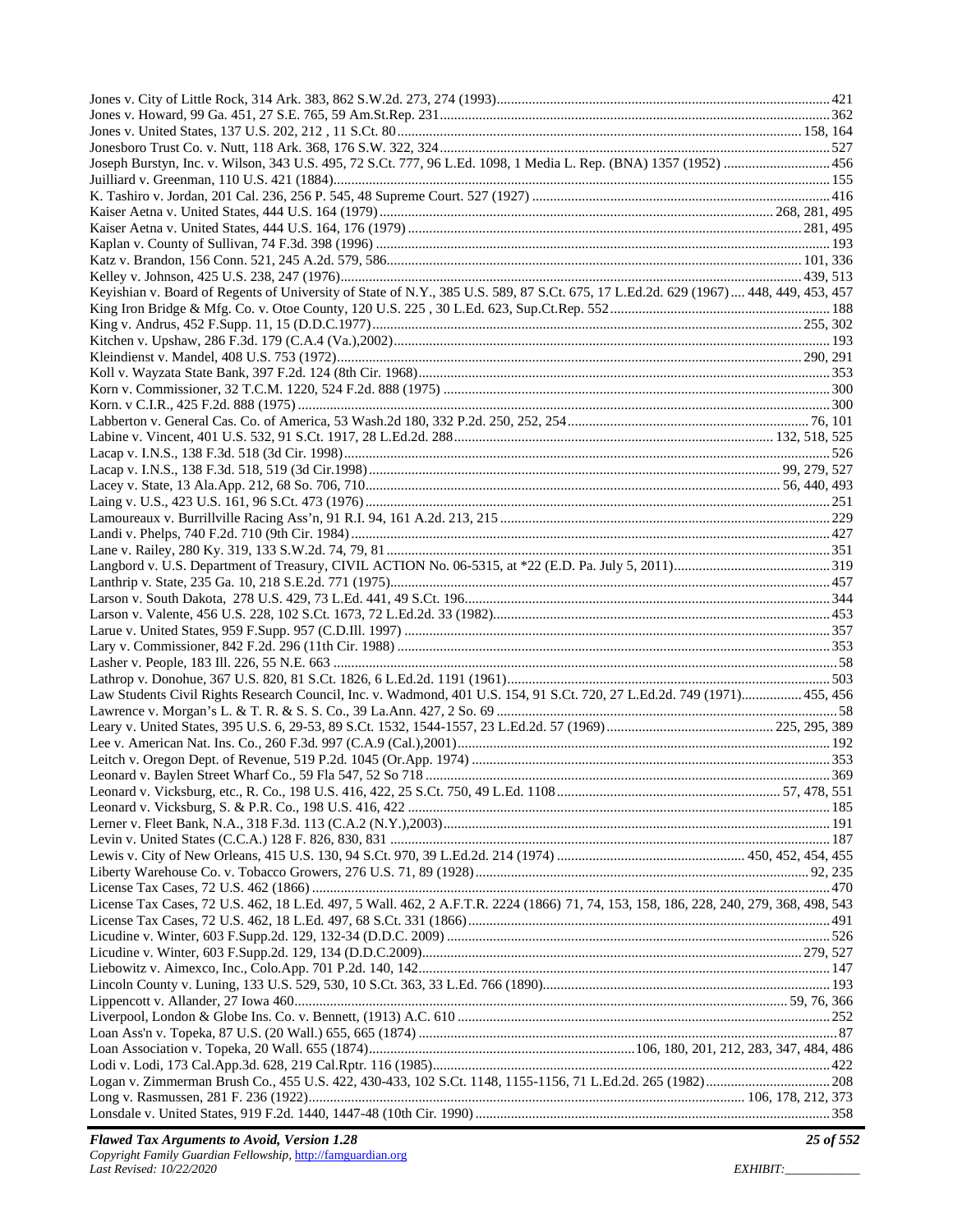| Lujan v. National Wildlife Federation, 497 U.S. 871, 883-889, 110 S.Ct. 3177, 3185-3189, 111 L.Ed.2d. 695 (1990) 192              |  |
|-----------------------------------------------------------------------------------------------------------------------------------|--|
|                                                                                                                                   |  |
|                                                                                                                                   |  |
|                                                                                                                                   |  |
|                                                                                                                                   |  |
| Madden v. Queens County Jockey Club, 296 N.Y. 249, 72 N.E.2d. 697, 1 A.L.R.2d. 1160, cert den 332 U.S. 761, 92 L.Ed. 346, 68 S.Ct |  |
|                                                                                                                                   |  |
|                                                                                                                                   |  |
|                                                                                                                                   |  |
|                                                                                                                                   |  |
|                                                                                                                                   |  |
|                                                                                                                                   |  |
|                                                                                                                                   |  |
|                                                                                                                                   |  |
|                                                                                                                                   |  |
|                                                                                                                                   |  |
|                                                                                                                                   |  |
|                                                                                                                                   |  |
|                                                                                                                                   |  |
|                                                                                                                                   |  |
|                                                                                                                                   |  |
|                                                                                                                                   |  |
|                                                                                                                                   |  |
|                                                                                                                                   |  |
|                                                                                                                                   |  |
|                                                                                                                                   |  |
|                                                                                                                                   |  |
|                                                                                                                                   |  |
|                                                                                                                                   |  |
|                                                                                                                                   |  |
|                                                                                                                                   |  |
|                                                                                                                                   |  |
|                                                                                                                                   |  |
|                                                                                                                                   |  |
|                                                                                                                                   |  |
|                                                                                                                                   |  |
|                                                                                                                                   |  |
|                                                                                                                                   |  |
|                                                                                                                                   |  |
|                                                                                                                                   |  |
|                                                                                                                                   |  |
|                                                                                                                                   |  |
|                                                                                                                                   |  |
| Members of City Council of City of Los Angeles v. Taxpayers for Vincent, 466 U.S. 789, 104 S.Ct. 2118, 80 L.Ed.2d. 772 (1984) 453 |  |
|                                                                                                                                   |  |
|                                                                                                                                   |  |
|                                                                                                                                   |  |
|                                                                                                                                   |  |
|                                                                                                                                   |  |
|                                                                                                                                   |  |
|                                                                                                                                   |  |
|                                                                                                                                   |  |
|                                                                                                                                   |  |
|                                                                                                                                   |  |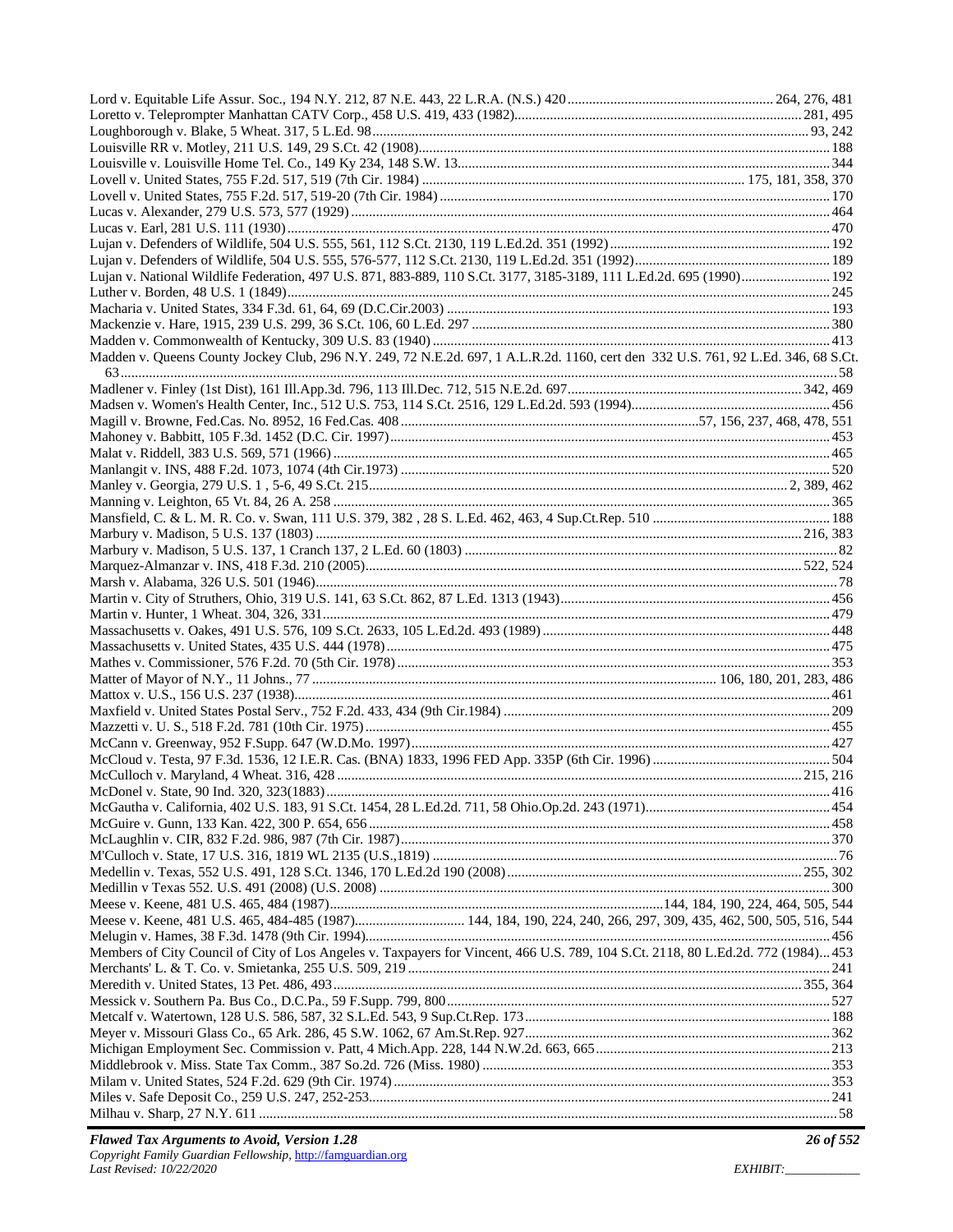| Mobile, J. & K. C. R. Co. v. Turnipseed, 219 U.S. 35, 43, 31 S.Ct. 136, 32 L.R.A. (N. S.) 226, Ann. Cas. 1912A, 463 462           |  |
|-----------------------------------------------------------------------------------------------------------------------------------|--|
|                                                                                                                                   |  |
|                                                                                                                                   |  |
|                                                                                                                                   |  |
|                                                                                                                                   |  |
| Mt. Healthy City School Dist. Bd. of Education v. Doyle, 429 U.S. 274, 280, 97 S.Ct. 568, 50 L.Ed.2d. 471 (1977) 193              |  |
|                                                                                                                                   |  |
|                                                                                                                                   |  |
|                                                                                                                                   |  |
|                                                                                                                                   |  |
|                                                                                                                                   |  |
|                                                                                                                                   |  |
|                                                                                                                                   |  |
|                                                                                                                                   |  |
| National Ass'n for Advancement of Colored People v. Button, 371 U.S. 415, 83 S.Ct. 328, 9 L.Ed.2d. 405 (1963) 447, 448, 449       |  |
|                                                                                                                                   |  |
|                                                                                                                                   |  |
| Nat'l R.R. Passenger Corp. v. Nat'l Ass'n of R.R. Passengers, 414 U.S. 453, 465 n. 13, 94 S.Ct. 690, 38 L.Ed.2d. 646 (1974) 191   |  |
| Nebraska Press Ass'n v. Stuart, 427 U.S. 539, 96 S.Ct. 2791, 49 L.Ed.2d. 683, 1 Media L. Rep. (BNA) 1064 (1976) 455               |  |
|                                                                                                                                   |  |
|                                                                                                                                   |  |
|                                                                                                                                   |  |
|                                                                                                                                   |  |
| New York State Club Ass'n, Inc. v. City of New York, 487 U.S. 1, 108 S.Ct. 2225, 101 L.Ed.2d. 1, 46 Empl. Prac. Dec. (CCH) 138035 |  |
|                                                                                                                                   |  |
|                                                                                                                                   |  |
|                                                                                                                                   |  |
|                                                                                                                                   |  |
|                                                                                                                                   |  |
|                                                                                                                                   |  |
|                                                                                                                                   |  |
|                                                                                                                                   |  |
|                                                                                                                                   |  |
|                                                                                                                                   |  |
|                                                                                                                                   |  |
|                                                                                                                                   |  |
|                                                                                                                                   |  |
|                                                                                                                                   |  |
|                                                                                                                                   |  |
|                                                                                                                                   |  |
|                                                                                                                                   |  |
|                                                                                                                                   |  |
|                                                                                                                                   |  |
|                                                                                                                                   |  |
|                                                                                                                                   |  |
|                                                                                                                                   |  |
|                                                                                                                                   |  |
|                                                                                                                                   |  |
|                                                                                                                                   |  |
|                                                                                                                                   |  |
|                                                                                                                                   |  |
|                                                                                                                                   |  |
|                                                                                                                                   |  |
|                                                                                                                                   |  |
|                                                                                                                                   |  |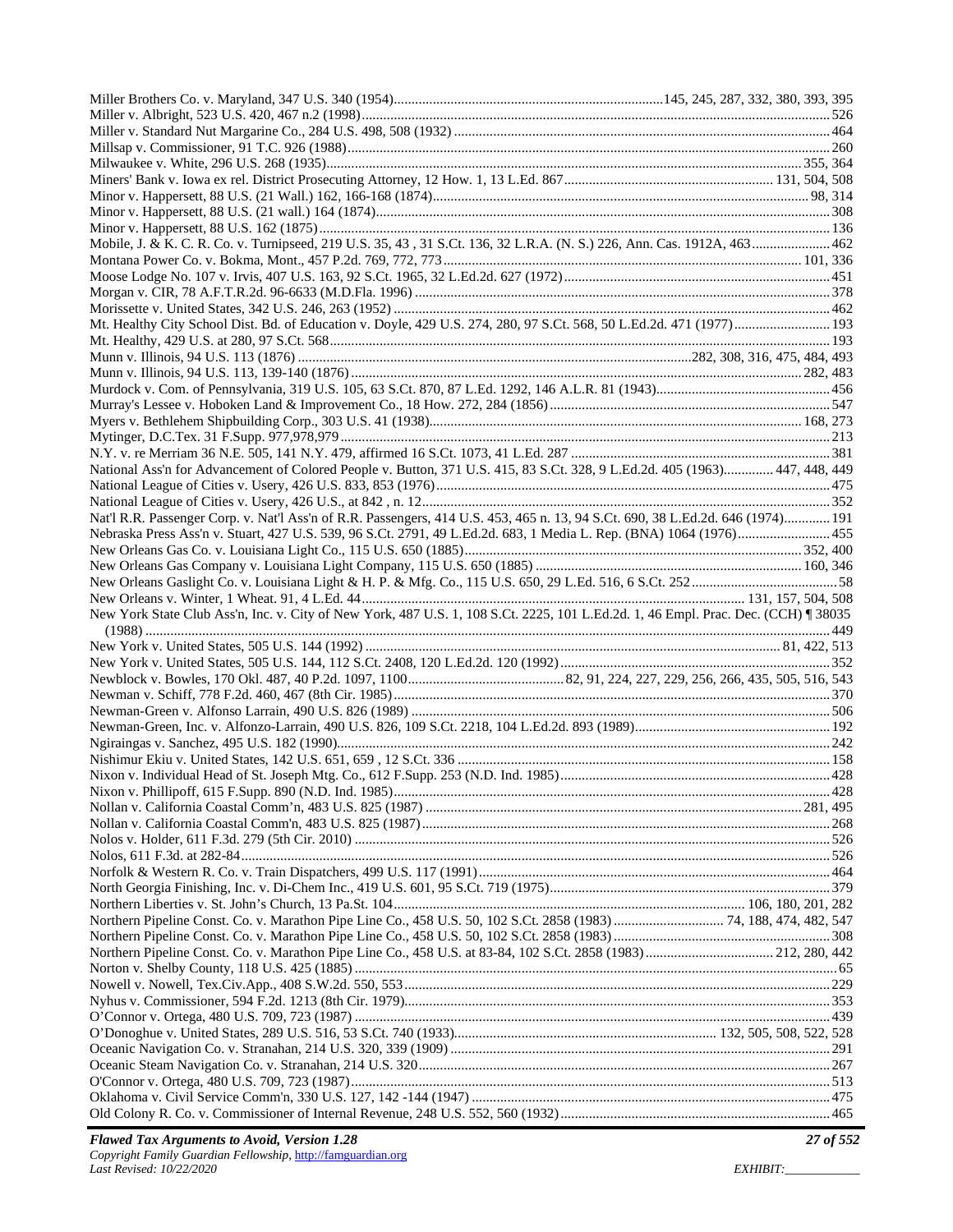| Perry Educ. Ass'n v. Perry Local Educators' Ass'n, 460 U.S. 37, 103 S.Ct. 948, 74 L.Ed.2d. 794, 9 Ed.Law.Rep. 23, 112 L.R.R.M. (BNA) |  |
|--------------------------------------------------------------------------------------------------------------------------------------|--|
|                                                                                                                                      |  |
|                                                                                                                                      |  |
|                                                                                                                                      |  |
|                                                                                                                                      |  |
|                                                                                                                                      |  |
|                                                                                                                                      |  |
|                                                                                                                                      |  |
|                                                                                                                                      |  |
| Plummer v. City of Columbus, Ohio, 414 U.S. 2, 94 S.Ct. 17, 38 L.Ed.2d. 3, 68 Ohio.Op.2d. 78 (1973) 449, 450, 452, 455               |  |
|                                                                                                                                      |  |
| Pollock v. Farmer's Loan & T. Co., 157 U.S. 429, 29 L.Ed. 759, 15 Sup. St. Rep. 673, 158 U.S. 601, 39 L.Ed. 1108, 15 Sup.Ct.Rep. 912 |  |
| Pollock v. Farmer's Loan & T. Co., 157 U.S. 429, 29 L.Ed. 759, 15 Sup.St.Rep. 673, 158 U.S. 601, 39 L.Ed. 1108, 15 Sup.Ct.Rep. 912   |  |
|                                                                                                                                      |  |
|                                                                                                                                      |  |
|                                                                                                                                      |  |
|                                                                                                                                      |  |
|                                                                                                                                      |  |
|                                                                                                                                      |  |
|                                                                                                                                      |  |
|                                                                                                                                      |  |
|                                                                                                                                      |  |
|                                                                                                                                      |  |
|                                                                                                                                      |  |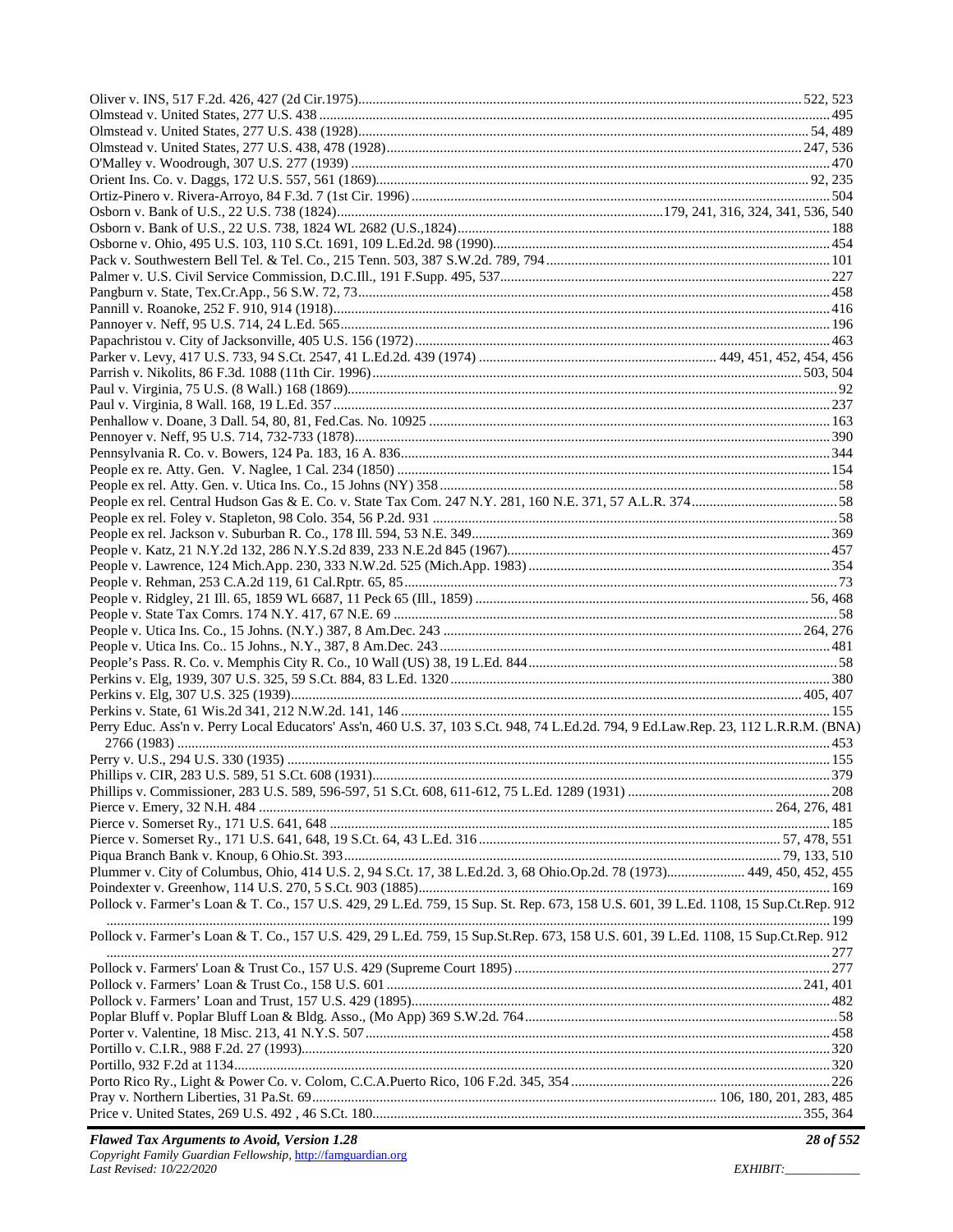| Red Lion Broadcasting Co. v. FCC, 395 U.S. 367, 380-381, 89 S.Ct. 1794, 1801-1802, 23 L.Ed.2d. 371 (1969) 204, 208             |  |
|--------------------------------------------------------------------------------------------------------------------------------|--|
|                                                                                                                                |  |
|                                                                                                                                |  |
|                                                                                                                                |  |
| Reno v. American Civil Liberties Union, 117 S.Ct. 2329, 138 L.Ed.2d. 874, 25 Media L. Rep. (BNA) 1833 (U.S. 1997)  447         |  |
|                                                                                                                                |  |
|                                                                                                                                |  |
|                                                                                                                                |  |
|                                                                                                                                |  |
|                                                                                                                                |  |
|                                                                                                                                |  |
|                                                                                                                                |  |
|                                                                                                                                |  |
|                                                                                                                                |  |
|                                                                                                                                |  |
|                                                                                                                                |  |
|                                                                                                                                |  |
|                                                                                                                                |  |
| Rundle v. Delaware & Raritan Canal Company, 55 U.S. 80, 99 (1852) from dissenting opinion by Justice Daniel  268, 438          |  |
|                                                                                                                                |  |
|                                                                                                                                |  |
|                                                                                                                                |  |
|                                                                                                                                |  |
|                                                                                                                                |  |
|                                                                                                                                |  |
|                                                                                                                                |  |
|                                                                                                                                |  |
| Sable Communications of California, Inc. v. F.C.C., 492 U.S. 115, 109 S.Ct. 2829, 106 L.Ed.2d. 93, 16 Media L. Rep. (BNA) 1961 |  |
|                                                                                                                                |  |
|                                                                                                                                |  |
|                                                                                                                                |  |
|                                                                                                                                |  |
|                                                                                                                                |  |
|                                                                                                                                |  |
|                                                                                                                                |  |
|                                                                                                                                |  |
|                                                                                                                                |  |
| Schad v. Borough of Mount Ephraim, 452 U.S. 61, 101 S.Ct. 2176, 68 L.Ed.2d. 671, 7 Media L. Rep. (BNA) 1426 (1981)  453        |  |
|                                                                                                                                |  |
|                                                                                                                                |  |
|                                                                                                                                |  |
|                                                                                                                                |  |
|                                                                                                                                |  |
|                                                                                                                                |  |
|                                                                                                                                |  |
|                                                                                                                                |  |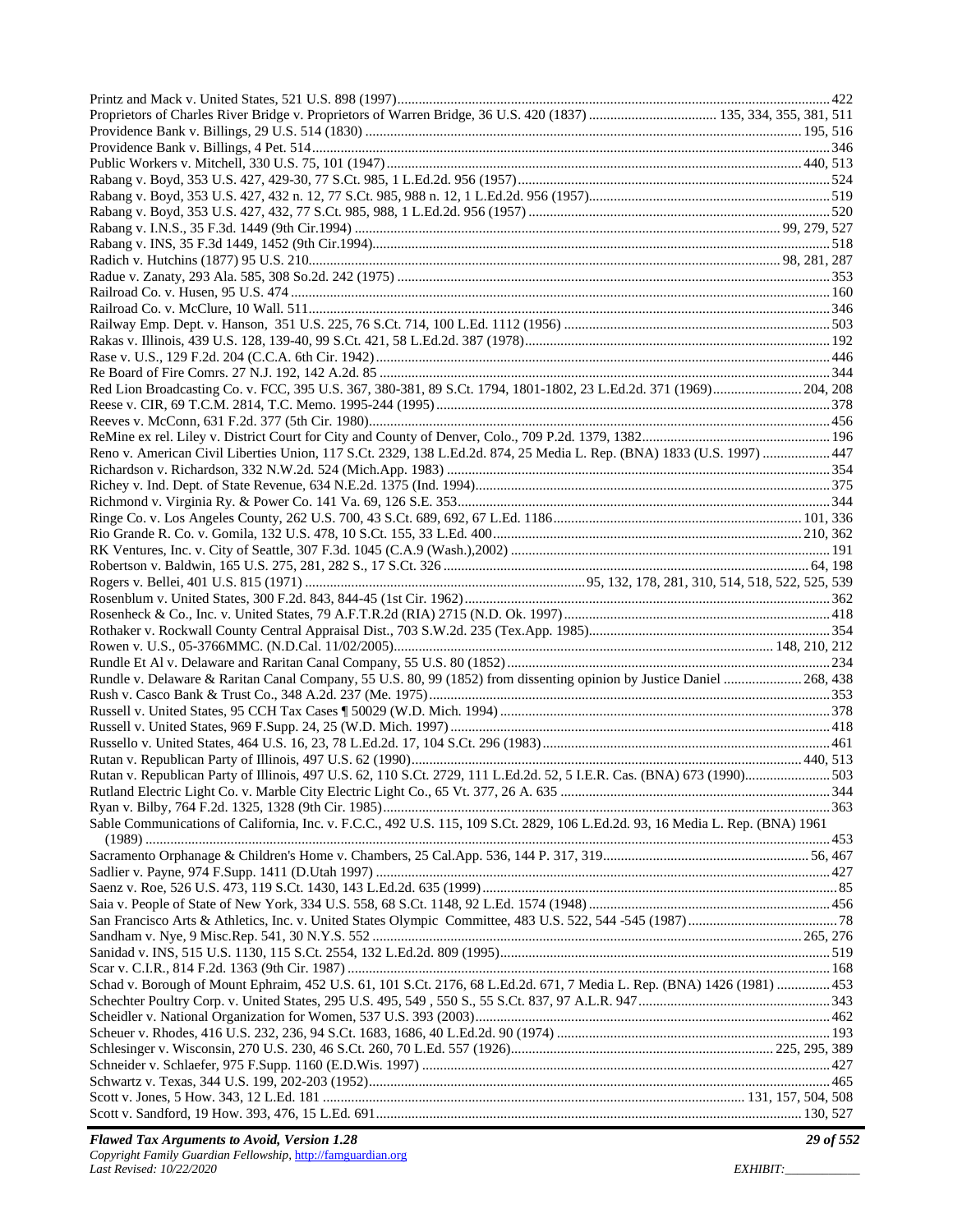| Scull v. Com. of Va. ex rel. Committee on Law Reform and Racial Activities, 359 U.S. 344, 79 S.Ct. 838, 3 L.Ed.2d. 865 (1959) 447 |  |
|-----------------------------------------------------------------------------------------------------------------------------------|--|
|                                                                                                                                   |  |
|                                                                                                                                   |  |
|                                                                                                                                   |  |
|                                                                                                                                   |  |
|                                                                                                                                   |  |
|                                                                                                                                   |  |
|                                                                                                                                   |  |
|                                                                                                                                   |  |
|                                                                                                                                   |  |
|                                                                                                                                   |  |
|                                                                                                                                   |  |
|                                                                                                                                   |  |
|                                                                                                                                   |  |
|                                                                                                                                   |  |
|                                                                                                                                   |  |
|                                                                                                                                   |  |
|                                                                                                                                   |  |
|                                                                                                                                   |  |
|                                                                                                                                   |  |
|                                                                                                                                   |  |
|                                                                                                                                   |  |
|                                                                                                                                   |  |
| Smith v. People of the State of California, 361 U.S. 147, 80 S.Ct. 215, 4 L.Ed.2d. 205, 14 Ohio.Op.2d. 459 (1959) 448             |  |
|                                                                                                                                   |  |
|                                                                                                                                   |  |
|                                                                                                                                   |  |
|                                                                                                                                   |  |
|                                                                                                                                   |  |
|                                                                                                                                   |  |
|                                                                                                                                   |  |
|                                                                                                                                   |  |
|                                                                                                                                   |  |
|                                                                                                                                   |  |
|                                                                                                                                   |  |
|                                                                                                                                   |  |
|                                                                                                                                   |  |
|                                                                                                                                   |  |
|                                                                                                                                   |  |
|                                                                                                                                   |  |
|                                                                                                                                   |  |
|                                                                                                                                   |  |
|                                                                                                                                   |  |
|                                                                                                                                   |  |
| St. Louis Malleable Casting Co. v. Prendergast Construction Co., 260 U.S. 469, 43 S.Ct. 178, 67 L.Ed. 351  57, 477, 551           |  |
|                                                                                                                                   |  |
|                                                                                                                                   |  |
|                                                                                                                                   |  |
|                                                                                                                                   |  |
|                                                                                                                                   |  |
|                                                                                                                                   |  |
|                                                                                                                                   |  |
|                                                                                                                                   |  |
|                                                                                                                                   |  |
|                                                                                                                                   |  |
| State ex rel. Martin v. Ohio Electric Power Co., 35 Ohio.App. 481, 172 N.E. 615, affd 121 Ohio.St. 235, 167 N.E. 877  369         |  |
|                                                                                                                                   |  |
|                                                                                                                                   |  |
|                                                                                                                                   |  |
|                                                                                                                                   |  |
|                                                                                                                                   |  |
|                                                                                                                                   |  |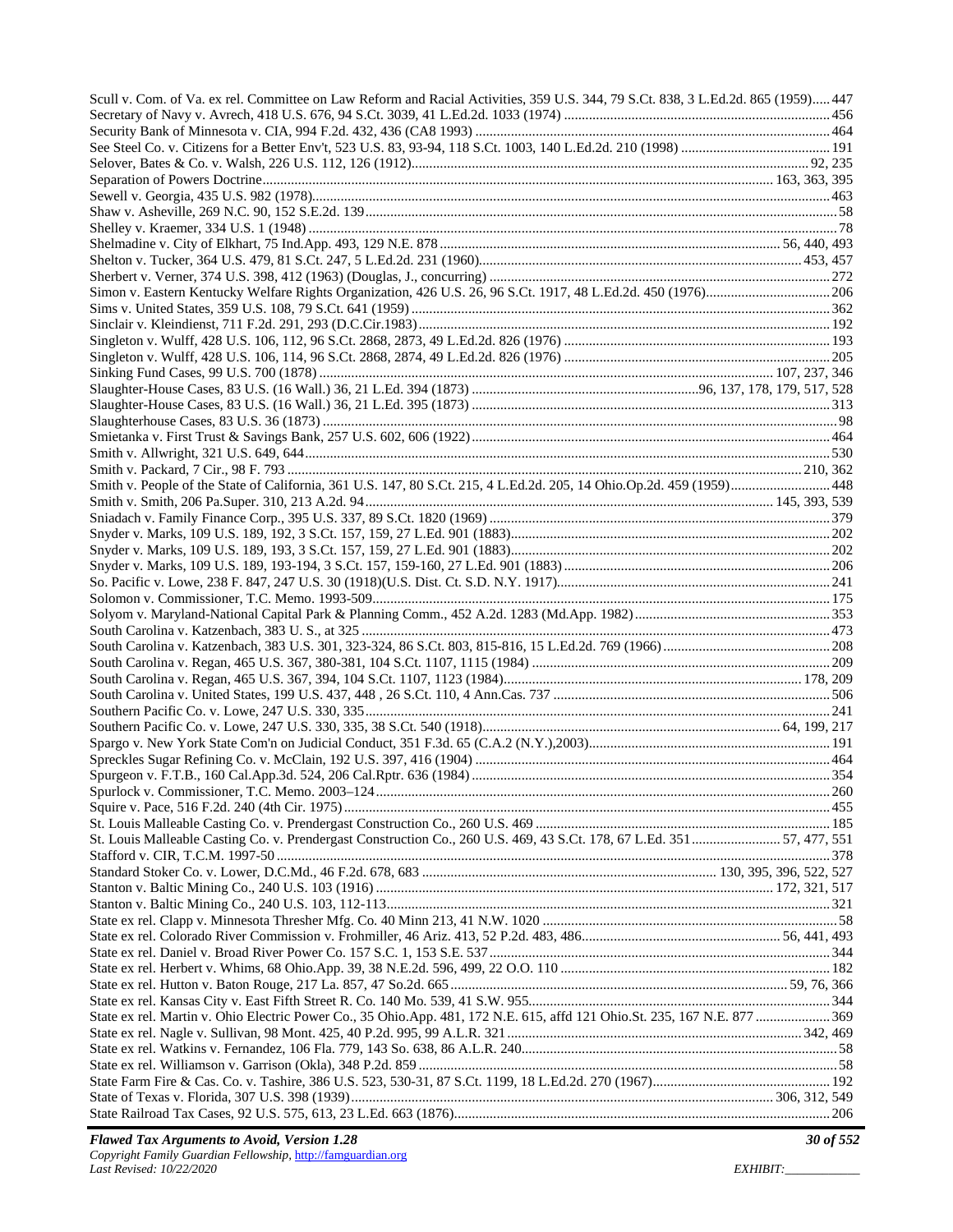| T.C. Summary Opinion 2009-102 UNITED STATES TAX COURT NICHOLAS AND KERRI A. FITZPATRICK, Petitioners v. |  |
|---------------------------------------------------------------------------------------------------------|--|
|                                                                                                         |  |
|                                                                                                         |  |
|                                                                                                         |  |
|                                                                                                         |  |
|                                                                                                         |  |
|                                                                                                         |  |
|                                                                                                         |  |
|                                                                                                         |  |
|                                                                                                         |  |
|                                                                                                         |  |
|                                                                                                         |  |
|                                                                                                         |  |
|                                                                                                         |  |
|                                                                                                         |  |
|                                                                                                         |  |
|                                                                                                         |  |
|                                                                                                         |  |
|                                                                                                         |  |
|                                                                                                         |  |
|                                                                                                         |  |
|                                                                                                         |  |
|                                                                                                         |  |
|                                                                                                         |  |
|                                                                                                         |  |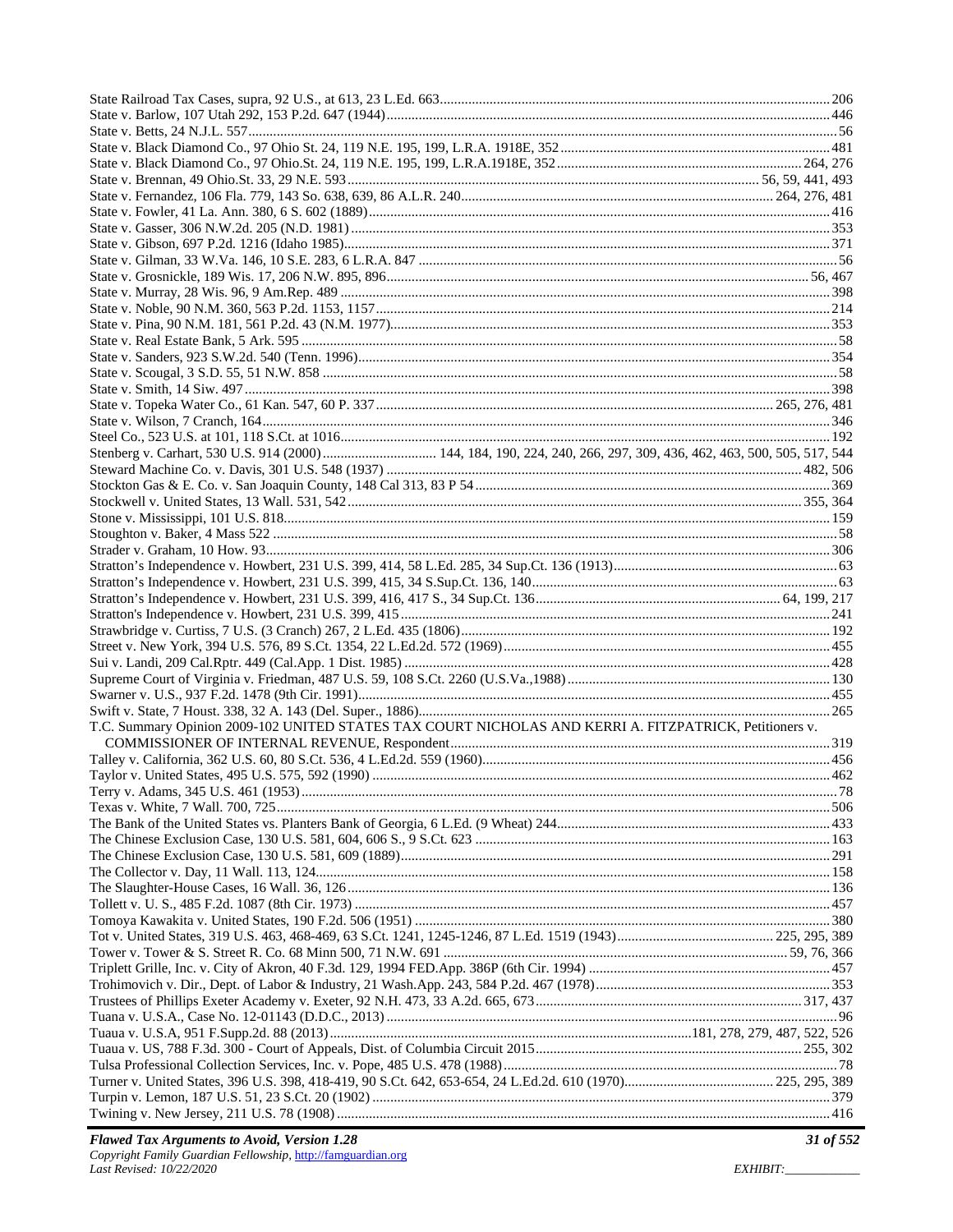| U.S. Civil Service Commission v. National Ass'n of Letter Carriers, AFL-CIO, 413 U.S. 548, 93 S.Ct. 2880, 37 L.Ed.2d. 796 (1973)454, |  |
|--------------------------------------------------------------------------------------------------------------------------------------|--|
| 457                                                                                                                                  |  |
|                                                                                                                                      |  |
|                                                                                                                                      |  |
|                                                                                                                                      |  |
|                                                                                                                                      |  |
|                                                                                                                                      |  |
|                                                                                                                                      |  |
|                                                                                                                                      |  |
|                                                                                                                                      |  |
|                                                                                                                                      |  |
|                                                                                                                                      |  |
|                                                                                                                                      |  |
|                                                                                                                                      |  |
|                                                                                                                                      |  |
|                                                                                                                                      |  |
|                                                                                                                                      |  |
|                                                                                                                                      |  |
|                                                                                                                                      |  |
|                                                                                                                                      |  |
|                                                                                                                                      |  |
|                                                                                                                                      |  |
|                                                                                                                                      |  |
|                                                                                                                                      |  |
|                                                                                                                                      |  |
|                                                                                                                                      |  |
|                                                                                                                                      |  |
| U.S. v. Thirty-Seven (37) Photographs, 402 U.S. 363, 91 S.Ct. 1400, 28 L.Ed.2d. 822, 1 Media L. Rep. (BNA) 1130 (1971) 454           |  |
|                                                                                                                                      |  |
|                                                                                                                                      |  |
|                                                                                                                                      |  |
|                                                                                                                                      |  |
|                                                                                                                                      |  |
|                                                                                                                                      |  |
|                                                                                                                                      |  |
| United Bldg. and Const. Trades Council of Camden County and Vicinity v. Mayor and Council of City of Camden, 465 U.S. 208, 104       |  |
|                                                                                                                                      |  |
| United Building & Construction Trades Council v. Mayor and Council of Camden, 465 U.S. 208, 216, 104 S.Ct. 1020, 1026, 79 L.Ed.2d.   |  |
|                                                                                                                                      |  |
|                                                                                                                                      |  |
|                                                                                                                                      |  |
|                                                                                                                                      |  |
|                                                                                                                                      |  |
|                                                                                                                                      |  |
|                                                                                                                                      |  |
|                                                                                                                                      |  |
|                                                                                                                                      |  |
|                                                                                                                                      |  |
|                                                                                                                                      |  |
|                                                                                                                                      |  |
|                                                                                                                                      |  |
|                                                                                                                                      |  |
|                                                                                                                                      |  |
|                                                                                                                                      |  |
|                                                                                                                                      |  |
|                                                                                                                                      |  |
|                                                                                                                                      |  |
|                                                                                                                                      |  |
|                                                                                                                                      |  |
|                                                                                                                                      |  |
|                                                                                                                                      |  |
|                                                                                                                                      |  |
|                                                                                                                                      |  |
|                                                                                                                                      |  |
|                                                                                                                                      |  |
|                                                                                                                                      |  |
|                                                                                                                                      |  |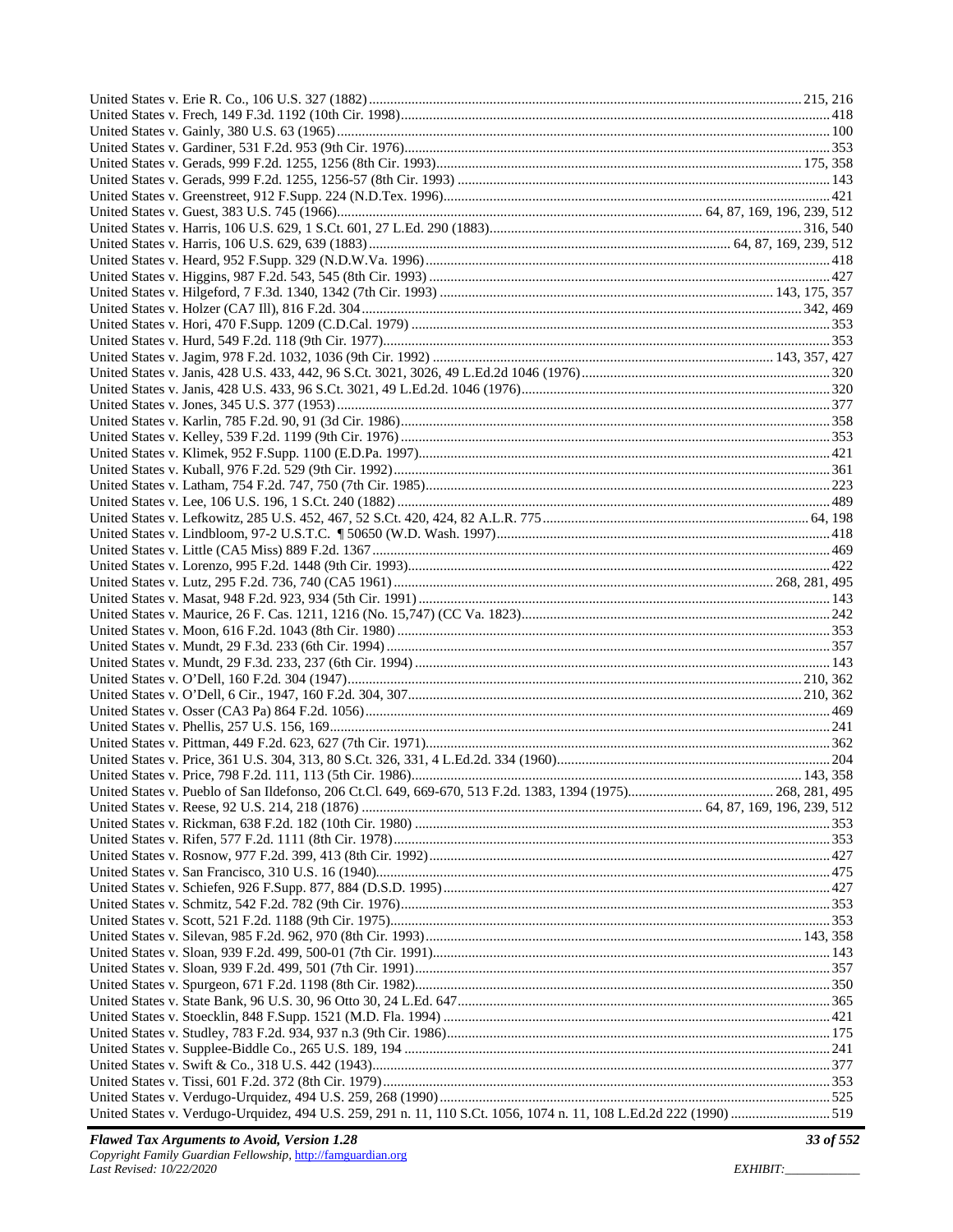| Valley Forge Christian College v. Americans United for Separation of Church and State, Inc., 454 U.S. 464, 487, 102 S.Ct. 752, 70    |  |
|--------------------------------------------------------------------------------------------------------------------------------------|--|
|                                                                                                                                      |  |
|                                                                                                                                      |  |
|                                                                                                                                      |  |
|                                                                                                                                      |  |
|                                                                                                                                      |  |
|                                                                                                                                      |  |
|                                                                                                                                      |  |
|                                                                                                                                      |  |
|                                                                                                                                      |  |
|                                                                                                                                      |  |
|                                                                                                                                      |  |
|                                                                                                                                      |  |
|                                                                                                                                      |  |
|                                                                                                                                      |  |
|                                                                                                                                      |  |
|                                                                                                                                      |  |
| Village of Hoffman Estates v. Flipside, Hoffman Estates, Inc., 455 U.S. 489, 102 S.Ct. 1186, 71 L.Ed.2d. 362 (1982)  454             |  |
| Village of Schaumburg v. Citizens for a Better Environment, 444 U.S. 620, 100 S.Ct. 826, 63 L.Ed.2d. 73 (1980)  450, 451             |  |
|                                                                                                                                      |  |
| Virginia-Western Power Co. v. Commonwealth, 125 Va. 469, 99 S.E. 723, 9 A.L.R. 1148, cert den 251 U.S. 557, 64 L.Ed. 413, 40 S.Ct.   |  |
|                                                                                                                                      |  |
|                                                                                                                                      |  |
|                                                                                                                                      |  |
|                                                                                                                                      |  |
|                                                                                                                                      |  |
|                                                                                                                                      |  |
|                                                                                                                                      |  |
|                                                                                                                                      |  |
|                                                                                                                                      |  |
|                                                                                                                                      |  |
|                                                                                                                                      |  |
|                                                                                                                                      |  |
|                                                                                                                                      |  |
|                                                                                                                                      |  |
|                                                                                                                                      |  |
|                                                                                                                                      |  |
|                                                                                                                                      |  |
|                                                                                                                                      |  |
|                                                                                                                                      |  |
|                                                                                                                                      |  |
|                                                                                                                                      |  |
|                                                                                                                                      |  |
| Western Union Telegraph Co. v. Lenroot, 323 U.S. 490, 502 (1945)144, 184, 190, 224, 240, 266, 297, 309, 435, 462, 500, 505, 517, 544 |  |
|                                                                                                                                      |  |
|                                                                                                                                      |  |
|                                                                                                                                      |  |
|                                                                                                                                      |  |
|                                                                                                                                      |  |
|                                                                                                                                      |  |
|                                                                                                                                      |  |
|                                                                                                                                      |  |
|                                                                                                                                      |  |
|                                                                                                                                      |  |
|                                                                                                                                      |  |
|                                                                                                                                      |  |
|                                                                                                                                      |  |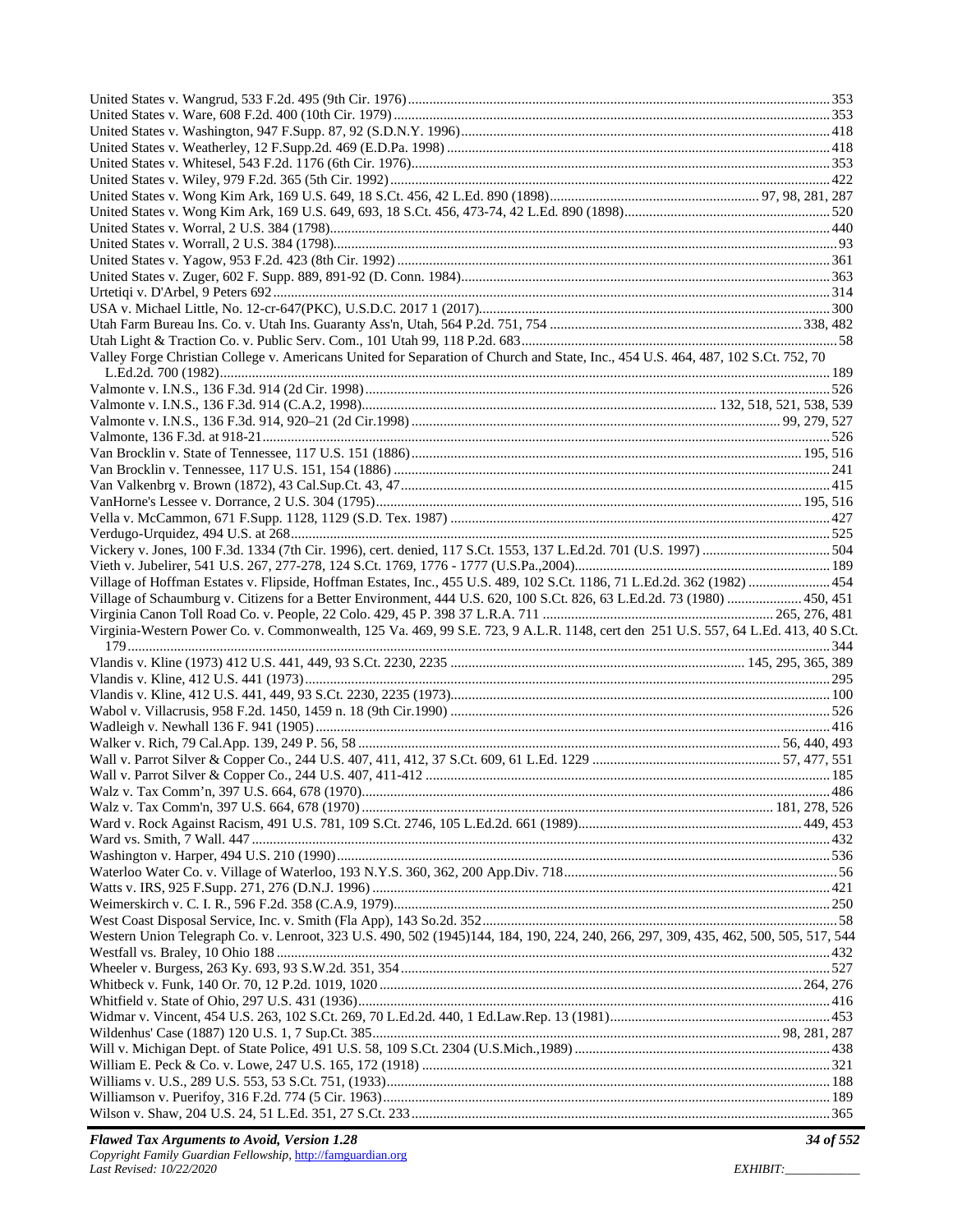| Wisconsin v. Mitchell, 508 U.S. 476, 113 S.Ct. 2194, 124 L.Ed.2d. 436, 21 Media L. Rep. (BNA) 1520 (1993)  453            |  |
|---------------------------------------------------------------------------------------------------------------------------|--|
|                                                                                                                           |  |
|                                                                                                                           |  |
|                                                                                                                           |  |
|                                                                                                                           |  |
|                                                                                                                           |  |
|                                                                                                                           |  |
|                                                                                                                           |  |
|                                                                                                                           |  |
|                                                                                                                           |  |
|                                                                                                                           |  |
|                                                                                                                           |  |
|                                                                                                                           |  |
|                                                                                                                           |  |
|                                                                                                                           |  |
| Young v. American Mini Theatres, Inc., 427 U.S. 50, 96 S.Ct. 2440, 49 L.Ed.2d. 310, 1 Media L. Rep. (BNA) 1151 (1976) 451 |  |
|                                                                                                                           |  |
|                                                                                                                           |  |
|                                                                                                                           |  |
|                                                                                                                           |  |
|                                                                                                                           |  |

# **Other Authorities**

| "Joint Resolution To Suspend The Gold Standard And Abrogate The Gold Clause, June 5, 1933", (See: House Joint Resolution 192, 73rd                                          |  |
|-----------------------------------------------------------------------------------------------------------------------------------------------------------------------------|--|
|                                                                                                                                                                             |  |
| "The Radical Common Law Movement and Paper Terrorism, The State Response," dated June 2000, by Denise Griffith and L. Cheryl                                                |  |
|                                                                                                                                                                             |  |
|                                                                                                                                                                             |  |
|                                                                                                                                                                             |  |
|                                                                                                                                                                             |  |
|                                                                                                                                                                             |  |
|                                                                                                                                                                             |  |
|                                                                                                                                                                             |  |
| "Public" v. "Private" Employment: You Really Work for Uncle Sam If You Receive Federal Benefits, Family Guardian Fellowship170,                                             |  |
| 324                                                                                                                                                                         |  |
|                                                                                                                                                                             |  |
|                                                                                                                                                                             |  |
|                                                                                                                                                                             |  |
|                                                                                                                                                                             |  |
|                                                                                                                                                                             |  |
|                                                                                                                                                                             |  |
|                                                                                                                                                                             |  |
|                                                                                                                                                                             |  |
|                                                                                                                                                                             |  |
|                                                                                                                                                                             |  |
|                                                                                                                                                                             |  |
|                                                                                                                                                                             |  |
|                                                                                                                                                                             |  |
|                                                                                                                                                                             |  |
|                                                                                                                                                                             |  |
|                                                                                                                                                                             |  |
|                                                                                                                                                                             |  |
|                                                                                                                                                                             |  |
| 2A N. Singer, Sutherland on Statutes and Statutory Construction § 47.07, p. 152, and n. 10 (5th ed. 1992)144, 184, 190, 224, 240, 266,<br>297, 309, 435, 462, 505, 517, 544 |  |
|                                                                                                                                                                             |  |
|                                                                                                                                                                             |  |
|                                                                                                                                                                             |  |
|                                                                                                                                                                             |  |
| 5 C. WRIGHT & A. MILLER, FEDERAL PRACTICE AND PROCEDURE § 1350 at 549-550 & n. 77 (1969 & 1985 Supp.)  193                                                                  |  |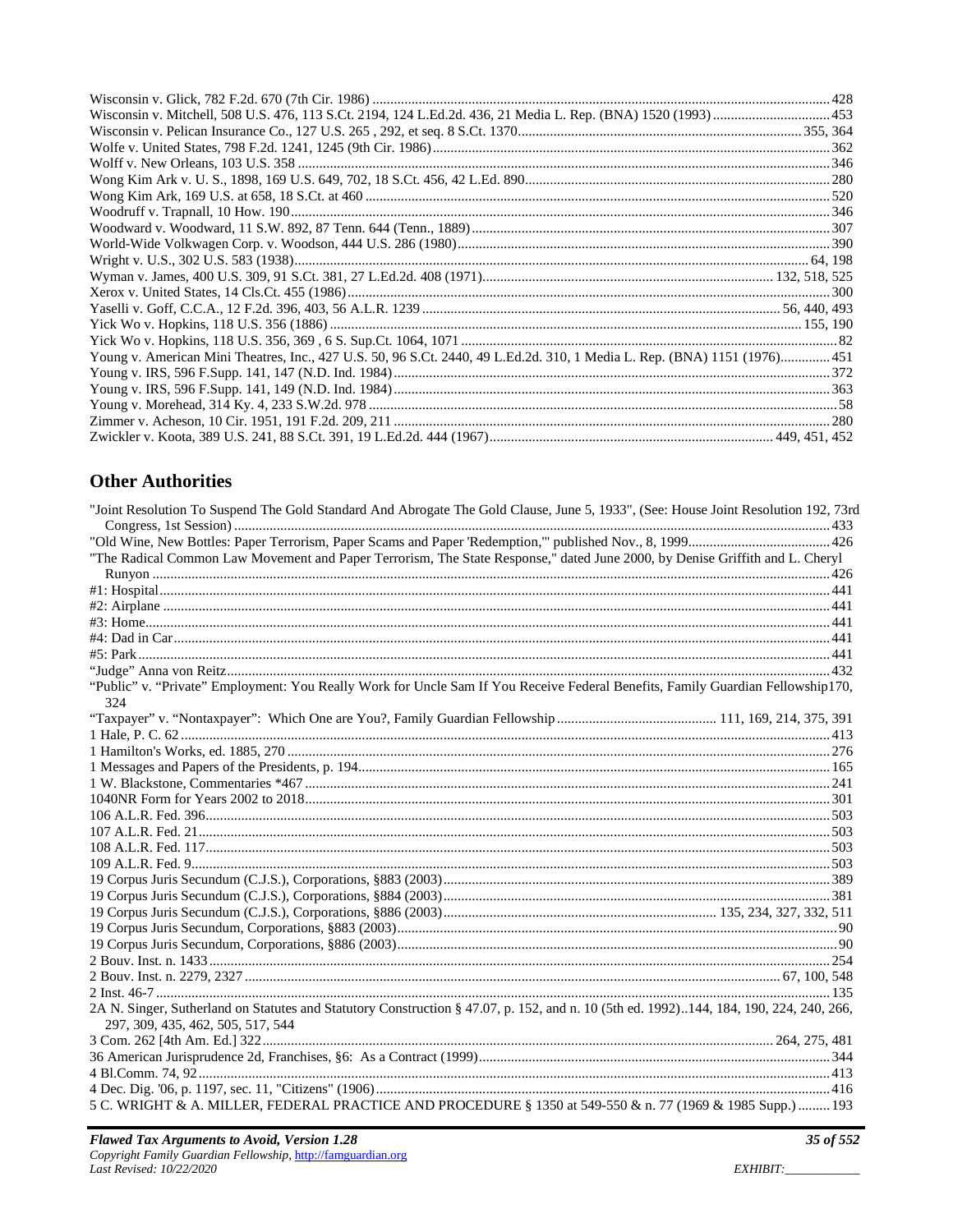| A J. Lien, "Privileges and Immunities of Citizens of the United States," in Columbia University Studies in History, Economics, and |  |
|------------------------------------------------------------------------------------------------------------------------------------|--|
|                                                                                                                                    |  |
| A Treatise on the Law of Domicil, National, Quasi-National, and Municipal, M.W. Jacobs, Little, Brown, and Company, 1887, p. 89177 |  |
|                                                                                                                                    |  |
|                                                                                                                                    |  |
|                                                                                                                                    |  |
|                                                                                                                                    |  |
|                                                                                                                                    |  |
|                                                                                                                                    |  |
|                                                                                                                                    |  |
| Affidavit of Citizenship, Domicile, and Tax Status, Form #02.001  96, 124, 125, 326, 383, 393, 395, 410, 415, 445, 459, 537        |  |
|                                                                                                                                    |  |
|                                                                                                                                    |  |
|                                                                                                                                    |  |
|                                                                                                                                    |  |
|                                                                                                                                    |  |
|                                                                                                                                    |  |
|                                                                                                                                    |  |
|                                                                                                                                    |  |
|                                                                                                                                    |  |
|                                                                                                                                    |  |
|                                                                                                                                    |  |
|                                                                                                                                    |  |
|                                                                                                                                    |  |
|                                                                                                                                    |  |
|                                                                                                                                    |  |
| An Elementary Treatise on the Common Law for the Use of Students, Henry T. Terry, The Maruzen-Kabushiki-Kaisha, 1906, pp. 18-20    |  |
|                                                                                                                                    |  |
|                                                                                                                                    |  |
|                                                                                                                                    |  |
|                                                                                                                                    |  |
|                                                                                                                                    |  |
|                                                                                                                                    |  |
|                                                                                                                                    |  |
|                                                                                                                                    |  |
|                                                                                                                                    |  |
|                                                                                                                                    |  |
|                                                                                                                                    |  |
|                                                                                                                                    |  |
|                                                                                                                                    |  |
|                                                                                                                                    |  |
|                                                                                                                                    |  |
|                                                                                                                                    |  |
|                                                                                                                                    |  |
|                                                                                                                                    |  |
|                                                                                                                                    |  |
|                                                                                                                                    |  |
|                                                                                                                                    |  |
|                                                                                                                                    |  |
|                                                                                                                                    |  |
|                                                                                                                                    |  |
|                                                                                                                                    |  |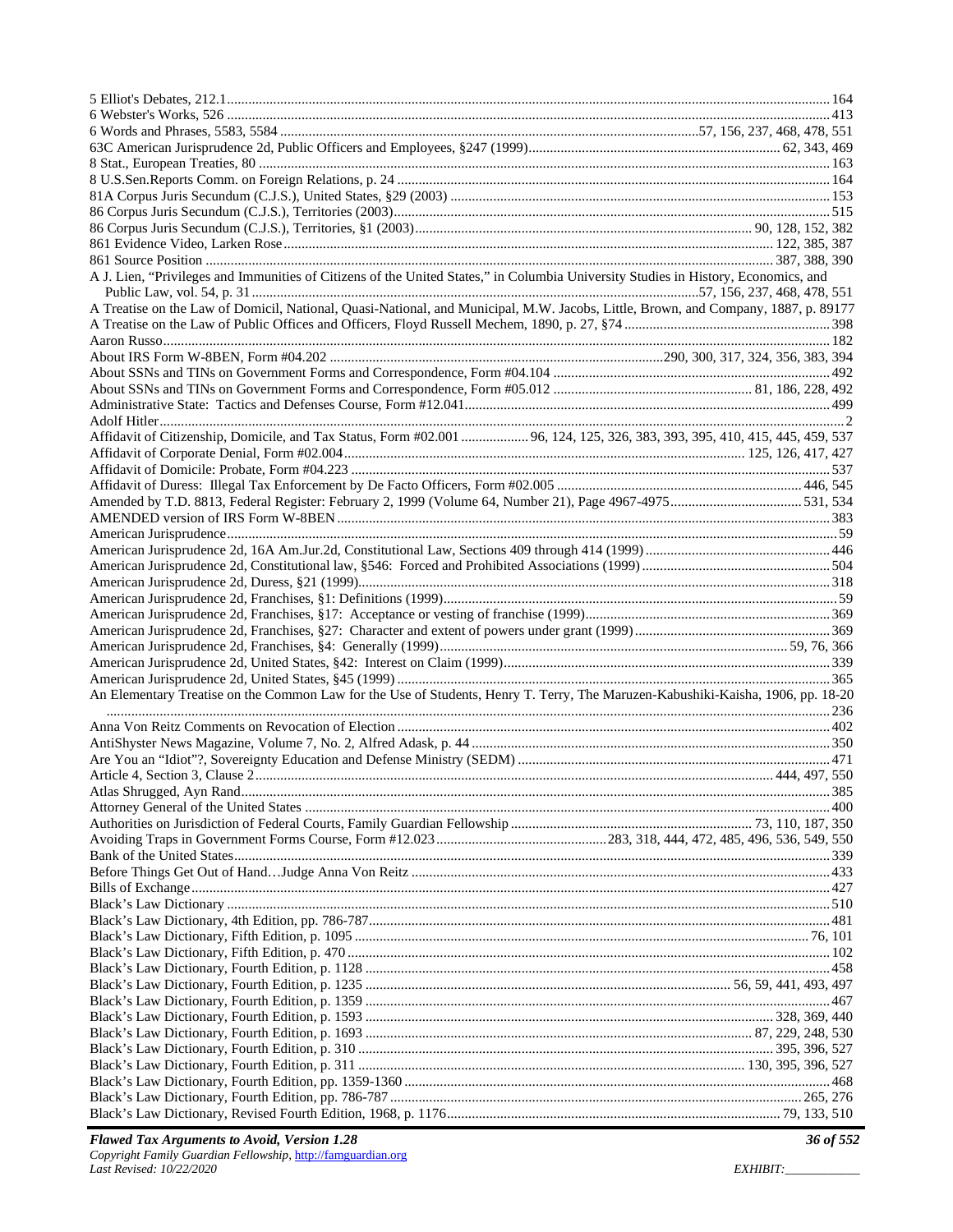| Bouvier's Maxims of Law, 1856 179, 238, 254, 269, 284, 295, 328, 330, 342, 344, 366, 383, 396, 440, 491, 530, 532, 534, 540, 548    |  |
|-------------------------------------------------------------------------------------------------------------------------------------|--|
|                                                                                                                                     |  |
|                                                                                                                                     |  |
| Burnett, Wisconsin v. Mitchell: First Amendment Fast-Food Style. 4 Temp Pol &Civ Rts LR 379, Spring, 1995 453                       |  |
|                                                                                                                                     |  |
|                                                                                                                                     |  |
| Case Cites Denouncing the Claim that Subtitle A Federal Income Taxes Only Apply Inside the Federal Zone, Family Guardian            |  |
|                                                                                                                                     |  |
| Challenge to Income Tax Enforcement Authority within Constitutional States of the Union, Form #05.052 55, 72, 275, 497              |  |
| Challenge to Income Tax Enforcement Authority Within Constitutional States of the Union, Form #05.052 70, 494, 496, 499             |  |
|                                                                                                                                     |  |
|                                                                                                                                     |  |
|                                                                                                                                     |  |
|                                                                                                                                     |  |
|                                                                                                                                     |  |
|                                                                                                                                     |  |
|                                                                                                                                     |  |
|                                                                                                                                     |  |
|                                                                                                                                     |  |
| Conduct and Belief: Public Employees' First Amendment Rights to Free Expression and Political Affiliation. 59 U Chi LR 897, Spring, |  |
|                                                                                                                                     |  |
|                                                                                                                                     |  |
|                                                                                                                                     |  |
|                                                                                                                                     |  |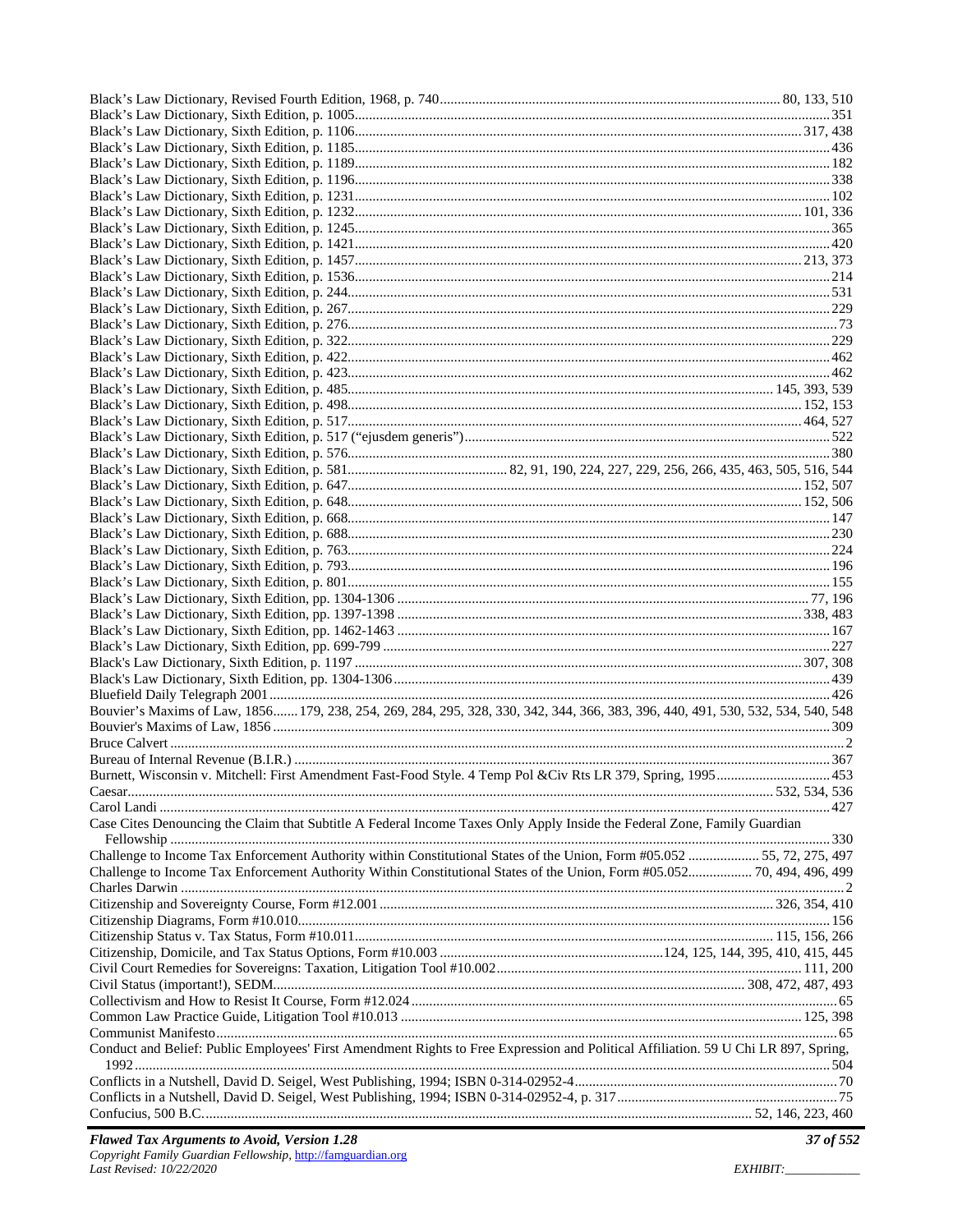| Corporatization and Privatization of the Government, Form #05.024, Section 11: Legal standing and status of corporations in federal |  |
|-------------------------------------------------------------------------------------------------------------------------------------|--|
|                                                                                                                                     |  |
|                                                                                                                                     |  |
| Correcting Erroneous Information Returns, Form #04.001  64, 94, 115, 118, 262, 271, 316, 337, 351, 356, 375, 391, 488               |  |
|                                                                                                                                     |  |
|                                                                                                                                     |  |
|                                                                                                                                     |  |
|                                                                                                                                     |  |
|                                                                                                                                     |  |
|                                                                                                                                     |  |
| Damer, T. Edward (2009), Attacking Faulty Reasoning: A Practical Guide to Fallacy-free Arguments (6th ed.), Wadsworth, p. 121, ISBN |  |
|                                                                                                                                     |  |
| Damer, T. Edward (2009), Attacking Faulty Reasoning: A Practical Guide to Fallacy-free Arguments (6th ed.), Wadsworth, p. 123, ISBN |  |
|                                                                                                                                     |  |
|                                                                                                                                     |  |
|                                                                                                                                     |  |
|                                                                                                                                     |  |
|                                                                                                                                     |  |
|                                                                                                                                     |  |
| Degan, "Adding the First Amendment to the Fire": Cross Burning and Hate Crime Laws. 26 Creighton LR 1109, June, 1993 453            |  |
|                                                                                                                                     |  |
|                                                                                                                                     |  |
|                                                                                                                                     |  |
|                                                                                                                                     |  |
|                                                                                                                                     |  |
|                                                                                                                                     |  |
|                                                                                                                                     |  |
|                                                                                                                                     |  |
|                                                                                                                                     |  |
|                                                                                                                                     |  |
|                                                                                                                                     |  |
|                                                                                                                                     |  |
|                                                                                                                                     |  |
|                                                                                                                                     |  |
|                                                                                                                                     |  |
|                                                                                                                                     |  |
|                                                                                                                                     |  |
|                                                                                                                                     |  |
|                                                                                                                                     |  |
|                                                                                                                                     |  |
|                                                                                                                                     |  |
|                                                                                                                                     |  |
|                                                                                                                                     |  |
|                                                                                                                                     |  |
| Elliott, Madsen v. Women's Health Center, Inc.: Heightened Scrutiny for Injunctions Implicating First Amendment Freedoms. 24        |  |
|                                                                                                                                     |  |
|                                                                                                                                     |  |
|                                                                                                                                     |  |
|                                                                                                                                     |  |
|                                                                                                                                     |  |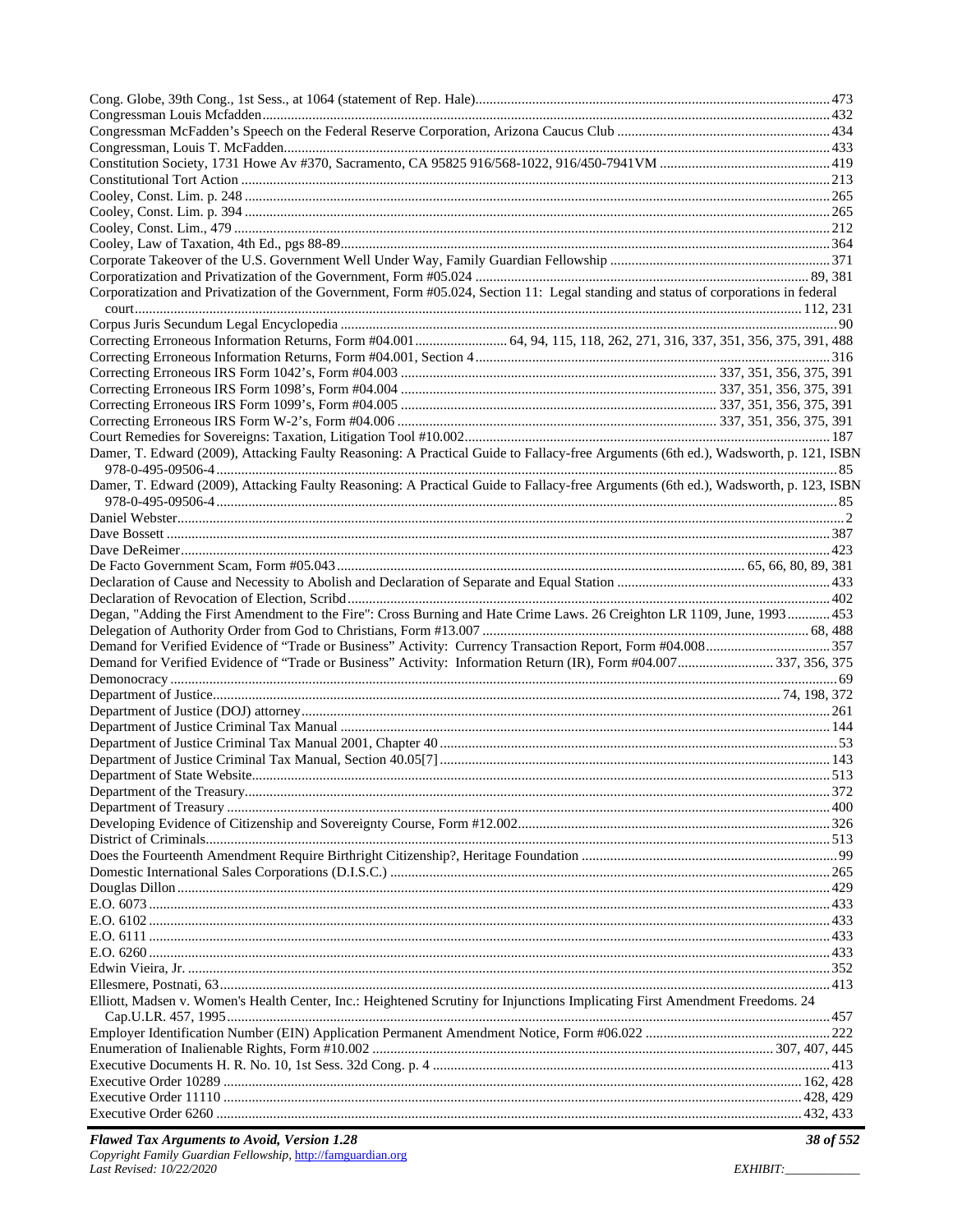| Federal Courts and IRS' Own Internal Revenue Manual Say the IRS is NOT RESPONSIBLE for its actions or its Words or For            |  |
|-----------------------------------------------------------------------------------------------------------------------------------|--|
|                                                                                                                                   |  |
| Federal Courts and the IRS' Own IRM Say the IRS is NOT RESPONSIBLE for Its Actions or Its Words or For Following Its Own          |  |
|                                                                                                                                   |  |
|                                                                                                                                   |  |
|                                                                                                                                   |  |
|                                                                                                                                   |  |
|                                                                                                                                   |  |
|                                                                                                                                   |  |
| Federal Nonresident Nonstatutory Claim for Return of Funds Unlawfully Paid to the Government, Form #15.001  123, 391, 392         |  |
|                                                                                                                                   |  |
|                                                                                                                                   |  |
|                                                                                                                                   |  |
|                                                                                                                                   |  |
|                                                                                                                                   |  |
|                                                                                                                                   |  |
|                                                                                                                                   |  |
|                                                                                                                                   |  |
| Fischer, D. H. (June 1970), Historians' fallacies: toward a logic of historical thought, Harper torchbooks (first ed.), New York: |  |
|                                                                                                                                   |  |
| Flawed Tax Arguments to Avoid, Form #08.004, Section 8.20: The phrase "wherever resident" in 26 C.F.R. §1.1-1 means WHEREVER      |  |
|                                                                                                                                   |  |
|                                                                                                                                   |  |
|                                                                                                                                   |  |
|                                                                                                                                   |  |
|                                                                                                                                   |  |
|                                                                                                                                   |  |
|                                                                                                                                   |  |
|                                                                                                                                   |  |
|                                                                                                                                   |  |
|                                                                                                                                   |  |
|                                                                                                                                   |  |
|                                                                                                                                   |  |
|                                                                                                                                   |  |
|                                                                                                                                   |  |
|                                                                                                                                   |  |
|                                                                                                                                   |  |
|                                                                                                                                   |  |
|                                                                                                                                   |  |
|                                                                                                                                   |  |
|                                                                                                                                   |  |
|                                                                                                                                   |  |
|                                                                                                                                   |  |
|                                                                                                                                   |  |
|                                                                                                                                   |  |
|                                                                                                                                   |  |
|                                                                                                                                   |  |
|                                                                                                                                   |  |
|                                                                                                                                   |  |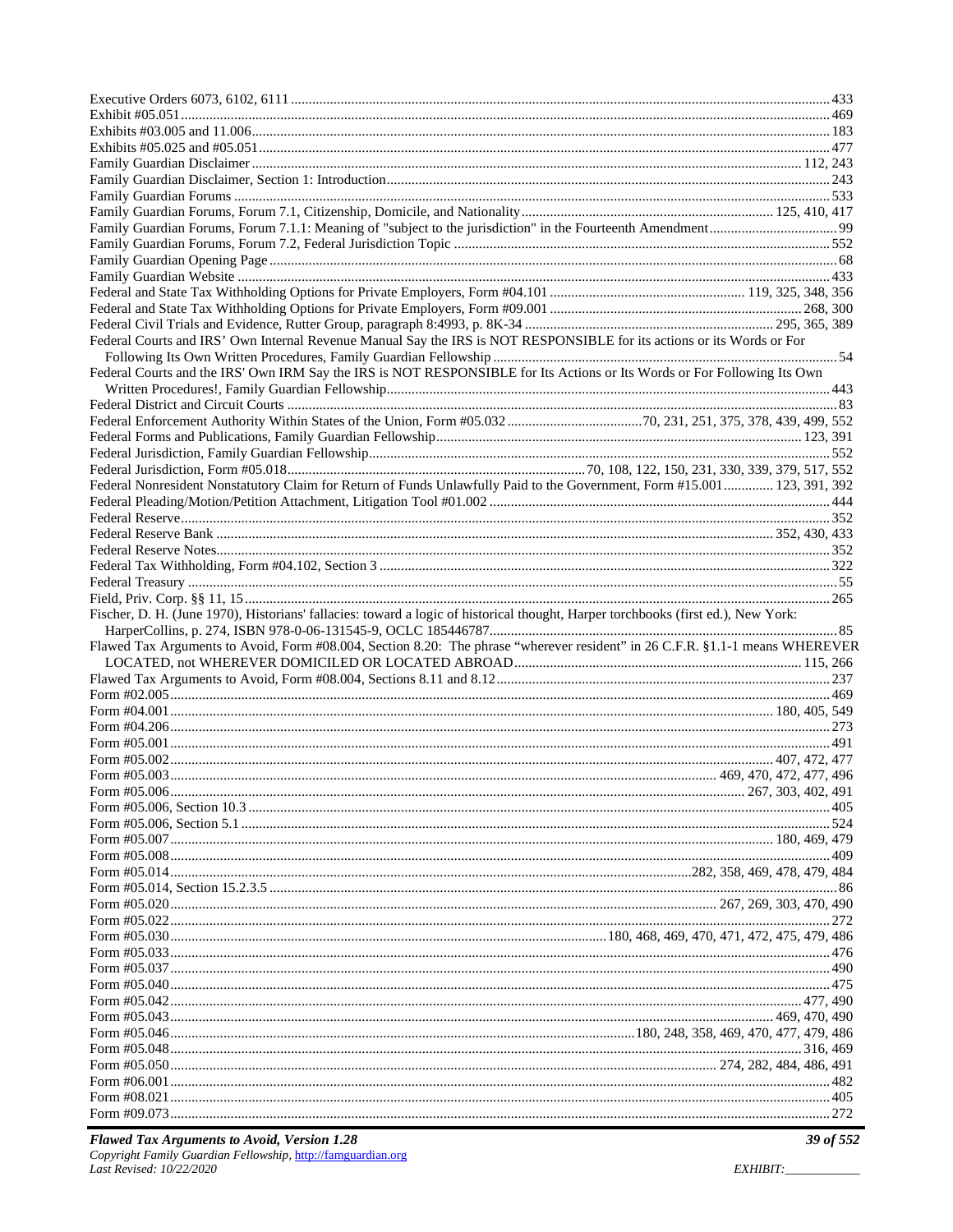| Foundations of Freedom Course, Form #12.021, Video 4: Willful Government Deception and Propaganda 54, 65, 183, 466                   |  |
|--------------------------------------------------------------------------------------------------------------------------------------|--|
|                                                                                                                                      |  |
|                                                                                                                                      |  |
|                                                                                                                                      |  |
|                                                                                                                                      |  |
|                                                                                                                                      |  |
|                                                                                                                                      |  |
|                                                                                                                                      |  |
|                                                                                                                                      |  |
| General Accounting Office Report #GAO/GGD-00-60R IRS' Substitute for Returns (SFR), SEDM Exhibit #05.023259                          |  |
|                                                                                                                                      |  |
|                                                                                                                                      |  |
|                                                                                                                                      |  |
|                                                                                                                                      |  |
|                                                                                                                                      |  |
|                                                                                                                                      |  |
|                                                                                                                                      |  |
| Government Conspiracy to Destroy the Separation of Powers, Form #05.02365, 78, 95, 100, 108, 109, 129, 143, 145, 150, 173, 228, 358, |  |
| 372, 436, 474, 533                                                                                                                   |  |
|                                                                                                                                      |  |
| Government Identity Theft, Form #05.046 54, 78, 109, 113, 173, 178, 185, 200, 247, 251, 262, 271, 273, 281, 400, 406, 472, 496, 516, |  |
| 541                                                                                                                                  |  |
|                                                                                                                                      |  |
| Government Instituted Slavery Using Franchises, Form #05.030 66, 72, 77, 89, 110, 112, 116, 117, 187, 226, 275, 283, 306, 308, 364,  |  |
| 371, 460, 473, 476, 480, 485, 499                                                                                                    |  |
|                                                                                                                                      |  |
|                                                                                                                                      |  |
|                                                                                                                                      |  |
|                                                                                                                                      |  |
|                                                                                                                                      |  |
|                                                                                                                                      |  |
|                                                                                                                                      |  |
|                                                                                                                                      |  |
|                                                                                                                                      |  |
|                                                                                                                                      |  |
|                                                                                                                                      |  |
|                                                                                                                                      |  |
|                                                                                                                                      |  |
|                                                                                                                                      |  |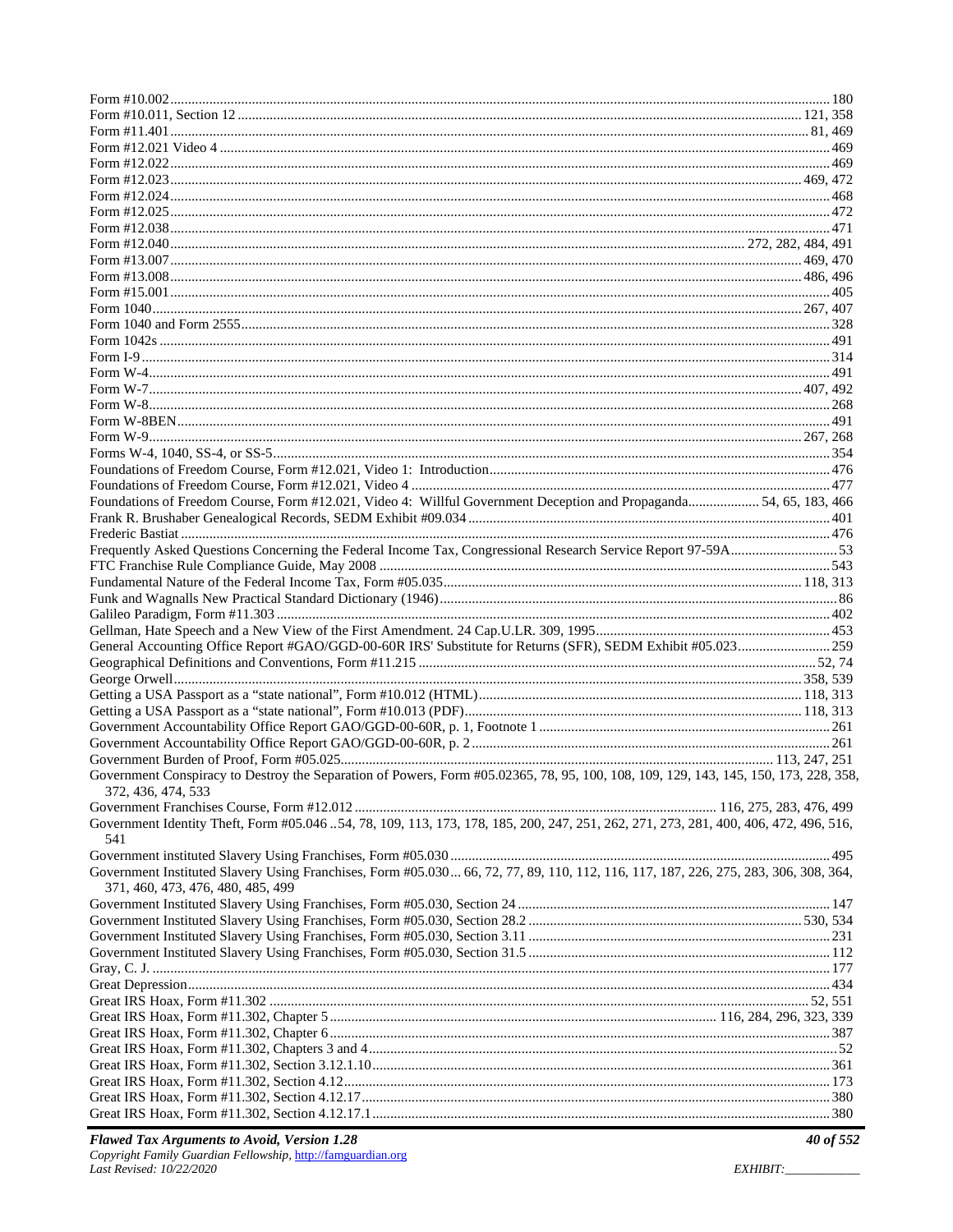| Great IRS Hoax, Form #11.302, Section 5.2.6: The TWO Sources of Federal Civil Jurisdiction: "Domicile" and "Contract" 109, 173     |  |
|------------------------------------------------------------------------------------------------------------------------------------|--|
|                                                                                                                                    |  |
|                                                                                                                                    |  |
|                                                                                                                                    |  |
|                                                                                                                                    |  |
|                                                                                                                                    |  |
|                                                                                                                                    |  |
|                                                                                                                                    |  |
|                                                                                                                                    |  |
|                                                                                                                                    |  |
|                                                                                                                                    |  |
|                                                                                                                                    |  |
|                                                                                                                                    |  |
|                                                                                                                                    |  |
|                                                                                                                                    |  |
|                                                                                                                                    |  |
|                                                                                                                                    |  |
|                                                                                                                                    |  |
|                                                                                                                                    |  |
|                                                                                                                                    |  |
|                                                                                                                                    |  |
|                                                                                                                                    |  |
|                                                                                                                                    |  |
|                                                                                                                                    |  |
|                                                                                                                                    |  |
|                                                                                                                                    |  |
|                                                                                                                                    |  |
|                                                                                                                                    |  |
|                                                                                                                                    |  |
|                                                                                                                                    |  |
|                                                                                                                                    |  |
|                                                                                                                                    |  |
|                                                                                                                                    |  |
|                                                                                                                                    |  |
|                                                                                                                                    |  |
|                                                                                                                                    |  |
|                                                                                                                                    |  |
|                                                                                                                                    |  |
| H.R.Rep. No. 1884, 89th Cong., 2d Sess., 27 (1966); S.Rep. No. 1708, 89th Cong., 2d Sess., 29 (1966), U.S.Code Cong. & Admin.News, |  |
|                                                                                                                                    |  |
|                                                                                                                                    |  |
|                                                                                                                                    |  |
|                                                                                                                                    |  |
|                                                                                                                                    |  |
| Hierarchy of Sovereignty: The Power to Create is the Power to Tax, Family Guardian Fellowship  303, 318, 439, 444, 475             |  |
|                                                                                                                                    |  |
|                                                                                                                                    |  |
|                                                                                                                                    |  |
|                                                                                                                                    |  |
|                                                                                                                                    |  |
| How Scoundrels Corrupted Our Republican Form of Government, Family Guardian Fellowship 66, 371, 372, 384, 499                      |  |
| How the Government Defrauds You Out of Legitimate Deductions for the Market Value of Your Labor, Form #05.026  110, 198            |  |
|                                                                                                                                    |  |
|                                                                                                                                    |  |
|                                                                                                                                    |  |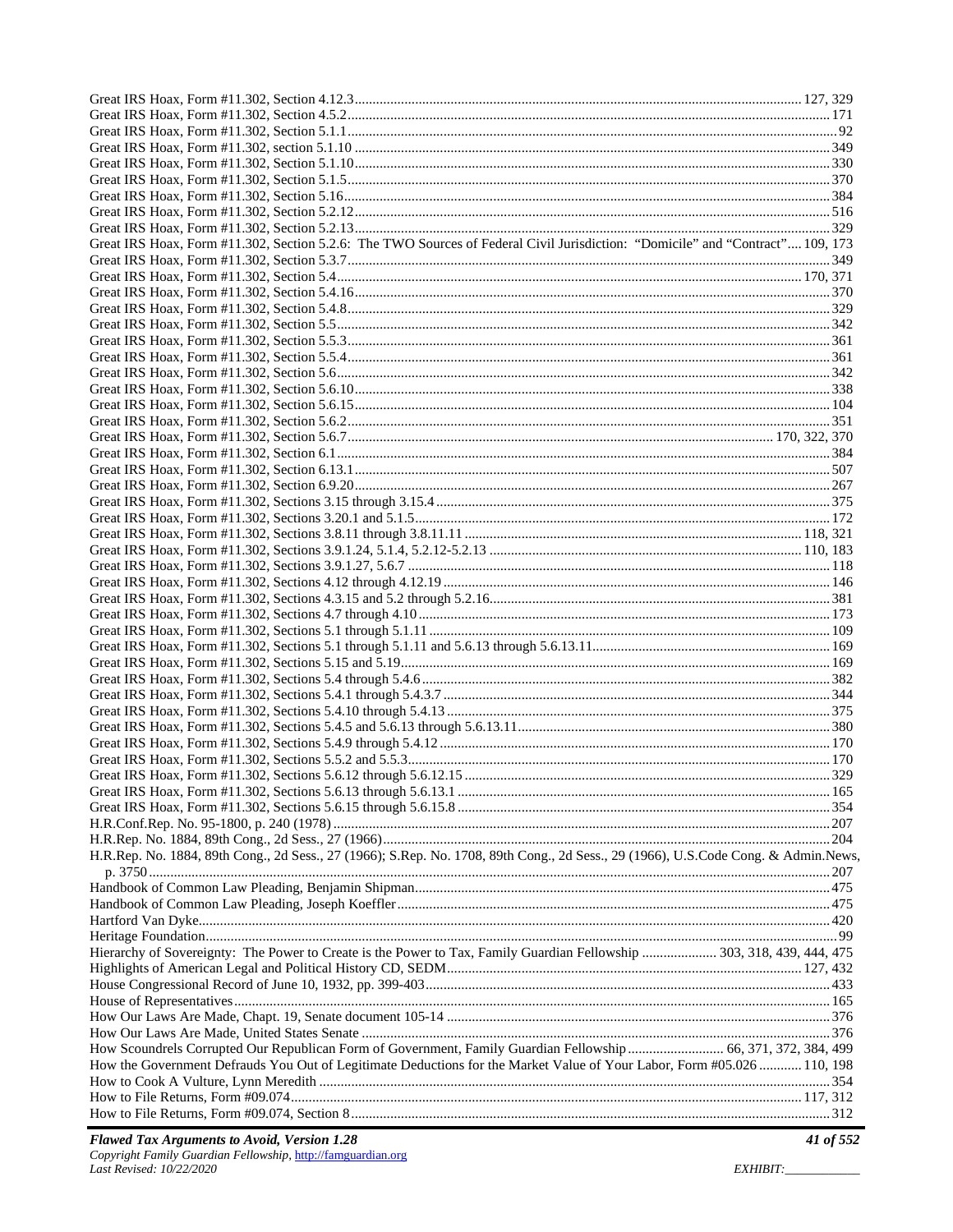| Instructions for the Requesters of Forms W-8BEN, W-8BEN-E, W-8ECI, W-8EXP, and W-8IMY, p. 1,2,6 (Cat 26698G)  492 |  |  |
|-------------------------------------------------------------------------------------------------------------------|--|--|
|                                                                                                                   |  |  |
|                                                                                                                   |  |  |
|                                                                                                                   |  |  |
|                                                                                                                   |  |  |
|                                                                                                                   |  |  |
|                                                                                                                   |  |  |
|                                                                                                                   |  |  |
|                                                                                                                   |  |  |
|                                                                                                                   |  |  |
|                                                                                                                   |  |  |
|                                                                                                                   |  |  |
|                                                                                                                   |  |  |
|                                                                                                                   |  |  |
|                                                                                                                   |  |  |
|                                                                                                                   |  |  |
|                                                                                                                   |  |  |
|                                                                                                                   |  |  |
|                                                                                                                   |  |  |
|                                                                                                                   |  |  |
|                                                                                                                   |  |  |
|                                                                                                                   |  |  |
|                                                                                                                   |  |  |
|                                                                                                                   |  |  |
|                                                                                                                   |  |  |
|                                                                                                                   |  |  |
|                                                                                                                   |  |  |
|                                                                                                                   |  |  |
|                                                                                                                   |  |  |
|                                                                                                                   |  |  |
|                                                                                                                   |  |  |
|                                                                                                                   |  |  |
|                                                                                                                   |  |  |
|                                                                                                                   |  |  |
|                                                                                                                   |  |  |
|                                                                                                                   |  |  |
|                                                                                                                   |  |  |
|                                                                                                                   |  |  |
|                                                                                                                   |  |  |
|                                                                                                                   |  |  |
|                                                                                                                   |  |  |
|                                                                                                                   |  |  |
|                                                                                                                   |  |  |
|                                                                                                                   |  |  |
|                                                                                                                   |  |  |
|                                                                                                                   |  |  |
|                                                                                                                   |  |  |
|                                                                                                                   |  |  |
|                                                                                                                   |  |  |
|                                                                                                                   |  |  |
| IRS Humbug: IRS Weapons of Enslavement, Frank Kowalik, ISBN 0-9626552-0-1, 1991, Universalistic Publishers201     |  |  |
|                                                                                                                   |  |  |
|                                                                                                                   |  |  |
|                                                                                                                   |  |  |
|                                                                                                                   |  |  |
|                                                                                                                   |  |  |
|                                                                                                                   |  |  |
|                                                                                                                   |  |  |
|                                                                                                                   |  |  |
|                                                                                                                   |  |  |
|                                                                                                                   |  |  |
|                                                                                                                   |  |  |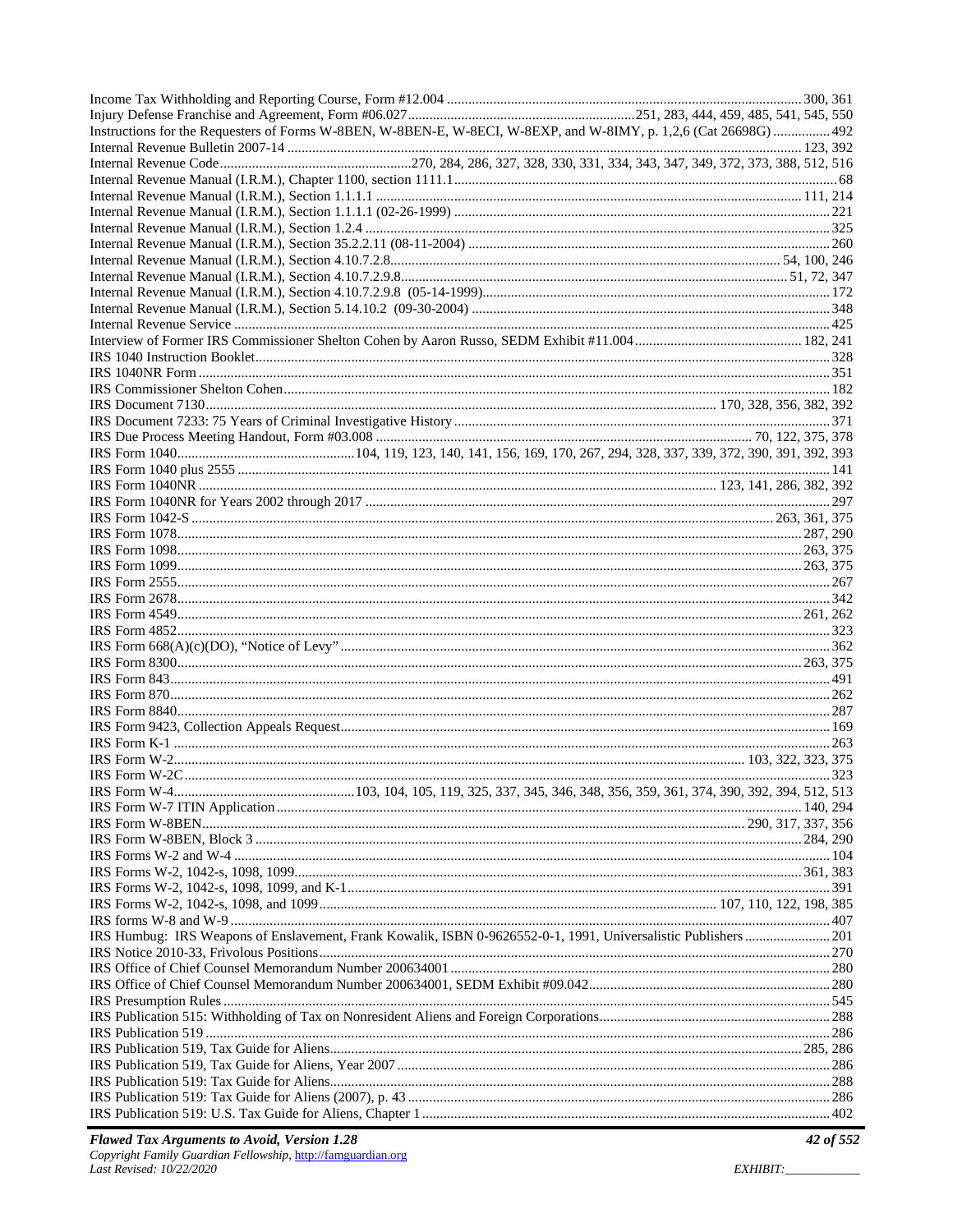| Kelly, Silencing the Lambs: Restricting the First Amendment Rights of Abortion Clinic Protestors in Madsen v. Women's Health Center.                                      |  |
|---------------------------------------------------------------------------------------------------------------------------------------------------------------------------|--|
|                                                                                                                                                                           |  |
| Kingdom Bible Studies, Lesson 1: WHO'S WHO?-The Correct Meaning of Names, Sheldon Emry Memorial Library  466                                                              |  |
|                                                                                                                                                                           |  |
|                                                                                                                                                                           |  |
|                                                                                                                                                                           |  |
|                                                                                                                                                                           |  |
|                                                                                                                                                                           |  |
|                                                                                                                                                                           |  |
| Legal Deception, Propaganda, and Fraud, Form #05.014  52, 54, 64, 75, 79, 81, 109, 111, 122, 146, 173, 183, 186, 222, 225, 270, 326,<br>385, 390, 415, 435, 466, 478, 544 |  |
|                                                                                                                                                                           |  |
|                                                                                                                                                                           |  |
|                                                                                                                                                                           |  |
|                                                                                                                                                                           |  |
|                                                                                                                                                                           |  |
|                                                                                                                                                                           |  |
|                                                                                                                                                                           |  |
| Legal Notice of Change in Domicile/Citizenship Records and Divorce from the United States, Form #10.001  122, 127, 251, 356, 380,                                         |  |
|                                                                                                                                                                           |  |
| 408, 458                                                                                                                                                                  |  |
|                                                                                                                                                                           |  |
|                                                                                                                                                                           |  |
|                                                                                                                                                                           |  |
|                                                                                                                                                                           |  |
|                                                                                                                                                                           |  |
|                                                                                                                                                                           |  |
|                                                                                                                                                                           |  |
|                                                                                                                                                                           |  |
|                                                                                                                                                                           |  |
|                                                                                                                                                                           |  |
| Message to Senator Arthur Capper About the Domestic Impact of the European Economic Crisis. July 18, 1931  434                                                            |  |
|                                                                                                                                                                           |  |
|                                                                                                                                                                           |  |
|                                                                                                                                                                           |  |
|                                                                                                                                                                           |  |
| Mish, F. C. (2003). Preface. Merriam-Websters collegiate dictionary. (Eleventh ed.). Springfield, MA: Merriam-Webster, Inc.  57, 279                                      |  |
|                                                                                                                                                                           |  |
| Non-Resident Non-Person Position 85, 91, 108, 111, 114, 116, 120, 123, 125, 146, 214, 252, 256, 283, 284, 290, 296, 300, 354, 356, 357,                                   |  |
| 391, 392, 393, 394, 401, 407<br>Non-Resident Non-Person Position, Form #05.020  91, 108, 111, 116, 117, 120, 123, 125, 146, 214, 284, 290, 296, 312, 354, 357, 391,       |  |
| 392, 394, 401, 407, 490                                                                                                                                                   |  |
|                                                                                                                                                                           |  |
|                                                                                                                                                                           |  |
|                                                                                                                                                                           |  |
|                                                                                                                                                                           |  |
|                                                                                                                                                                           |  |
|                                                                                                                                                                           |  |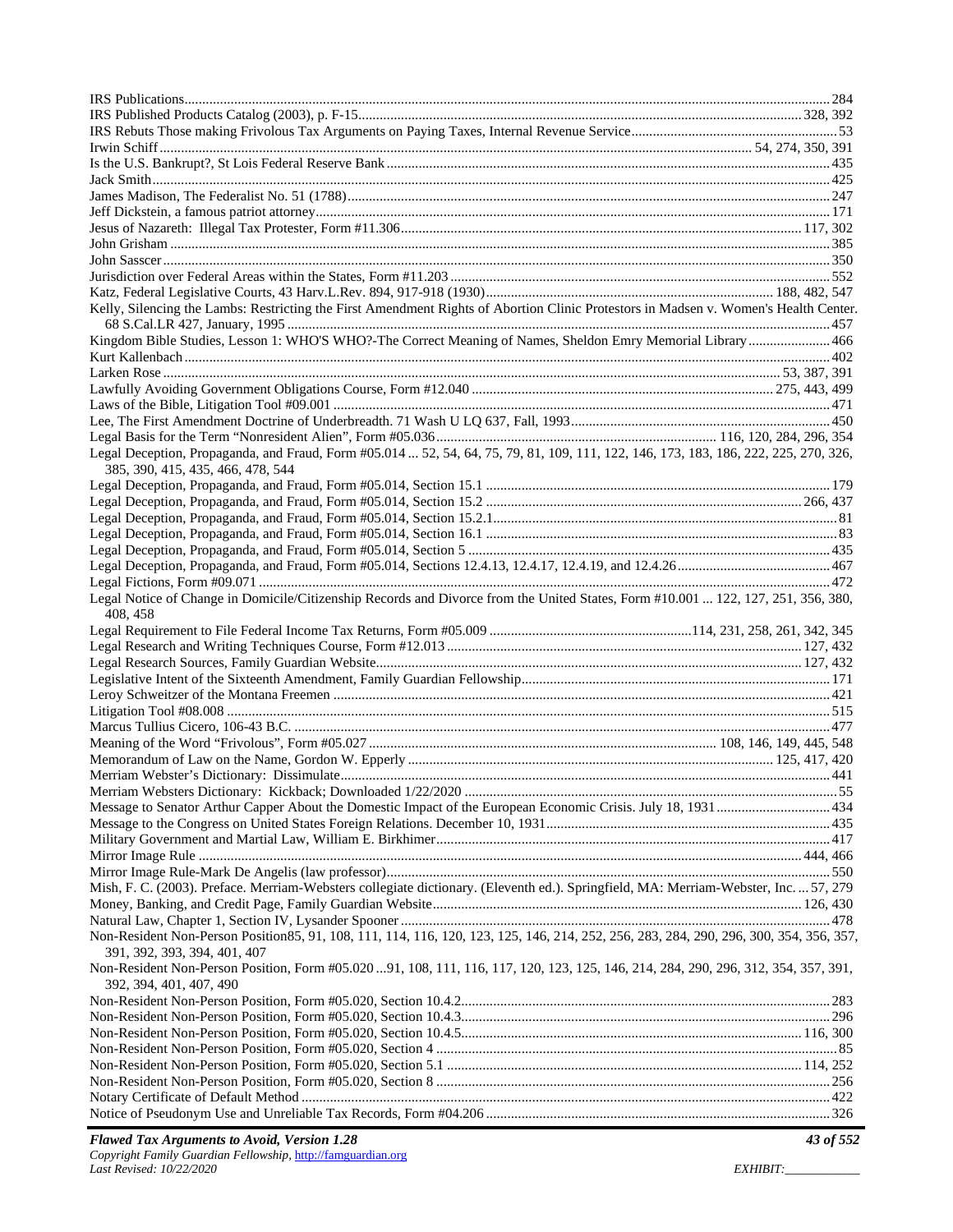| Policy Document: IRS Fraud and Deception About the Statutory Word "Person", Form #08.02369, 117, 121, 302, 309, 358                                                                          |  |
|----------------------------------------------------------------------------------------------------------------------------------------------------------------------------------------------|--|
|                                                                                                                                                                                              |  |
|                                                                                                                                                                                              |  |
|                                                                                                                                                                                              |  |
|                                                                                                                                                                                              |  |
|                                                                                                                                                                                              |  |
|                                                                                                                                                                                              |  |
|                                                                                                                                                                                              |  |
|                                                                                                                                                                                              |  |
|                                                                                                                                                                                              |  |
|                                                                                                                                                                                              |  |
| Presumption: Chief Weapon for Unlawfully Enlarging Federal Jurisdiction, Form #05.01752, 75, 84, 106, 108, 115, 146, 213, 221, 225,<br>244, 248, 271, 272, 295, 319, 326, 436, 461, 466, 552 |  |
|                                                                                                                                                                                              |  |
|                                                                                                                                                                                              |  |
|                                                                                                                                                                                              |  |
|                                                                                                                                                                                              |  |
|                                                                                                                                                                                              |  |
|                                                                                                                                                                                              |  |
|                                                                                                                                                                                              |  |
| Public Employees and the First Amendment Petition Clause: Protecting the Rights of Citizen-Employees Who File Legitimate                                                                     |  |
|                                                                                                                                                                                              |  |
|                                                                                                                                                                                              |  |
|                                                                                                                                                                                              |  |
|                                                                                                                                                                                              |  |
| Reasonable Belief About Income Tax Liability, Form #05.00751, 65, 79, 84, 96, 100, 112, 198, 243, 246, 286, 325, 444                                                                         |  |
|                                                                                                                                                                                              |  |
|                                                                                                                                                                                              |  |
| Rebutted version of Congressional Research Service report 97-59A "Frequently Asked Questions Concerning the Federal Income Tax",                                                             |  |
|                                                                                                                                                                                              |  |
|                                                                                                                                                                                              |  |
| Rebutted Version of the Congressional Research Service Report 97-59A entitled "Frequently Asked Questions Concerning the Federal                                                             |  |
|                                                                                                                                                                                              |  |
|                                                                                                                                                                                              |  |
|                                                                                                                                                                                              |  |
|                                                                                                                                                                                              |  |
|                                                                                                                                                                                              |  |
|                                                                                                                                                                                              |  |
|                                                                                                                                                                                              |  |
| Resignation of Compelled Social Security Trustee, Form #06.002 81, 125, 126, 228, 323, 334, 338, 356, 364, 378, 382, 393, 408, 417,<br>427, 459, 512                                         |  |
|                                                                                                                                                                                              |  |
|                                                                                                                                                                                              |  |
|                                                                                                                                                                                              |  |
|                                                                                                                                                                                              |  |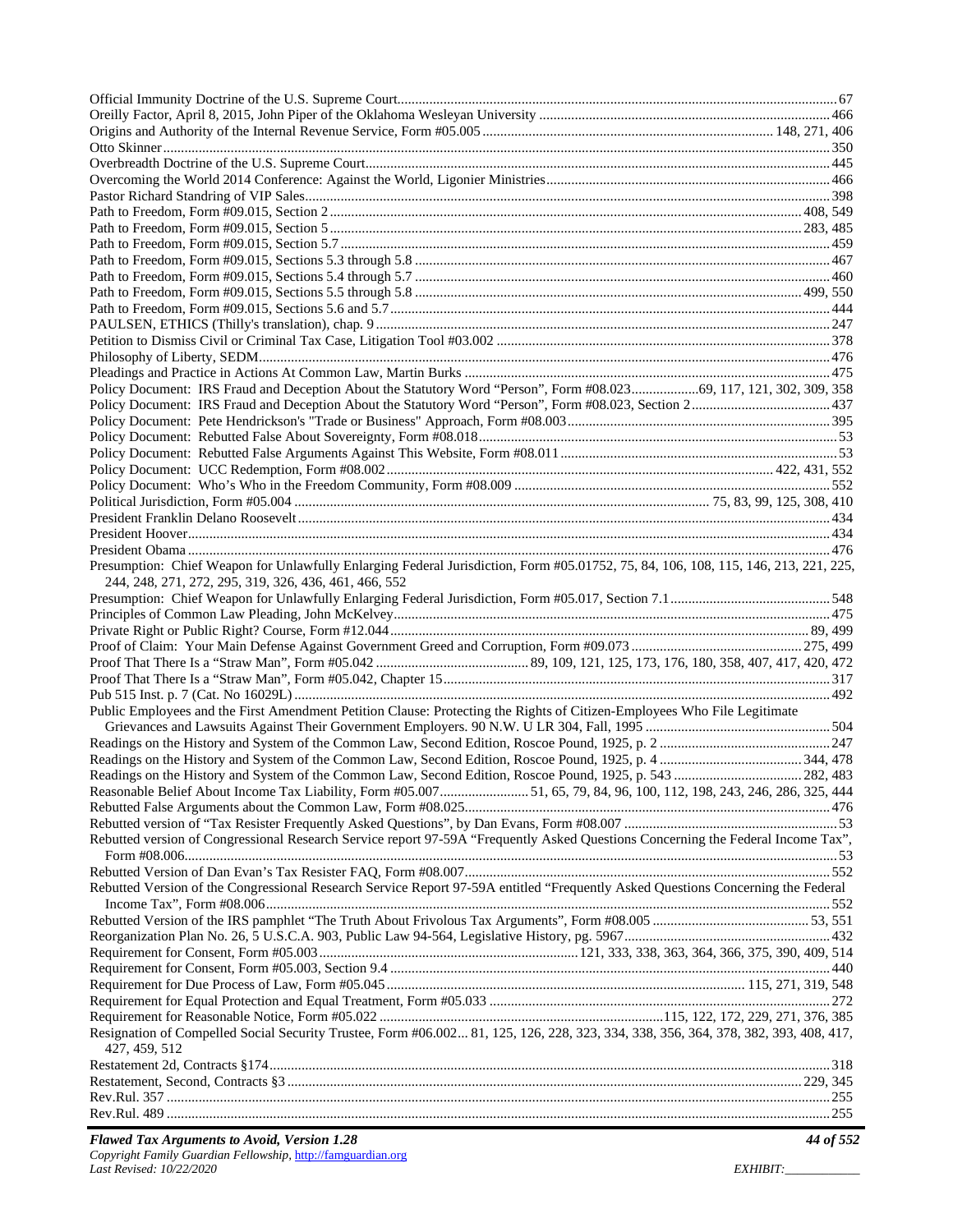| Rick Shenkman. "When Did Social Security Become the Third Rail of American Politics?". George Mason University. Retrieved 21                |  |
|---------------------------------------------------------------------------------------------------------------------------------------------|--|
|                                                                                                                                             |  |
|                                                                                                                                             |  |
|                                                                                                                                             |  |
|                                                                                                                                             |  |
|                                                                                                                                             |  |
|                                                                                                                                             |  |
|                                                                                                                                             |  |
|                                                                                                                                             |  |
|                                                                                                                                             |  |
|                                                                                                                                             |  |
|                                                                                                                                             |  |
|                                                                                                                                             |  |
| Schweitzer, Hate Speech on Campus and the First Amendment: Can They Be Reconciled? 27 Conn LR 493, Winter, 1995  453                        |  |
|                                                                                                                                             |  |
|                                                                                                                                             |  |
|                                                                                                                                             |  |
|                                                                                                                                             |  |
|                                                                                                                                             |  |
|                                                                                                                                             |  |
|                                                                                                                                             |  |
|                                                                                                                                             |  |
|                                                                                                                                             |  |
|                                                                                                                                             |  |
|                                                                                                                                             |  |
|                                                                                                                                             |  |
|                                                                                                                                             |  |
|                                                                                                                                             |  |
|                                                                                                                                             |  |
|                                                                                                                                             |  |
|                                                                                                                                             |  |
|                                                                                                                                             |  |
|                                                                                                                                             |  |
|                                                                                                                                             |  |
|                                                                                                                                             |  |
|                                                                                                                                             |  |
|                                                                                                                                             |  |
|                                                                                                                                             |  |
|                                                                                                                                             |  |
| Separation Between Public and Private Course, Form #12.025 89, 118, 269, 275, 282, 316, 320, 468, 471, 480, 484, 486, 494, 499, 546,<br>550 |  |
|                                                                                                                                             |  |
|                                                                                                                                             |  |
|                                                                                                                                             |  |
| Size and Britton, Is There Hate Speech?: R.A.V. and Mitchell in the Context of First Amendment Jurisprudence. 21 Ohio.NU.LR. 913,           |  |
|                                                                                                                                             |  |
|                                                                                                                                             |  |
|                                                                                                                                             |  |
|                                                                                                                                             |  |
|                                                                                                                                             |  |
|                                                                                                                                             |  |
|                                                                                                                                             |  |
|                                                                                                                                             |  |
| Sovereignty Forms and Instructions Manual, Form #10.005, Section 4.5.3.13: Change your Citizenship Status 402                               |  |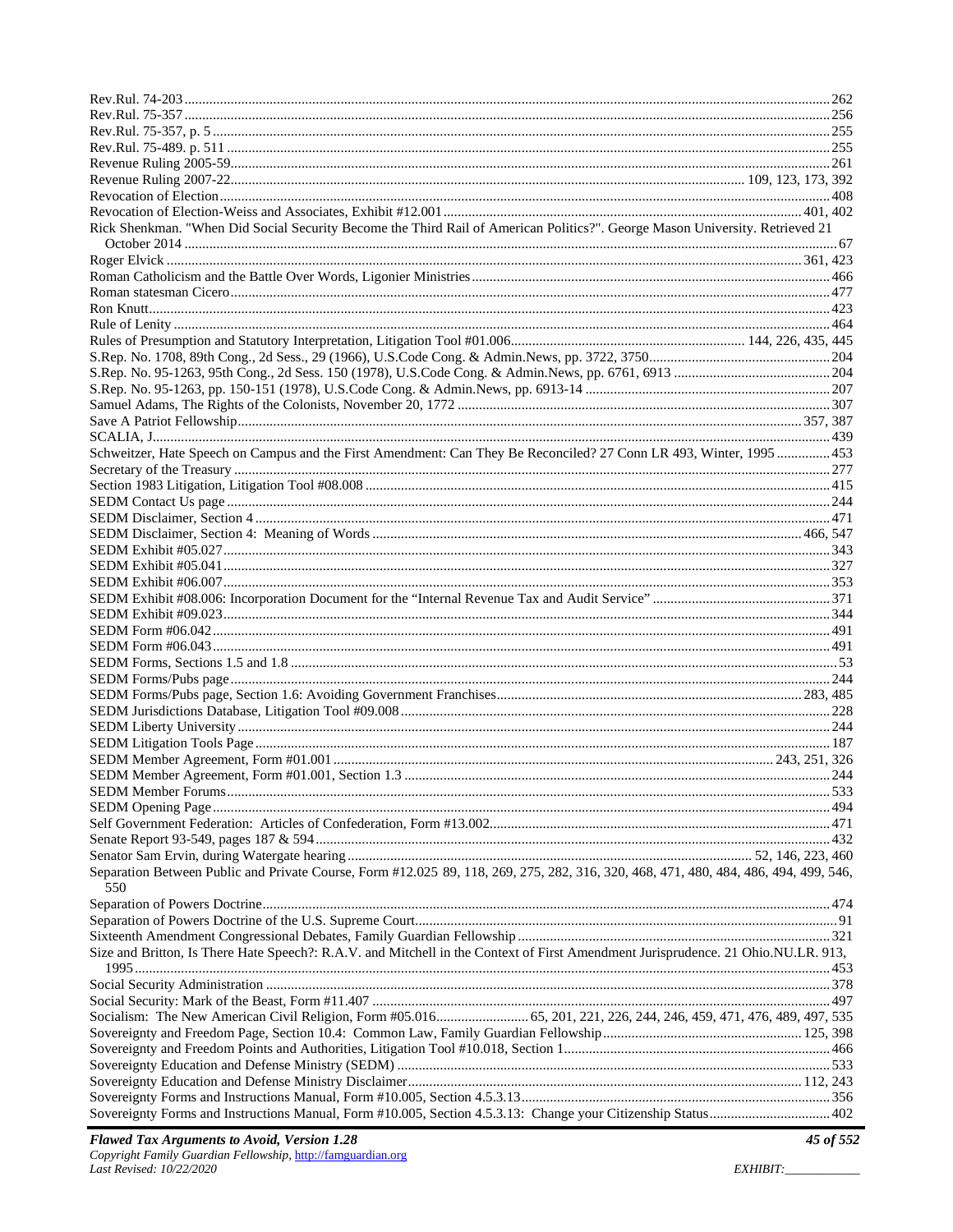| Statement by the Hon. Stanley S. Surrey, Assistant Secretary of the Treasury, reprinted in Hearings Before the Committee on Ways and |  |
|--------------------------------------------------------------------------------------------------------------------------------------|--|
|                                                                                                                                      |  |
|                                                                                                                                      |  |
|                                                                                                                                      |  |
|                                                                                                                                      |  |
|                                                                                                                                      |  |
|                                                                                                                                      |  |
| Tax Deposition Questions, Form #03.016, Section 13: 26 U.S.C. §6020(b) Substitute For Returns  114, 115, 258, 260, 261               |  |
|                                                                                                                                      |  |
|                                                                                                                                      |  |
|                                                                                                                                      |  |
|                                                                                                                                      |  |
|                                                                                                                                      |  |
|                                                                                                                                      |  |
|                                                                                                                                      |  |
|                                                                                                                                      |  |
|                                                                                                                                      |  |
|                                                                                                                                      |  |
|                                                                                                                                      |  |
|                                                                                                                                      |  |
|                                                                                                                                      |  |
|                                                                                                                                      |  |
| The "Trade or Business" Scam, Form #05.001 74, 89, 108, 110, 112, 118, 119, 120, 122, 123, 170, 181, 186, 198, 218, 238, 279, 283,   |  |
| 324, 330, 339, 351, 354, 360, 371, 374, 379, 391, 393, 484, 496                                                                      |  |
|                                                                                                                                      |  |
|                                                                                                                                      |  |
|                                                                                                                                      |  |
|                                                                                                                                      |  |
|                                                                                                                                      |  |
|                                                                                                                                      |  |
|                                                                                                                                      |  |
|                                                                                                                                      |  |
|                                                                                                                                      |  |
|                                                                                                                                      |  |
|                                                                                                                                      |  |
|                                                                                                                                      |  |
|                                                                                                                                      |  |
|                                                                                                                                      |  |
|                                                                                                                                      |  |
|                                                                                                                                      |  |
|                                                                                                                                      |  |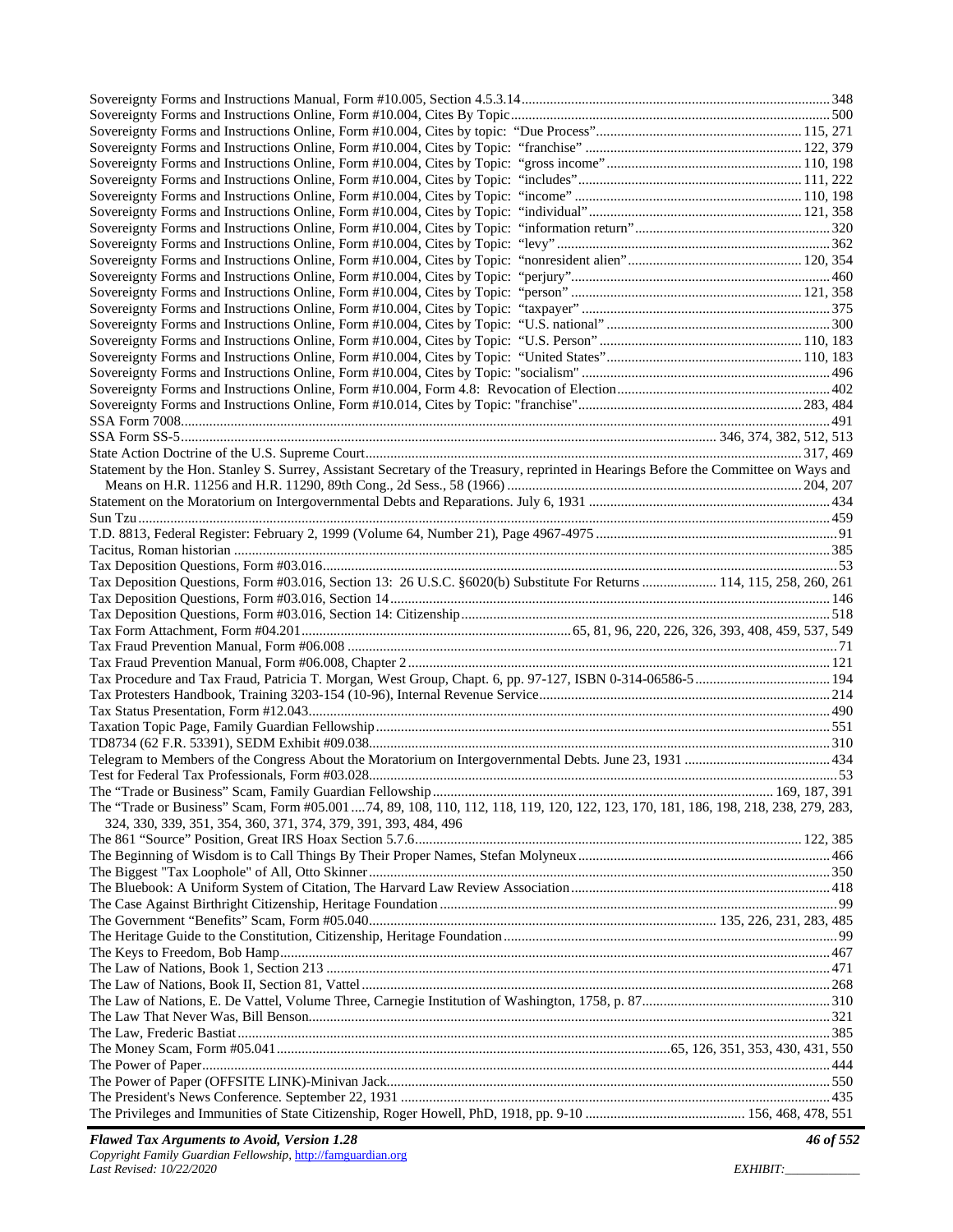| They are "non-persons" BY VIRTUE of not benefitting from any civil statutory privilege and therefore being "PRIVATE". By                                                                                                                                 |  |
|----------------------------------------------------------------------------------------------------------------------------------------------------------------------------------------------------------------------------------------------------------|--|
|                                                                                                                                                                                                                                                          |  |
|                                                                                                                                                                                                                                                          |  |
|                                                                                                                                                                                                                                                          |  |
|                                                                                                                                                                                                                                                          |  |
|                                                                                                                                                                                                                                                          |  |
|                                                                                                                                                                                                                                                          |  |
|                                                                                                                                                                                                                                                          |  |
|                                                                                                                                                                                                                                                          |  |
|                                                                                                                                                                                                                                                          |  |
|                                                                                                                                                                                                                                                          |  |
|                                                                                                                                                                                                                                                          |  |
|                                                                                                                                                                                                                                                          |  |
|                                                                                                                                                                                                                                                          |  |
|                                                                                                                                                                                                                                                          |  |
|                                                                                                                                                                                                                                                          |  |
|                                                                                                                                                                                                                                                          |  |
|                                                                                                                                                                                                                                                          |  |
|                                                                                                                                                                                                                                                          |  |
|                                                                                                                                                                                                                                                          |  |
|                                                                                                                                                                                                                                                          |  |
|                                                                                                                                                                                                                                                          |  |
|                                                                                                                                                                                                                                                          |  |
|                                                                                                                                                                                                                                                          |  |
|                                                                                                                                                                                                                                                          |  |
|                                                                                                                                                                                                                                                          |  |
|                                                                                                                                                                                                                                                          |  |
|                                                                                                                                                                                                                                                          |  |
|                                                                                                                                                                                                                                                          |  |
| Turner, Hate Speech and the First Amendment: The Supreme Court's R.A.V. Decision. 61 Tenn.LR. 197, Fall, 1993 453<br>Turner, Regulating Hate Speech and the First Amendment: The Attractions of, and Objections to, an Explicit Harms-Based Analysis. 29 |  |
|                                                                                                                                                                                                                                                          |  |
| Two Political Jurisdictions: "National" Government v. "Federal" Government, Family Guardian Fellowship 80, 171                                                                                                                                           |  |
|                                                                                                                                                                                                                                                          |  |
|                                                                                                                                                                                                                                                          |  |
| U.S. Government Denies Under Oath that the IRS is an Agency of the Federal Government, Family Guardian Fellowship 371, 372                                                                                                                               |  |
|                                                                                                                                                                                                                                                          |  |
|                                                                                                                                                                                                                                                          |  |
|                                                                                                                                                                                                                                                          |  |
|                                                                                                                                                                                                                                                          |  |
|                                                                                                                                                                                                                                                          |  |
|                                                                                                                                                                                                                                                          |  |
|                                                                                                                                                                                                                                                          |  |
|                                                                                                                                                                                                                                                          |  |
|                                                                                                                                                                                                                                                          |  |
|                                                                                                                                                                                                                                                          |  |
|                                                                                                                                                                                                                                                          |  |
|                                                                                                                                                                                                                                                          |  |
|                                                                                                                                                                                                                                                          |  |
|                                                                                                                                                                                                                                                          |  |
|                                                                                                                                                                                                                                                          |  |
|                                                                                                                                                                                                                                                          |  |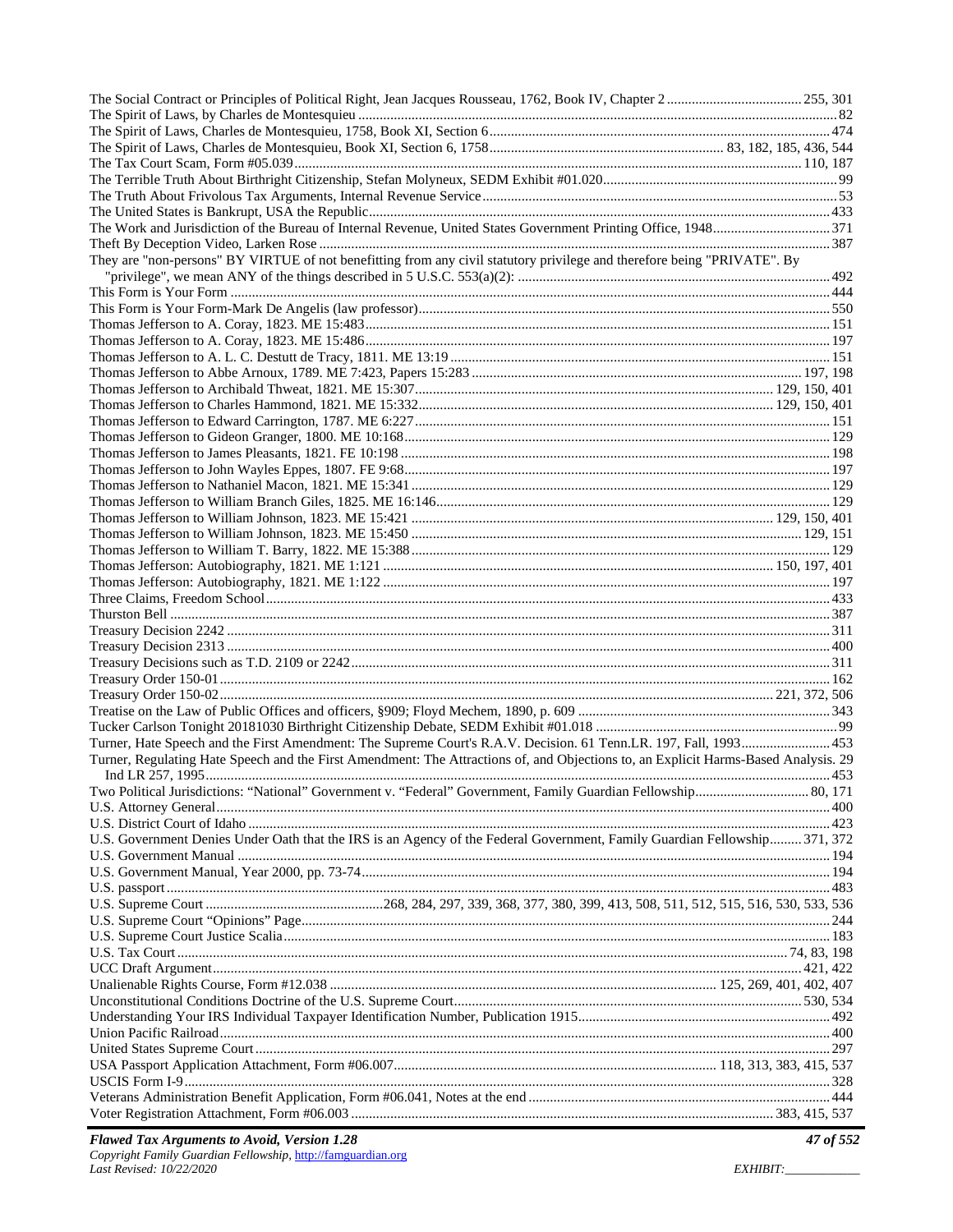| Wertheimer, The First Amendment Distinction Between Conduct and Content: A Conceptual Framework for Understanding Fighting                |  |
|-------------------------------------------------------------------------------------------------------------------------------------------|--|
|                                                                                                                                           |  |
|                                                                                                                                           |  |
|                                                                                                                                           |  |
|                                                                                                                                           |  |
|                                                                                                                                           |  |
|                                                                                                                                           |  |
|                                                                                                                                           |  |
|                                                                                                                                           |  |
| Who are "Taxpayers" and Who Needs a "Taxpayer Identification Number"?, Form #05.013108, 111, 119, 121, 165, 167, 171, 186, 214,           |  |
| 373                                                                                                                                       |  |
|                                                                                                                                           |  |
|                                                                                                                                           |  |
| Why Domicile and Becoming a "Taxpayer" Require Your Consent, Family Guardian Fellowship  187, 330, 380, 382, 431                          |  |
| Why Domicile and Becoming a "Taxpayer" Require Your Consent, Form #05.002 79, 108, 114, 119, 126, 127, 186, 215, 252, 301, 330,           |  |
| 331, 358, 392, 393, 395, 431, 432, 460, 487, 496, 515                                                                                     |  |
|                                                                                                                                           |  |
|                                                                                                                                           |  |
|                                                                                                                                           |  |
|                                                                                                                                           |  |
|                                                                                                                                           |  |
| Why Penalties are Illegal for Anything But Government Franchisees, Employees, Contractors, and Agents, Form #05.010 180, 445              |  |
| Why Statutory Civil Law is Law for Government and Not Private Persons, Form #05.03766, 69, 78, 85, 88, 89, 112, 235, 238, 239, 248,       |  |
| 308, 360, 407, 414, 473, 486, 488, 493, 496                                                                                               |  |
| Why the Federal Income Tax is a Privilege Tax Upon Government Property, Form #04.40454, 72, 150, 330, 444, 551                            |  |
|                                                                                                                                           |  |
|                                                                                                                                           |  |
|                                                                                                                                           |  |
| Why the Government Can't Lawfully Assess Human Beings with an Income Tax Liability Without Their Consent, Form #05.011104,                |  |
| 106, 114, 115, 210, 258, 261                                                                                                              |  |
| Why the Government Can't Lawfully Assess Human Beings with an Income Tax Liability Without Their Consent, Form #05.011,                   |  |
|                                                                                                                                           |  |
|                                                                                                                                           |  |
| Why You are a "national", "state national", and Constitutional but not Statutory Citizen, Form #05.00679, 85, 86, 96, 110, 116, 117, 118, |  |
| 123, 124, 125, 127, 144, 146, 156, 177, 179, 183, 185, 256, 275, 284, 285, 290, 296, 297, 300, 301, 306, 308, 313, 326, 329, 380, 392,    |  |
| 395, 405, 410, 507                                                                                                                        |  |
| Why You are a "national", "state national", and Constitutional but not Statutory Citizen, Form #05.006, Section 3 112, 231, 235, 507      |  |
| Why You are a "national", "state national", and Constitutional but not Statutory Citizen, Form #05.006, Sections 2 and 3  417             |  |
|                                                                                                                                           |  |
| Why Your Government is Either a Thief or You are a "Public Officer" for Income Tax Purposes, Form #05.008 66, 89, 112, 118, 119,          |  |
| 170, 180, 223, 238, 260, 323, 339, 345, 397, 405, 407, 482, 512, 547                                                                      |  |
|                                                                                                                                           |  |
|                                                                                                                                           |  |
|                                                                                                                                           |  |
| William Safire (8 February 2007). "On Language: Third Rail". The New York Times. Retrieved 21 October 2014 67                             |  |
|                                                                                                                                           |  |
| Wirenius, The Road to Brandenburg: A Look at the Evolving Understanding of the First Amendment. 43 Drake.LR. 1, 1994 457                  |  |
|                                                                                                                                           |  |
|                                                                                                                                           |  |
|                                                                                                                                           |  |
|                                                                                                                                           |  |
| You're Not a STATUTORY "citizen" under the Internal Revenue Code, Family Guardian Fellowship  329, 330, 392                               |  |
|                                                                                                                                           |  |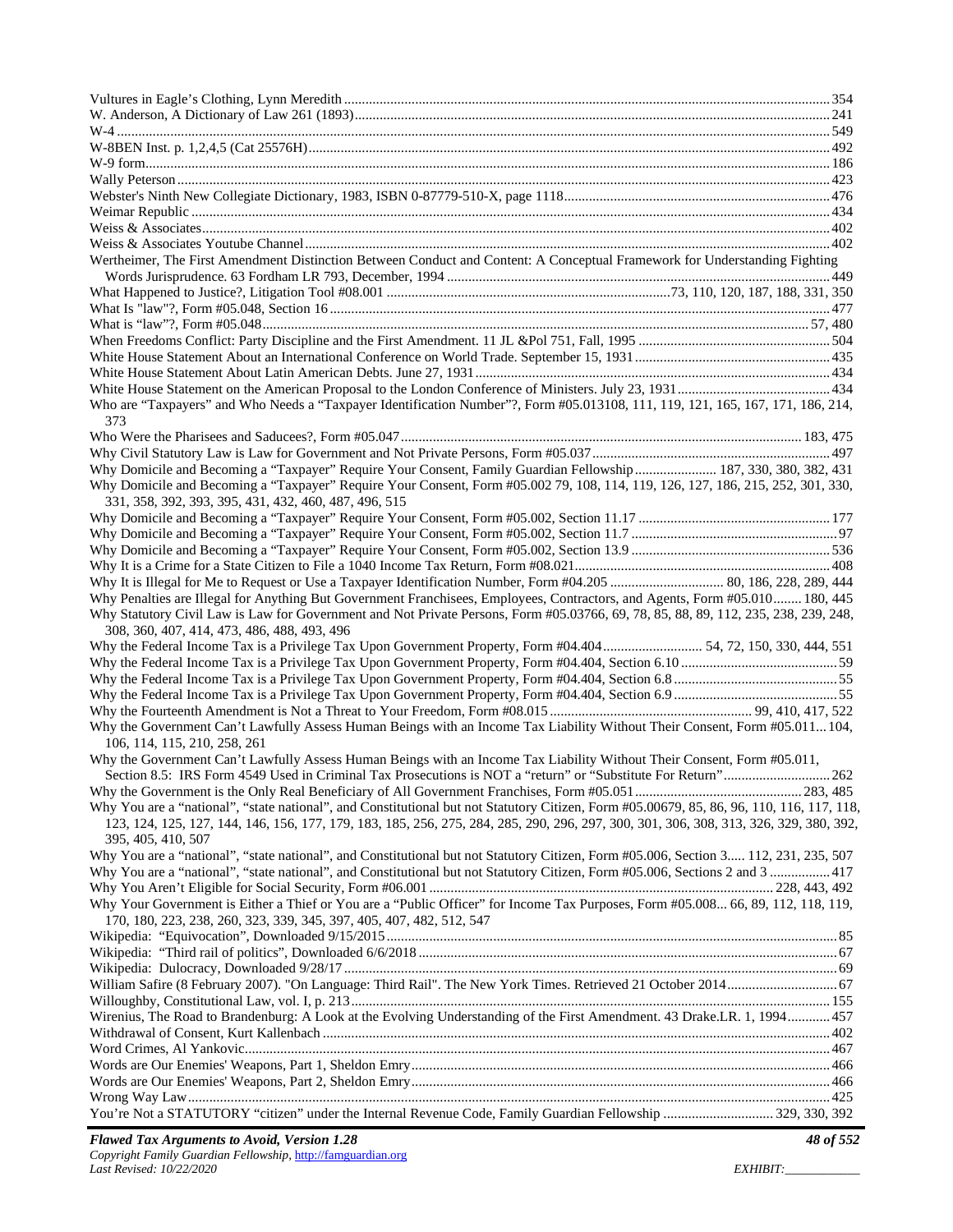Your Exclusive Right to Declare or Establish Your Civil Status, Form #13.008.... 109, 173, 177, 186, 248, 270, 302, 446, 472, 477, 483, 493, 515, 534, 549 

#### **Scriptures**

| 499 |
|-----|
|     |
|     |
|     |
|     |
|     |
|     |
|     |
|     |
|     |
|     |
|     |
|     |
|     |
|     |
|     |
|     |
|     |
|     |
|     |
|     |
|     |
|     |
|     |
|     |
|     |
|     |
|     |
|     |
|     |
|     |
|     |
|     |
|     |
|     |
|     |
|     |
|     |
|     |
|     |
|     |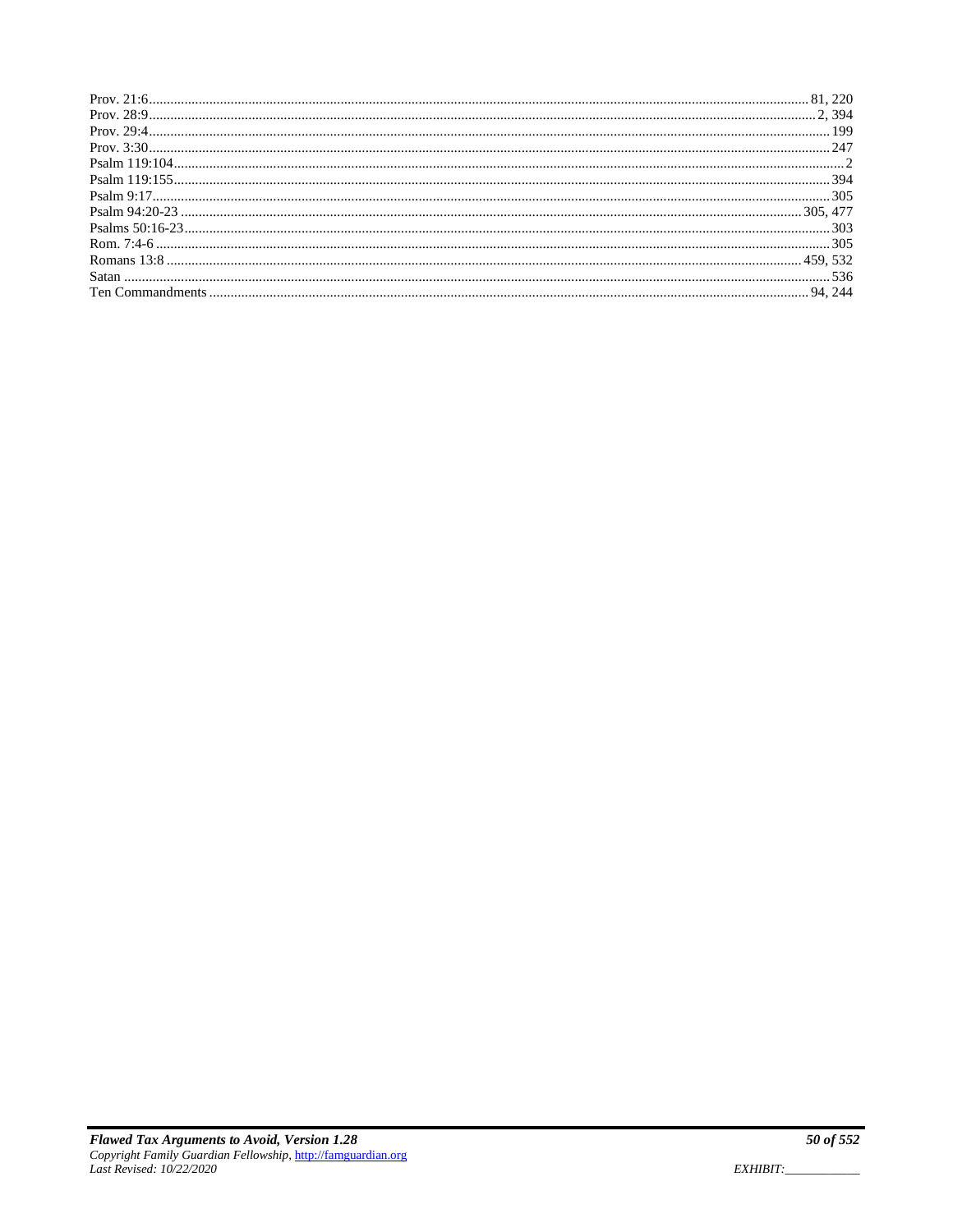**IMPORTANT!:** The information provided in this document supersedes information provided in all other publications, statements, or information provided on the Family Guardian website (http://famguardian.org) or on the entire website of any other place where it is posted. If you identify any conflict between what is written in this document and any other information appearing in the above sources, then we would request that you:

- 1. Notify us immediately of the conflict so that we can immediately eliminate it.
- 2. Disregard the conflicting information.

We caution the reader that:

1. This publication should not be cited to sustain a reasonable belief. This is the same warning that the IRS places on its publications and forms in Internal Revenue Manual 4.10.7.2.8.

> *"IRS Publications, issued by the National Office, explain the law in plain language for taxpayers and their advisors... While a good source of general information, publications should not be cited to sustain a position." [Internal Revenue Manual (I.R.M.), Section 4.10.7.2.8 (05-14-1999)]*

Our Disclaimer (see http://famguardian.org/disclaimer.htm) statement says that under the concept of "equal protection of the law", we are also entitled to the same disclaimer as the IRS. Instead, readers are admonished to verify and question absolutely everything appearing in this and every other document on this website, and to not trust anything except that which they have personally verified for themselves to be accurate and truthful based on credible sources of good-faith belief documented below:

*Reasonable Belief About Income Tax Liability*, Form #05.007 http://sedm.org/Forms/FormIndex.htm

- 2. The only source of reasonable, good faith belief and admissible, non-presumptive evidence is enacted positive law and the rulings of the Supreme Court. The IRS Internal Revenue Manual (I.R.M.), Section 4.10.7.2.9.8 admits that rulings of federal courts below the Supreme Court may be applied only to the person who litigated the case and to no one else. The legislative notes under 1 U.S.C. §204 states that the Internal Revenue Code is not positive law and is therefore "prima facie evidence" of law. That means it is "presumed" to be the law but that presumption is rebuttable.
- 3. This publication was written only for use by the authors and not other readers, and that any other use is at the discretion of the reader.
- 4. The reader takes full and complete and exclusive responsibility for any attempt to use any of the information written by the author.
- 5. By reading, using, or obtaining this information or any information appearing on the Family Guardian Website (http://famguardian.org) or any website on which this publication appears, the reader agrees to abide fully by our current Disclaimer and the Copyright License Agreement appearing within it.
- 6. This warning and our current Disclaimer apply not only to this version of this document, but retroactively to all other previous versions of any publication or web pages appearing on the Family Guardian website (http://famguardian.org) or any other website on which the materials of the author appear.
- 7. It is not the intention of this or any other document written by or statement made by the author to encourage anyone to do anything based on reading this publication other than get educated. Education is the ONLY purpose.
- 8. Readers are encouraged to obey all positive laws which apply within the jurisdiction where they are domiciled. We do not question or challenge legitimate, Constitutional exercises of power by any public servant.

## **1. Introduction**

We have assembled the following discussion of many of the popular flawed tax arguments used by both the government and freedom advocates. The motivation behind this document is to help you:

- 1. Avoid discrediting yourself in the freedom community.
- 2. Improve your chances of winning when litigating tax issues against the government.
- 3. Avoid sanctions for frivolous arguments under Federal Rule of Civil Procedure 11. Since some individuals are still relying on these flawed arguments, it is important to get out the information that their ideas simply do not work and that they can be harmed by these tactics.
- 4. Facilitate reforms to the government, tax, and legal professions.
- 5. Accelerate your education about law, freedom, and taxes.
- 6. Expose the most prevalent methods for unlawfully enlarging government revenues and jurisdiction and provide tools for opposing them.

We wish to thank the many people who contributed to this analysis who we can't name here.

We'd like to caution you that there are LOTS of ways to do the wrong thing and get into trouble, but there are very few ways to keep your *PRIVATE earnings and lawfully avoid paying income taxes.*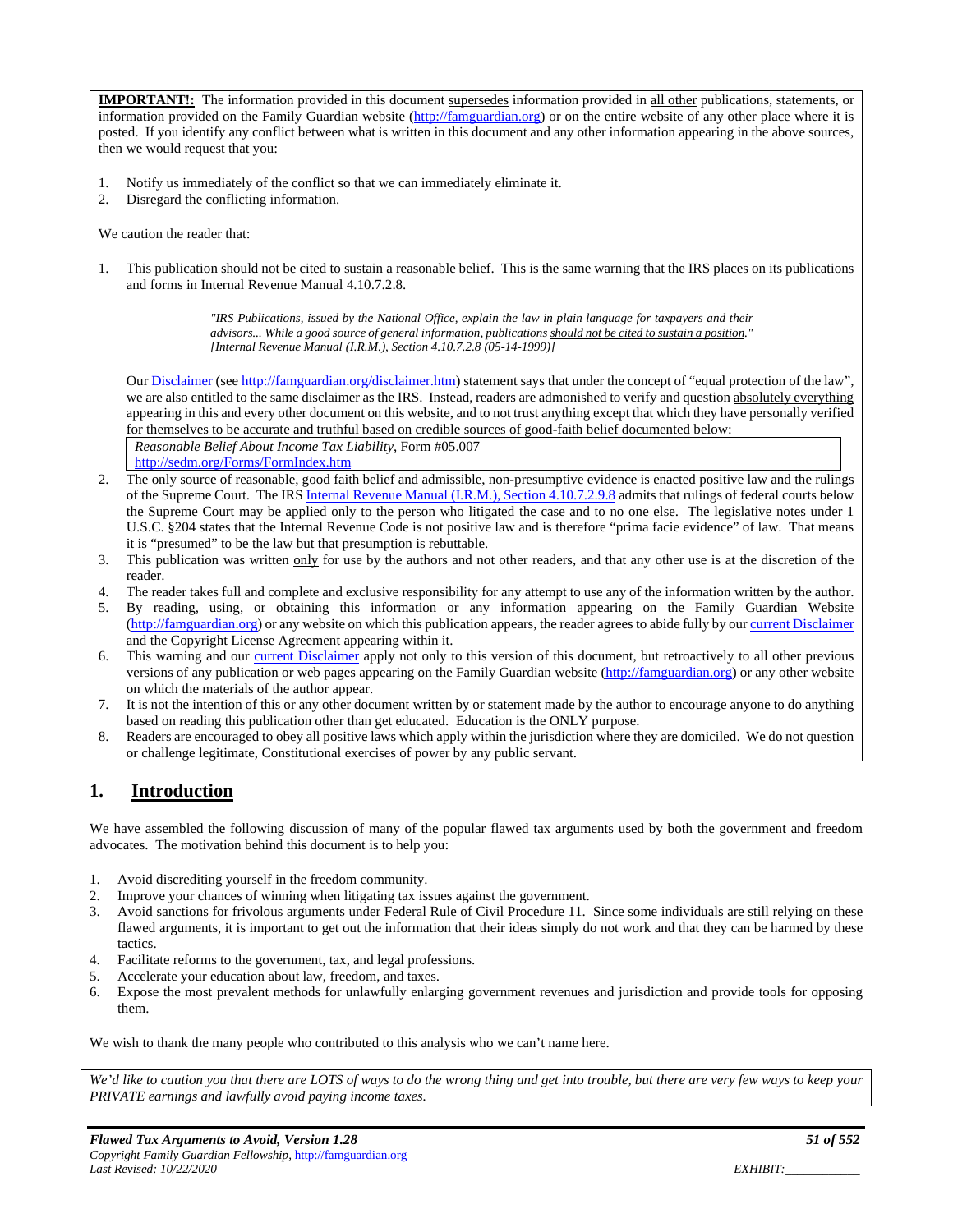Most of these flawed arguments found in this document originate from the following causes:

1. Abuses of "words of art" to confuse and deceive people, such as "United States", "State", "citizen", "resident", "trade or business", "domicile" , "employee" etc. These mechanisms are summarized below. We must prevent and overcome all of the listed abuses in the context of these "words of art" in order to keep the government within the bounds of the Constitution and inside the ten mile square sand box bequeathed to them by the founding fathers:

> *"Judicial verbicide is calculated to convert the Constitution into a worthless scrap of paper and to replace our government of laws with a judicial oligarchy." [Senator Sam Ervin, during Watergate hearing] \_\_\_\_\_\_\_\_\_\_\_\_\_\_\_\_\_\_\_\_\_\_\_\_\_\_\_\_\_\_\_\_\_\_\_\_\_\_\_\_\_\_\_\_\_\_\_\_\_\_\_\_\_\_\_\_\_\_\_\_\_\_\_\_\_\_\_\_\_\_\_\_\_\_\_\_\_\_\_\_\_\_\_\_\_\_\_\_\_\_*

*"When words lose their meaning, people will lose their liberty." [Confucius, 500 B.C.]* 

- 1.1. Misunderstanding or misapplication of choice of law rules. These rules are documented starting in the next section.
- 1.2. Failure or refusal to adjust the meaning of "words of art" based on their context and the legal definitions that apply in that context. See:

*Geographical Definitions and Conventions*, Form #11.215 http://sedm.org/SampleLetters/DefinitionsAndConventions.htm

- 1.3. A violation of or disregard for the rules of statutory construction, usually by abusing the word "includes". See: *Legal Deception, Propaganda, and Fraud*, Form #05.014 http://sedm.org/Forms/FormIndex.htm
- 1.4. Presumptions, usually about the meanings of words. See: *Presumption: Chief Weapon for Unlawfully Enlarging Federal Jurisdiction*, Form #05.017 http://sedm.org/Forms/FormIndex.htm
- 2. Laziness or unwillingness to critically evaluate what laws, people, and government are telling you. Don't be lazy. The price of freedom is eternal vigilance. The U.S. Supreme Court identified the enemies of republican freedom originating from the above causes, when it held:

*"The chief enemies of republican freedom are mental sloth, conformity, bigotry, superstition, credulity, monopoly in the market of ideas, and utter, benighted ignorance." [Adderley v. State of Florida, 385 U.S. 39, 49 (1967)]* 

3. Legal ignorance of both legal professionals and people who have no formal education in law and are not trained in how to do legal research. This prevents people from being able to critically evaluate what they hear or to compare it with what the law or courts say on the subject. Ultimately, they end up in big trouble of one kind or another. If you want to learn about law and how to do legal research, we recommend that you read chapters 3 and 4 of the *Great IRS Hoax*, Form #11.302 as a starting point:

*Great IRS Hoax*, Form #11.302

http://sedm.org/Forms/FormIndex.htm

4. The need for people to try to justify or explain the clearly lawless actions of two completely unaccountable organizations called the IRS and the Federal Judiciary. Larken Rose lucidly explained this dilemma in an email update he sent out on June 7, 2005 as follows:

*Dear Subscriber,* 

*Power corrupts. People in power can be dishonest, corrupt, lawless, etc. They don't have to be brilliant, or have a conspiracy, or have a secret club, or do anything else, in order to be corrupt and lawless.* 

*I have heard, and continue to hear, half a zillion theories about how some magical secret trick made it "legal" for those in government to ignore the Constitution. We use zip codes, so we suddenly become the property of the federal government, and they can do whatever they want. We call ourselves "U.S. citizens," or we walk into a courtroom with a gold fringe on the flag, or we have a Social Security number, or we use Federal Reserve notes, so the Constitution doesn't apply. Or they are making up corporations, or something, by spelling our name in all capital letters.* 

*Or they made "federal zones" overlying all of the states. Or there are two, or three, or 57 different constitutions, or governments, or "United States", or it's a corporation, or it's still part of the British Crown, or the IRS isn't part of the U.S. government, etc., etc., etc.* 

*What all of these claims have in common is that they attempt to explain government lawlessness by some secret, "legal" conspiracy, that somehow makes it LEGITIMATE. And the flip side is: if we can just say the magic words, and show them we know their secret handshake, then they'll leave us alone.*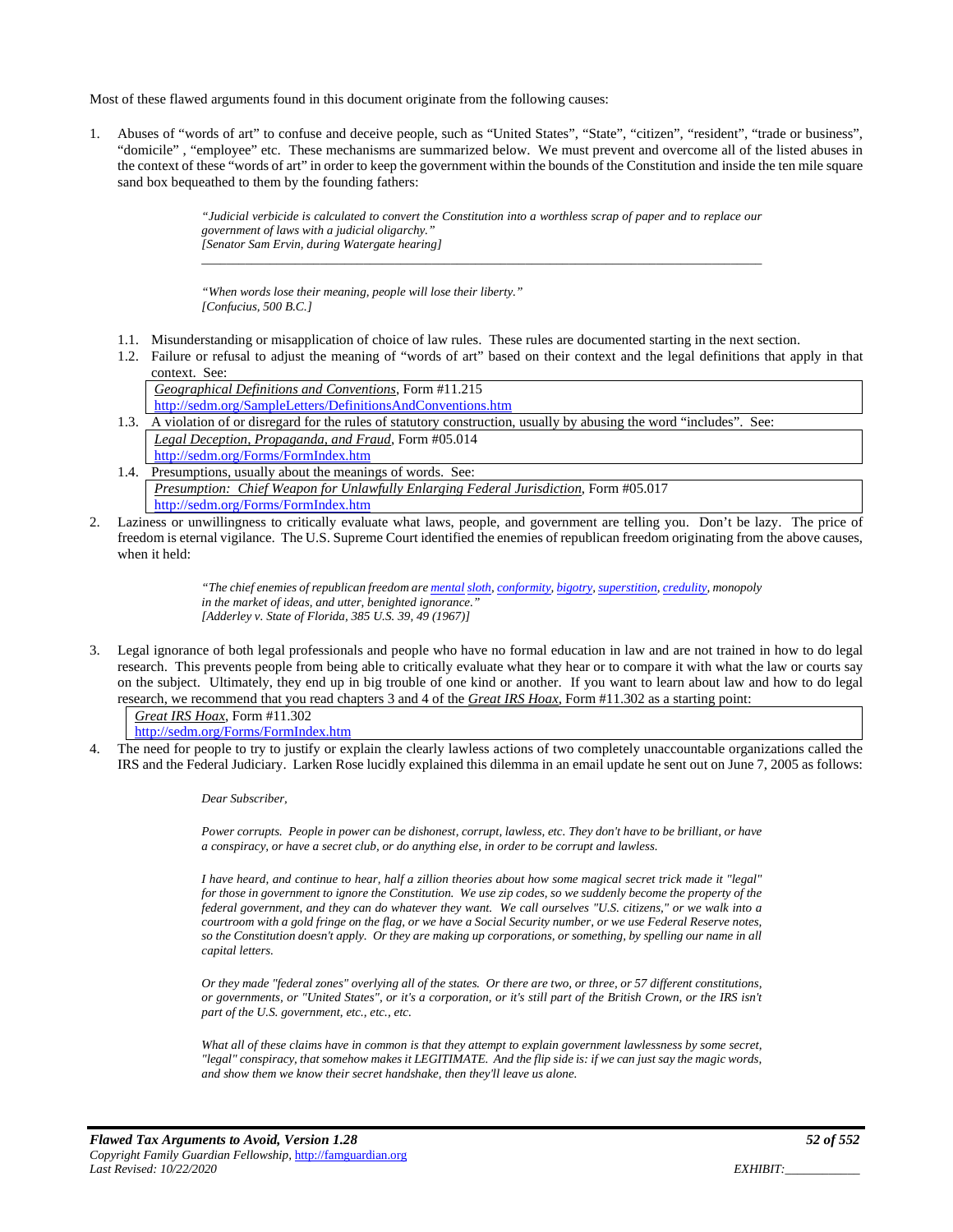*Why is it so difficult to accept the real truth?: this is just good old-fashioned tyranny. They don't need a secret manipulation and song and dance, or some intricate conspiratorial trick. In many instances, they just IGNORE the law, and the Constitution, and the truth, and their paid off court system blesses their actions. It's no more complicated than that. (That's what I've been trying to show for the past eight years.)* 

*If I had to guess, I'd say that people are scared to death of the possibility that "the system" will not do the right thing, so they want there to be some secret word, or secret procedure, that will make tyrants respond with "well shucks, ya caught us, so now we'll leave you alone."* 

*There isn't one. Either the people stop tyranny WITHOUT the help of those in power, or tyranny continues. It's that simple.* 

*I hate to be a party-pooper, but if anyone is trying to persuade you that some secret procedure will make you immune from tyranny, ignore them. The all-important "silver bullet" is not a procedure, or a law, or a theory, or a claim; it is an EDUCATED and concerned CITIZENRY, willing and able to drag the tyrants back into their Constitutional cages, while they scream and cry, insult and threaten. If that doesn't do it, nothing will.* 

*Sincerely,* 

*Larken Rose* 

The main purpose of this document is to help you avoid all of the pain and agony you will invite into your life by being ignorant about law or refusing to critically evaluate everything that you hear from ANYONE, including us. If you would like to learn more about what the government and tax profession thinks are "flawed arguments", the following resources may prove useful, all of which are entirely consistent with this document so far as we are aware:

- 1. *The Truth About Frivolous Tax Arguments*, Internal Revenue Service http://famguardian.org/PublishedAuthors/Govt/IRS/friv\_tax.pdf
- 2. *IRS Rebuts Those making Frivolous Tax Arguments on Paying Taxes, Internal Revenue Service*: http://www.irs.gov/irs/article/0,,id=136751,00.html
- 3. *Frequently Asked Questions Concerning the Federal Income Tax, Congressional Research Service Report 97-59A* http://famguardian.org/PublishedAuthors/Govt/CRS/CRS-97-59A.pdf
- 4. Department of Justice Criminal Tax Manual 2001, Chapter 40 available at: http://famguardian.org/Publications/DOJTDCTM/taxc40.htm
- 5. Department of Justice Criminal *Tax Manual 2001*, Chapter 40 available at: http://www.usdoj.gov/tax/readingroom/2001ctm/40ctax.htm

If you would like further rebuttal of the above and to criticism of our website or ministry generally, see:

- 1. *Policy Document: Rebutted False Arguments Against This Website*, Form #08.011 http://sedm.org/Forms/FormIndex.htm
- 2. *Policy Document: Rebutted False About Sovereignty*, Form #08.018 http://sedm.org/Forms/FormIndex.htm
- 3. *Rebutted Version of the IRS pamphlet "The Truth About Frivolous Tax Arguments*", Form #08.005 available at: http://sedm.org/Forms/FormIndex.htm
- 4. *Rebutted version of Congressional Research Service report 97-59A "Frequently Asked Questions Concerning the Federal Income Tax*", Form #08.006: http://sedm.org/Forms/FormIndex.htm
- 5. *Rebutted version of "Tax Resister Frequently Asked Questions"*, by Dan Evans, Form #08.007: http://sedm.org/Forms/FormIndex.htm
- 6. *Tax Deposition Questions*, Form #03.016: http://sedm.org/Forms/FormIndex.htm
- 7. *Test for Federal Tax Professionals*, Form #03.028: http://sedm.org/Forms/FormIndex.htm
- 8. *SEDM Forms*, Sections 1.5 and 1.8: http://sedm.org/Forms/FormIndex.htm

Readers are cautioned that:

- 1. The *IRS "The Truth About Frivolous Tax Arguments"* indicated above.
- 2. Everything the IRS publishes, including every one of their forms and publications.
- 3. The entire IRS website.
- 4. All the correspondence they send you in the mail.